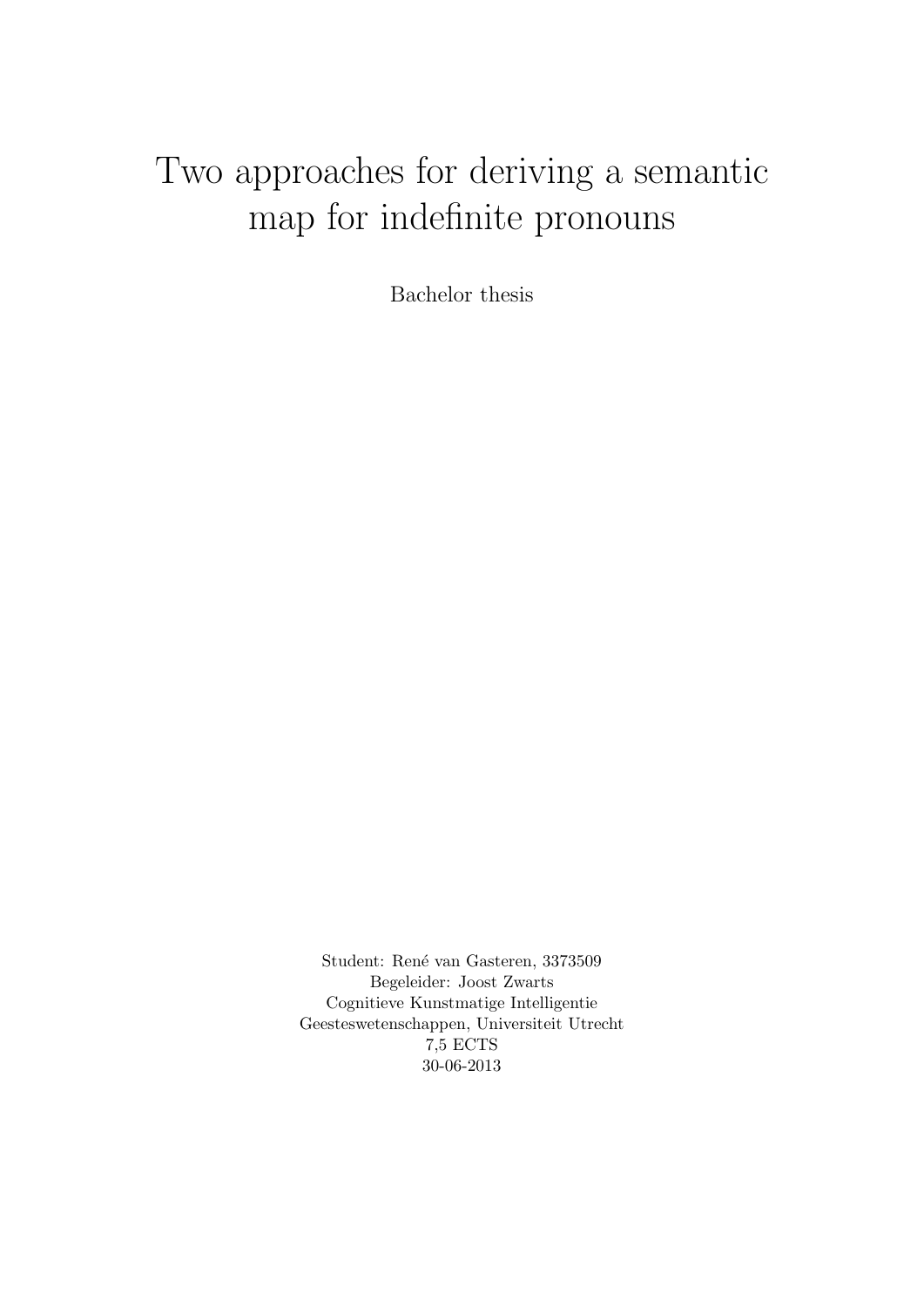## Contents

| 1                      | Introduction                                                                                       | $\overline{2}$ |  |  |  |  |  |
|------------------------|----------------------------------------------------------------------------------------------------|----------------|--|--|--|--|--|
|                        | 1.1                                                                                                | $\overline{2}$ |  |  |  |  |  |
|                        | 1.2                                                                                                | 3              |  |  |  |  |  |
|                        | 1.3                                                                                                | 6              |  |  |  |  |  |
|                        | 1.4                                                                                                | 7              |  |  |  |  |  |
| $\bf{2}$               | Outline of essential concepts                                                                      | 8              |  |  |  |  |  |
|                        | 2.1                                                                                                | 8              |  |  |  |  |  |
|                        | 2.2                                                                                                | 9              |  |  |  |  |  |
|                        | 2.3                                                                                                | 9              |  |  |  |  |  |
| 3                      | Haspelmath's work                                                                                  | 11             |  |  |  |  |  |
|                        | 3.1                                                                                                | 11             |  |  |  |  |  |
|                        | 3.2<br>Outline of the functions                                                                    | 11             |  |  |  |  |  |
|                        | 3.2.1<br>Negation                                                                                  | 12             |  |  |  |  |  |
|                        | 3.2.2<br>Negative polarity $\ldots \ldots \ldots \ldots \ldots \ldots \ldots \ldots \ldots \ldots$ | 13             |  |  |  |  |  |
|                        | 3.2.3<br>Specifity and non-specifity, known and unknowm $\dots \dots \dots$                        | 15             |  |  |  |  |  |
|                        | 3.2.4                                                                                              | 16             |  |  |  |  |  |
|                        | 3.3                                                                                                | 18             |  |  |  |  |  |
| $\boldsymbol{\Lambda}$ | Alternative approach<br>20<br>21<br>4.1                                                            |                |  |  |  |  |  |
|                        |                                                                                                    |                |  |  |  |  |  |
|                        | 4.2                                                                                                | 22             |  |  |  |  |  |
|                        | Justification for the semantic features<br>4.3                                                     | 26             |  |  |  |  |  |
| $\mathbf{5}$           | Results of the function and feature analyses                                                       | 28             |  |  |  |  |  |
|                        | Explaining the conceptual space $\ldots \ldots \ldots \ldots \ldots \ldots \ldots$<br>5.1          | 29             |  |  |  |  |  |
|                        | Function arrangement based on function and feature analysis<br>5.2                                 | 31             |  |  |  |  |  |
| 6                      | Conclusion<br>33                                                                                   |                |  |  |  |  |  |
| 7                      | References<br>34                                                                                   |                |  |  |  |  |  |
| 8                      | Appendix A<br>35                                                                                   |                |  |  |  |  |  |
| 9                      | Appendix B<br>38                                                                                   |                |  |  |  |  |  |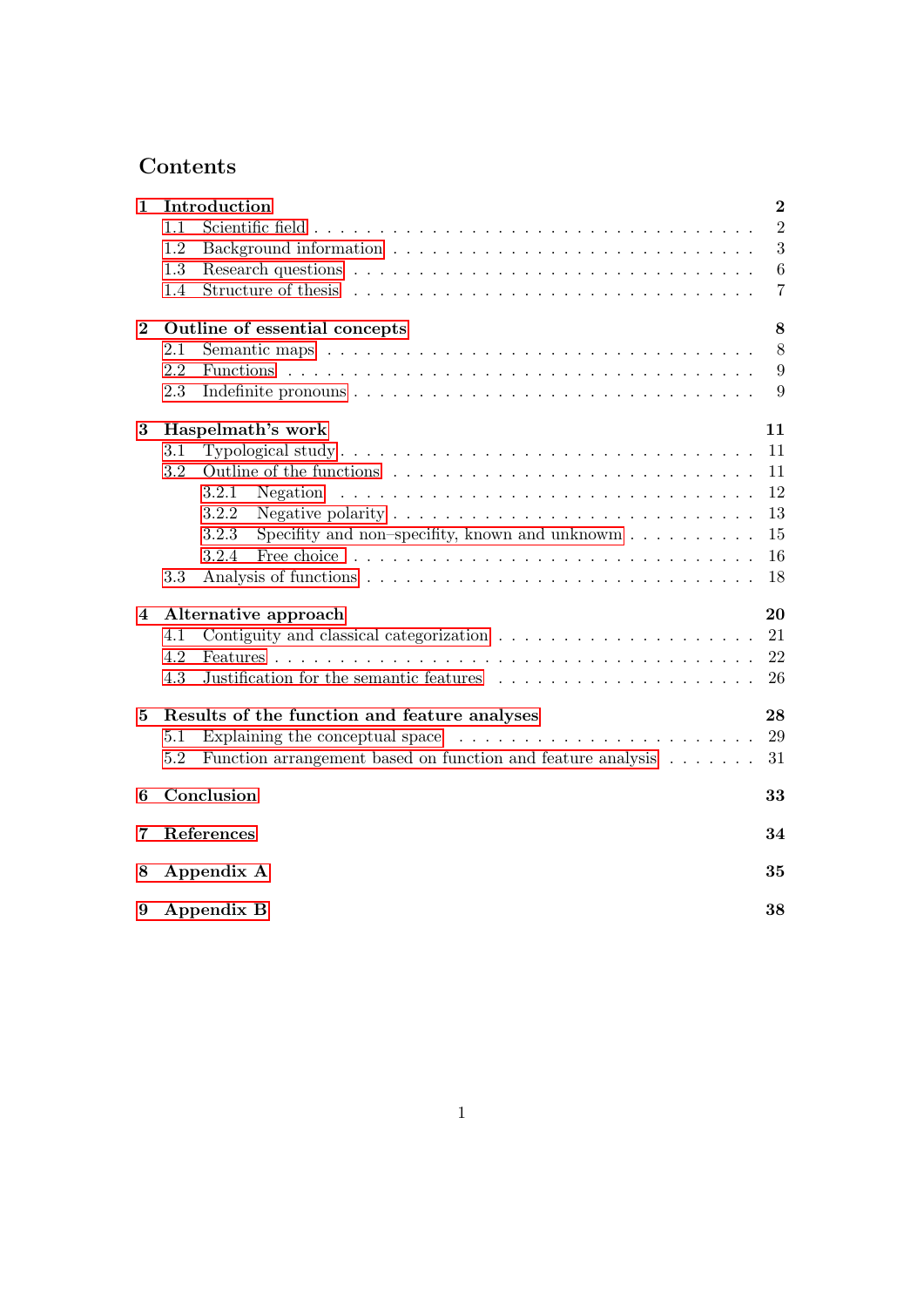## <span id="page-2-0"></span>1 Introduction

The study of human language is one of the largest subjects within the bachelor Cognitive Artificial Intelligence (CAI). Our sophisticated use of language for communication and expression is an important quality that divides us humans from other animals and machines. CAI is more than a traditional AI or knowledge technology study; it includes many influences from both philosophy and cognitive science. It deals with the notion of intelligence and with the cognitive abilities of both humans and machines, including topics such as memory, reasoning, perception, action, knowledge, emotion and language.

## <span id="page-2-1"></span>1.1 Scientific field

Within this broad field of science human language can be studied in many different ways. Natural language processing can be described formally, for instance in categorial grammar, most of Chomsky's work, or statistical methods for language processing. Some research doesn't focus on understanding human language per se, but rather on making machines work with language: projects involving automatic translation and speech technology, or IBM's Watson. We have the field of formal semantics, which has a modeltheoretic approach to language structure and meaning. A less formal approach is the field of psycholinguistics, which inquires how language is integrated in the human brain. It becomes a bit more philosophical when we want to know how we represent concepts, where meaning of linguistic units comes from, and what the relation is among language, other cognitive functions and the real world. We can also investigate language structure and language use, make cross-linguistic comparisons and investigate models to explain the variation and universal properties of languages.

This research falls under latest mentioned topic. The work of Haspelmath(1997) is taken as a starting point. The book studies indefinite pronouns (e.g. English somebody, anybody, Dutch ergens, iemand, or German jemand, etwas) from a typological perspective. Language typology is "the scientific study of variation and the limits to variation in the structure of languages" (Haspelmath, 1997: 7). There are thousands of different languages in the world, but all of them are used by the same beings in the same world in similar social situations. Natural languages can be seen as roughly equivalent (expressively speaking) instantiations of a more abstract notion of human language. Languages can both exhibit universal properties and unlimited forms of variation. The field of language typology tries to deal with this phenomena by using typological tools and methods to classify languages according to their uniformity and diversity.

Key to typological research is cross-linguistic investigation. Haspelmath(1997) used research from forty different languages as a base for his typological work. To represent his results he makes use of semantic maps. The semantic map method is a tool that has been applied successfully to other grammatical categories (Haspelmath, 2003). They are used for representing cross-linguistic variation of a linguistic unit or a group of linguistic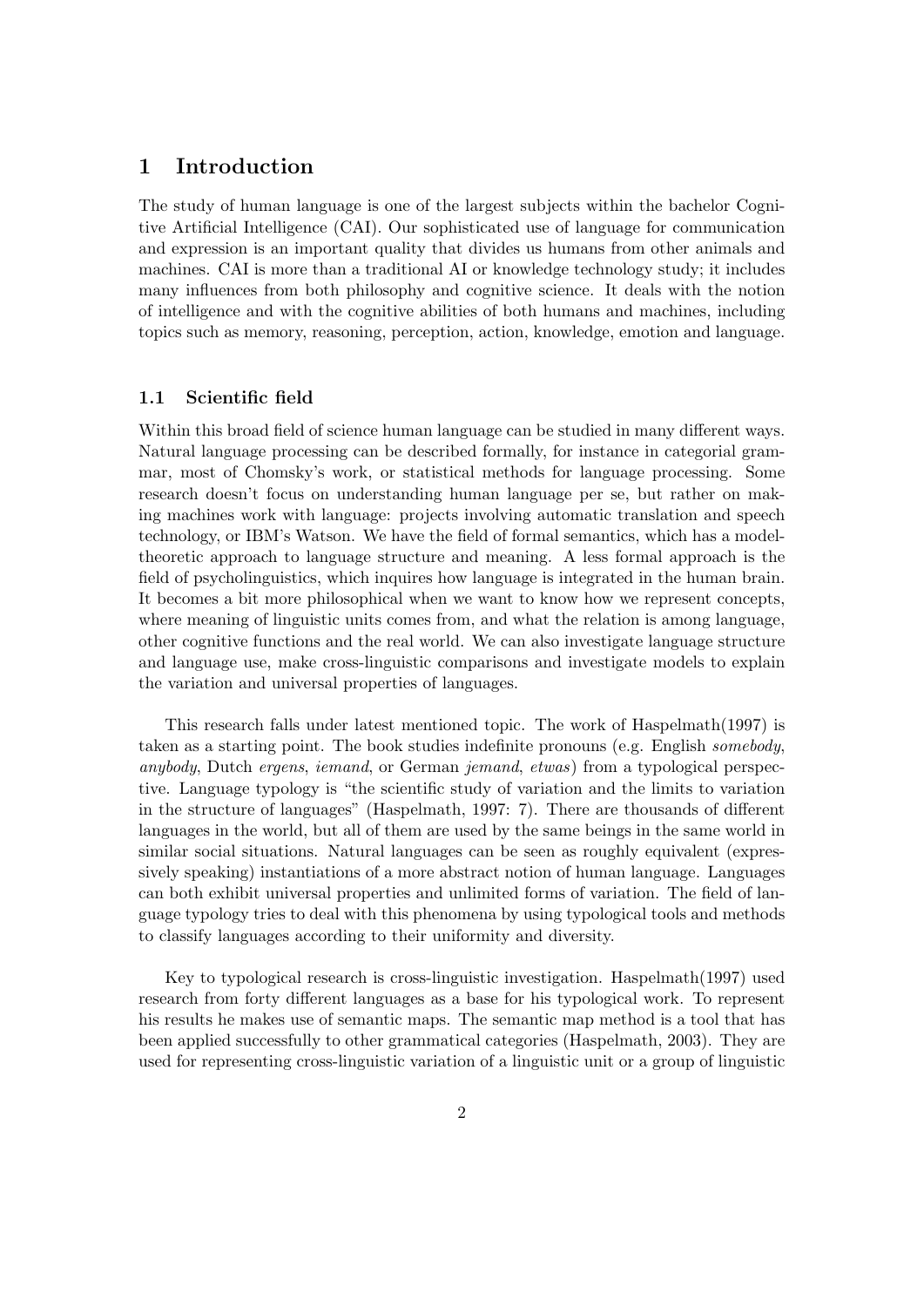units which express similar meaning or  $-$  as Haspelmath prefers to call it  $-$  have a similar function. This means that this research can also be seen as a topic within the field of lexical semantics. It involves studying the variation in word senses between and within languages. In conclusion, the semantic-map method is a tool (among many others e.g. the list method or general-meaning method, shortly discussed by Haspelmath(2003: 214)) for representing grammatical meaning.

#### <span id="page-3-0"></span>1.2 Background information

Before we continue to the research question it is a good idea to have some background information about the thesis topic. We start with a rough notion of what the semantic map method involves. A simple example of a semantic map is one that can be made for kinship. Compare for instance English and Dutch. In Dutch, there is one word for both the son of your uncle and the son of your brother, while in English it is called cousin and nephew respectively. The same is the case for cousin and niece. A second difference is that English doesn't differentiate in gender between the son of your uncle and the daughter of your uncle. These findings can be represented in a semantic map. Figure [1](#page-3-1) shows part of a possible semantic map for kinship  $<sup>1</sup>$ . We see the family relations</sup> (the functions) pictured as nodes in a graph and the words that express those relations (the lexical information) as areas on that graph. The functions are distributed based on our two findings above. When the functions are expressed by the same word they are connected by a edge or a path of edges.



Figure 1: Part of a semantic map for kinship

Now that we understand a little bit of the way semantic maps work, let's introduce the one from Haspelmath(1997). Figure 2 is the conceptual space (i.e. a semantic map without the lexical information) of indefinite pronouns and Figure 3 is the semantic map for English. The functions will be discussed in detail in section 3.2.

<span id="page-3-1"></span><sup>&</sup>lt;sup>1</sup>Instead of for instance son of uncle we might just as well used son of aunt or son of parent's sibling; it denotes the same thing, but we have to choose some name for the functions.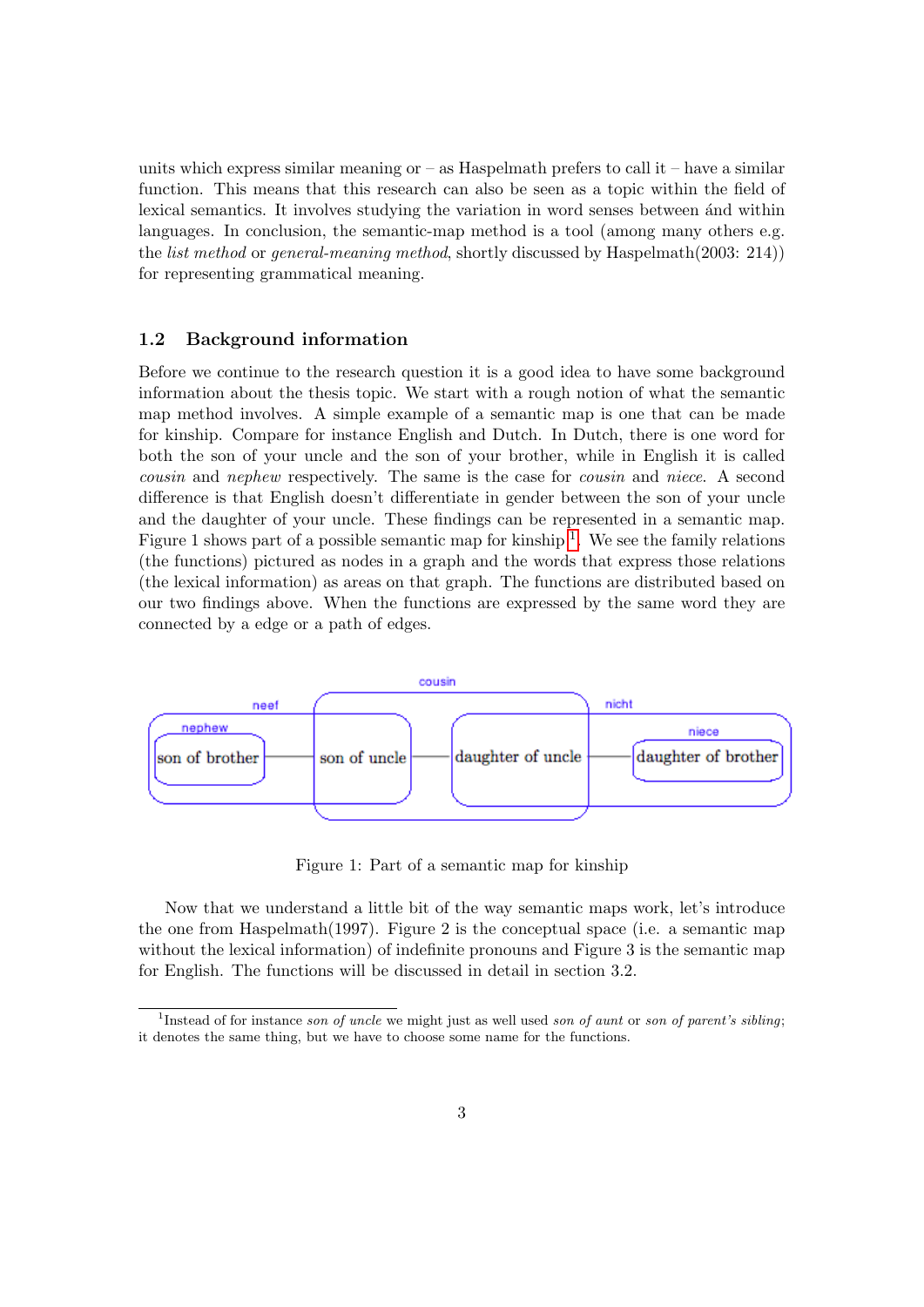

Figure 2: Conceptual space for indefinite pronouns from Haspelmath(1997)



Figure 3: Semantic map for indefinite pronouns of English from Haspelmath(1997)

A crucial part of this thesis is the contrast between two approaches for deriving a conceptual space (discussed in Zwarts(2007)): a data-driven approach and a space-driven approach. The conceptual space in Figure 1 is derived from a data-driven perspective. The functions we choose in our little cross-linguistic inquiry about kinship were based on data from English and Dutch. It is based on how language is used. For example, we don't need to differentiated the functions son of brother and son of uncle for Dutch, because both are expressed by the same word. But in English nephew is used for son of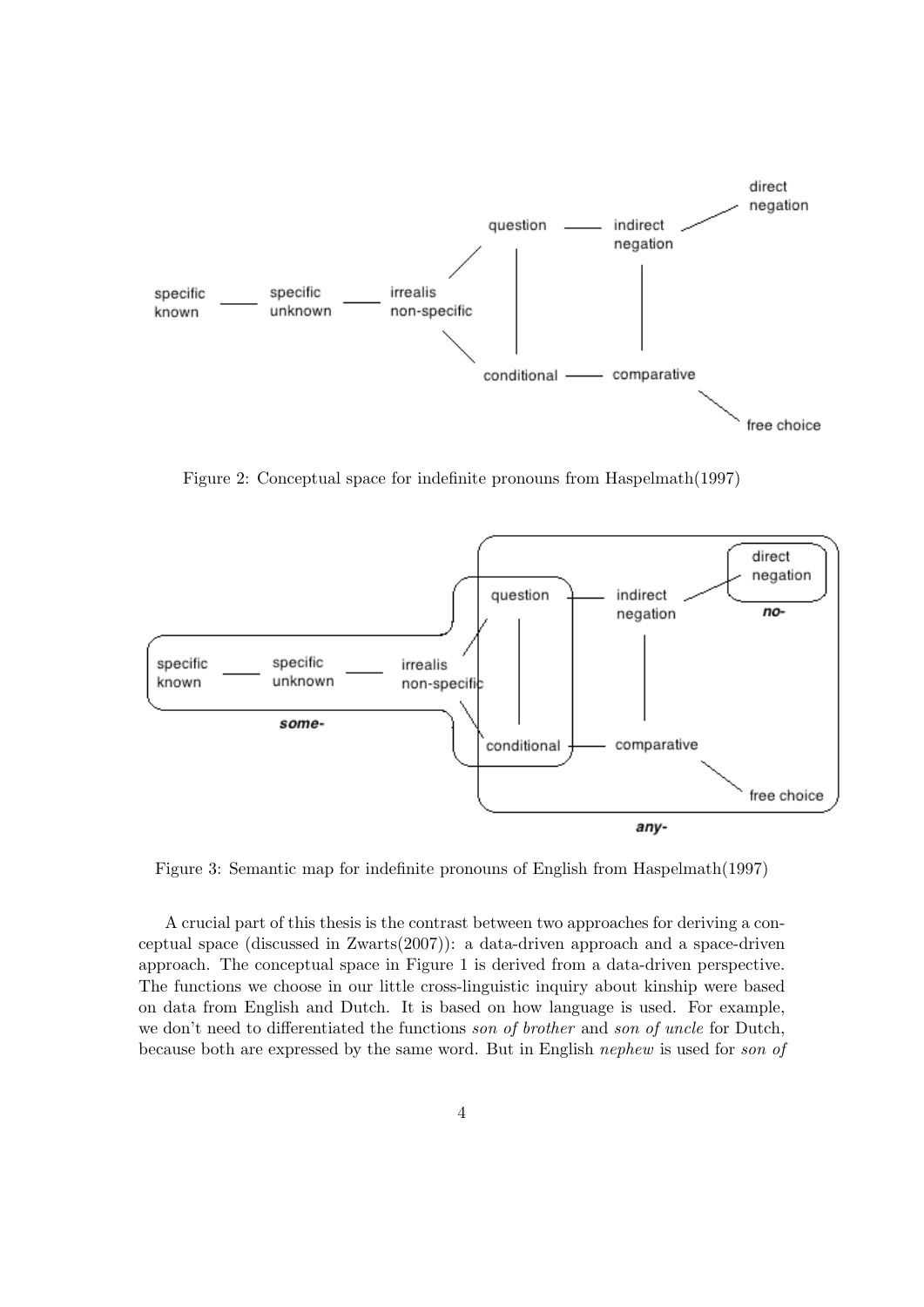brother and not for son of uncle, so a distinction based on English language use must be made. When we want to derive a conceptual space for kinship from a space-driven perspective, we semantically analyze the concepts of kinship; we ask ourselves what family relations are there and how are they different from each other in meaning. A possible conceptual space as a result using the space-driven perspective is represented in Figure 4.



Figure 4: Part of a conceptual for kinship. The arrangement of the functions is derived by semantic analysis

Edges and path of edges are now related with similarity in meaning between the function (adjacent functions are semantically more alike). The biggest difference between the data-driven space (Figure 1) and the space-driven space (Figure 4) is the way son of brother and daughter of brother are arranged. It is semantically intuitive that these functions lie close to each other, but this is not justified by our data. Figure 5 shows that the lexical information fits the semantically derived space.



Figure 5: Part of a semantic map for kinship. The arrangement of the functions is derived by semantic analysis

Understand that when we say that a conceptual space is derived purely from a data-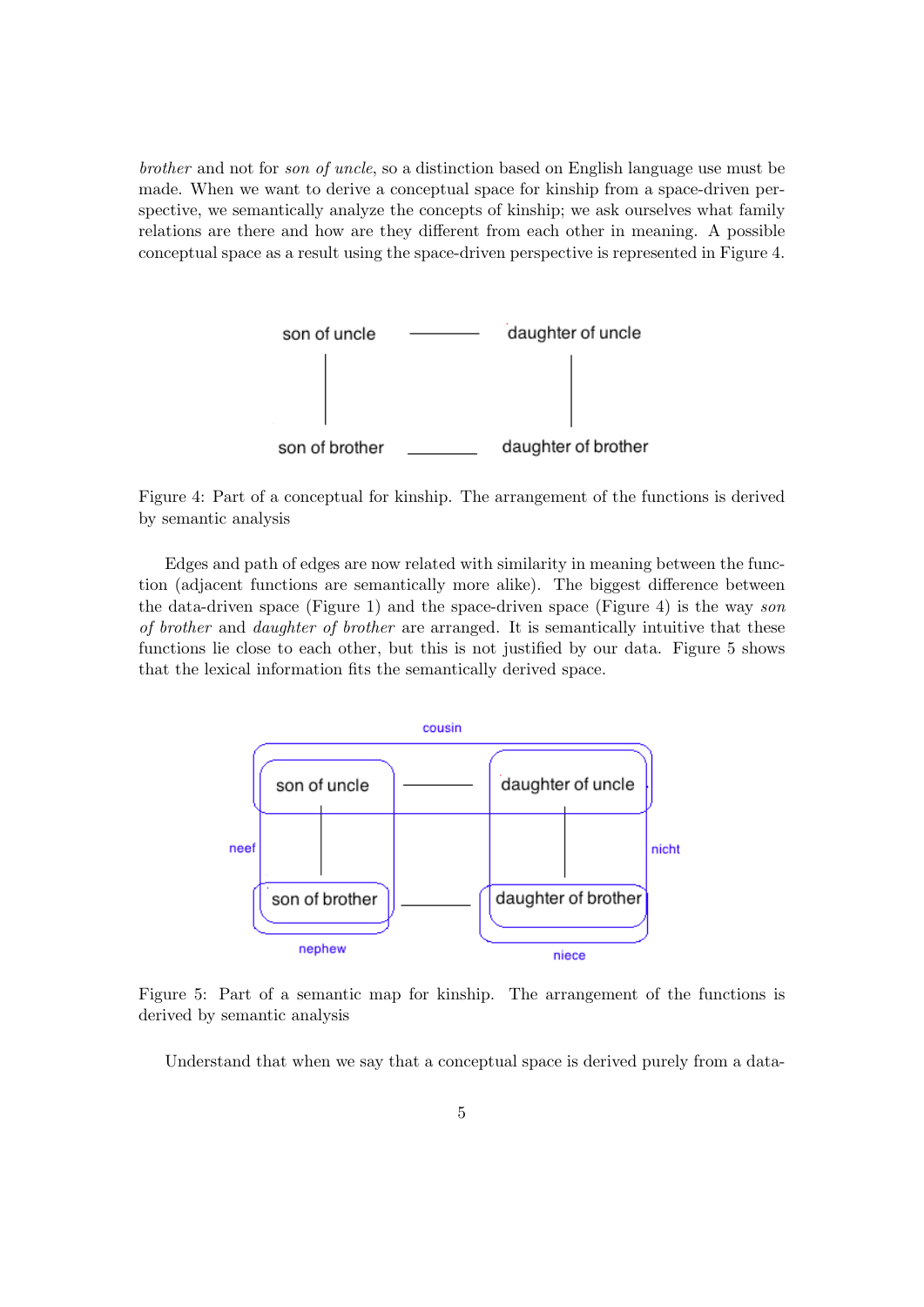driven approach we do not mean that there is no semantic analysis involved. It is obvious that we need to have some sense of the notion, for instance, son of brother in order to conclude that nephew and neef share this function. What we mean is that the decision of which functions are included in the space and how they are arranged are purely based on data. An example can clarify this statement. Suppose that we apply a data-driven approach for kinship and we discover a language that uses different words for the son of an older brother and the son of a younger brother. From a data-driven perspective this justifies that we split the function *son of brother* in two separate functions. And, suppose there is no languages that have different words for the daughter of an older brother and the daughter of a younger brother, then there are no grounds for splitting *daughter* of brother. Now, imagine we apply a space-driven approach. When we have any purely semantic reason for applying both the function son of oldest brother and the function son of youngest brother, then on semantic grounds it seems natural to include the function daughter of oldest brother and daughter of youngest brother also. In conclusion, in a data-driven approach the data determines the inclusion and arrangement of functions in the space, while this is determined by semantic analysis in the matrix-based approach.

Haspelmath(1997) derives his conceptual space of indefinite pronouns from a datadriven perspective; he uses an empirical point of view based on cross-linguistic data. Every function and every connection is justified by his cross-linguistic set of data. One can ask now why is that these functions are arranged in this particular configuration? Or in other words, why do we use language in this particular way? How can we explain the conceptual space from a semantic or conceptual perspective? Haspelmath(1997) makes an attempt on answering these questions; he tries to demonstrate that functions that are semantically more similar are adjacent in the map, by characterizing the functions based on semantic features, i.e. defining each function by a list of binary distinctions. Let's use our kinship space of Figure 4 to exemplify this  $2$ . We might try to explain the conceptual space based on two features: *gender* and *generation*. The son of your uncle is a male (it has the property of being a male:  $M<sub>+</sub>$ , while the daughter of your uncle is not a male (M-), and the son of your uncle in of the same generation as you are (it has the property of being of the same generation:  $S<sub>+</sub>$ ), while the son of your brother is from a later generation (S-). The number of edges between the functions in the space corresponds with the number of features the functions differ from each other, as can be seen in Figure 6. We have now given a feature-based semantic explanation for our conceptual space of kinship.

#### <span id="page-6-0"></span>1.3 Research questions

In the end of section 1.2 it is mentioned that Haspelmath $(1997)$  tried to explain his conceptual space for indefinite pronouns based on semantic features. He did not succeed; his explanation wasn't sufficient to explain the differentiation of every function in the

<span id="page-6-1"></span><sup>2</sup>Although this space in already derived by semantic analysis, I will use it anyway to explain the feature-based explanation. Besides, it is very plausible that this space can be derived data-driven when more languages are investigated.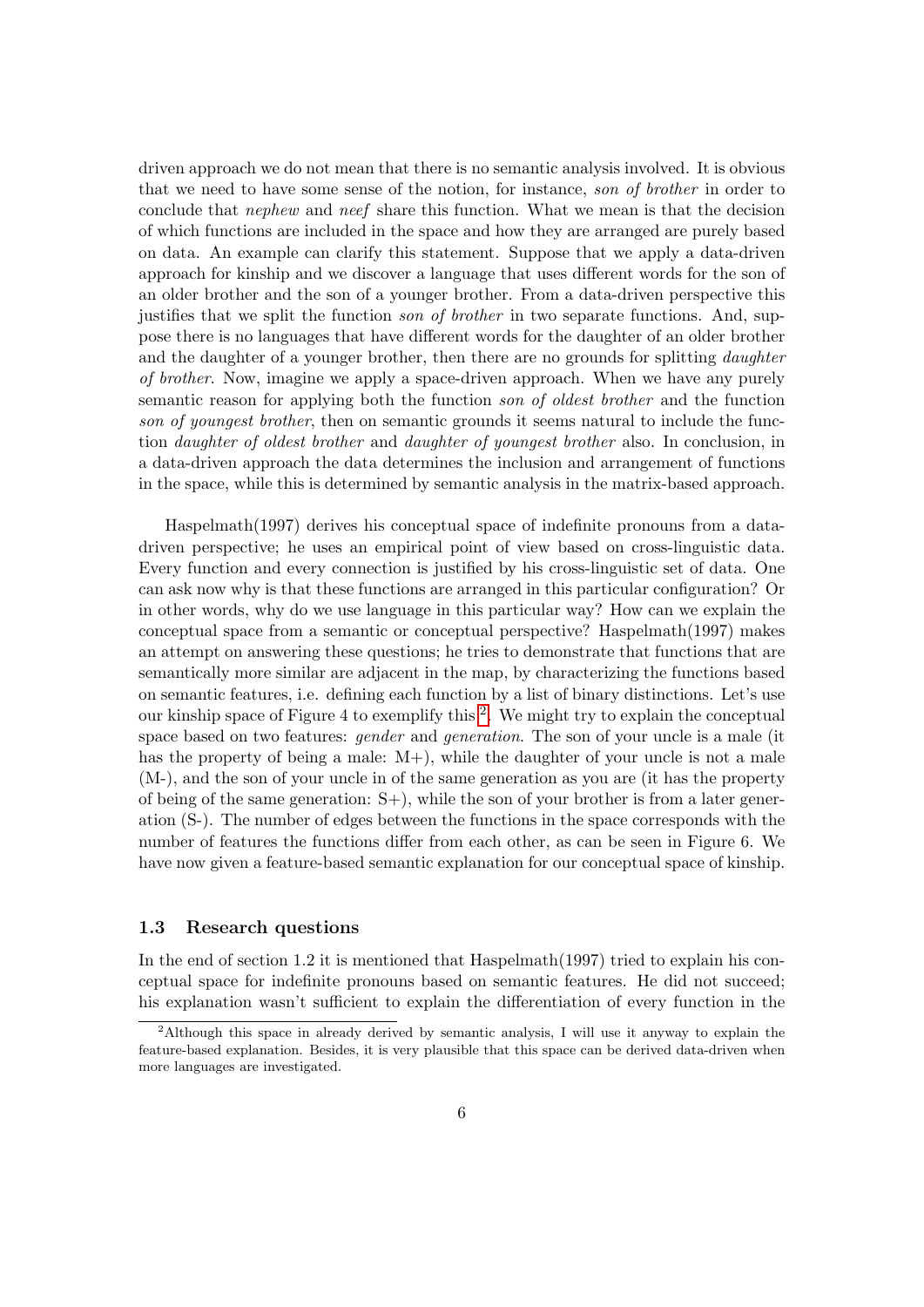

Figure 6: Feature based explanation for the conceptual space of kinship

space. The first research questions aims on improving Haspelmath's attempt. We will try to find a semantic description based on features to fully explain the configuration of the data-driven derived conceptual space of indefinite pronouns. For the second research question, we use the same features for a different purpose. Namely, we use this semantic description to derive a conceptual space from a space-driven approach. Next, we will compare this conceptual space with Haspelmath's conceptual space. This brings us to the formulation of the two research questions.

1) Can the arrangement of functions in the data-driven derived conceptual space of Haspelmath(1997) be explained according to the semantic feature method?

2) When a conceptual space is deduced from a space-driven perspective using the feature method, what are the similarities and differences with the empirically induced conceptual space of Haspelmath?

## <span id="page-7-0"></span>1.4 Structure of thesis

The structure of this thesis is based on the contrast of the two different perspectives for deriving a semantic map. In section 2, the most important concepts, namely semantic maps, functions and indefinite pronouns, are discussed in detail. Section 3 is an outline of the data-driven perspective of the work of Haspelmath(1997) and a detailed description of the functions of his semantic map. The data-driven perspective is contrasted with the semantic-based (space-driven) approach in section 4. The basis for a semantic explanation and a semantically deduced semantic map for indefinite pronouns is outlined here too. In Section 5 the results of the analysis in the previous sections are given and the the research questions are discussed. Section 6 concludes with a résumé and a general conclusion of the thesis.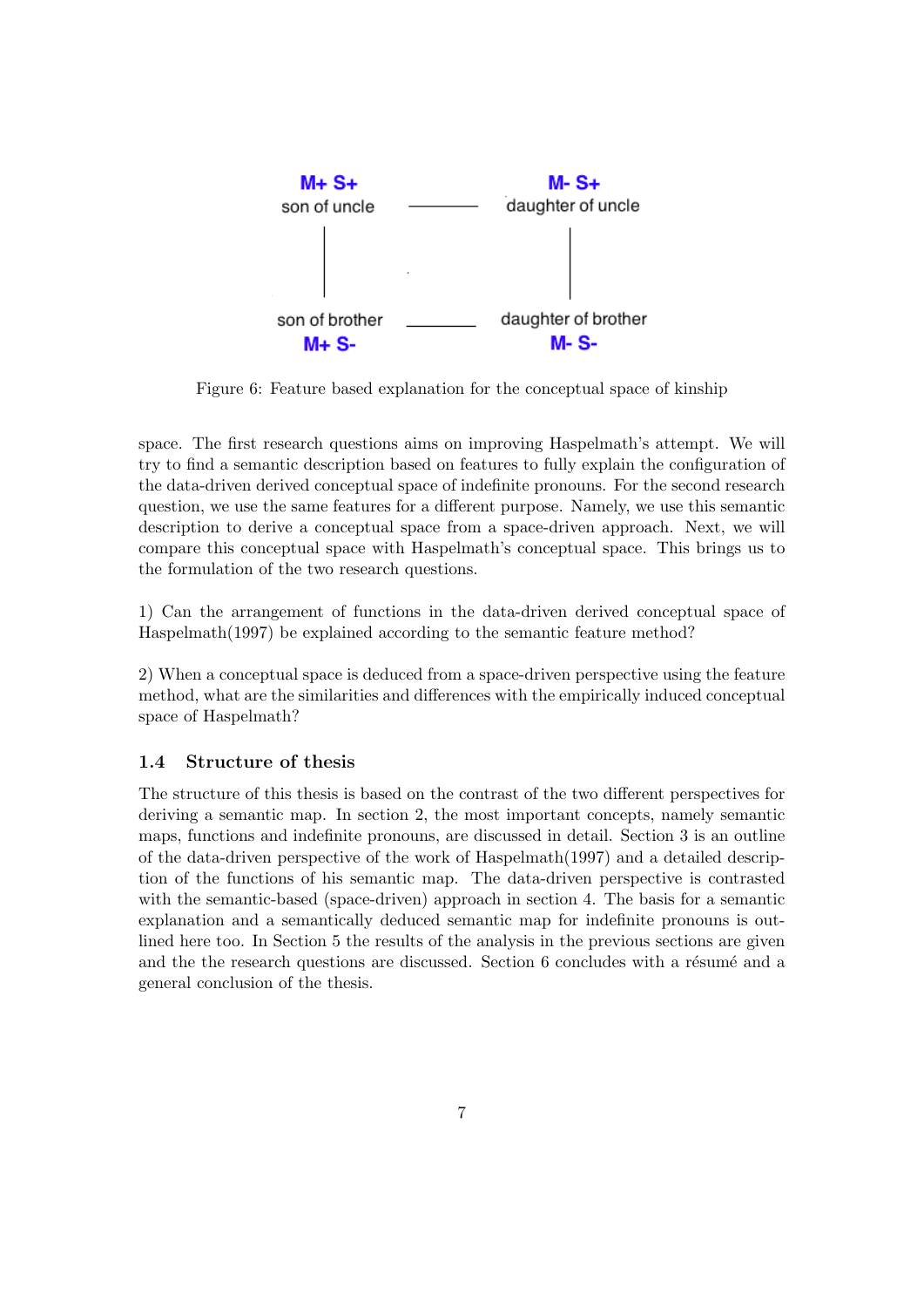## <span id="page-8-0"></span>2 Outline of essential concepts

In this section we describe three of the most important concepts for this thesis in more detail: semantic map, function and indefinite pronoun. Semantic maps were already introduced in section 1, but will be further explained here by giving a formal definition of what a semantic map is, and it is described how it is used for this research. Also a description of the notion of function is given. A brief description of indefinite pronouns concludes this section. Overall, this section is a description of the conceptual tool kit we will work with in this thesis.

#### <span id="page-8-1"></span>2.1 Semantic maps

The semantic map method is a tool to describe and analyze patterns of multi-functionality of sense-related linguistic units or grammatical categories (e.g. tense, case, adpositions, indefinite pronouns). A semantic map typically consists of two parts (Zwarts, 2007): a conceptual space and a lexical matrix. A conceptual space is a geometrical representation of the functions and the way they are functionally related (i.e the connections between functions). A lexical matrix is some sort of list or table that shows for each linguistic unit which functions it can have. A semantic map is constructed by representing every word from the lexical matrix in the conceptual space. For example, part the lexical matrix for kinship would look like this:

|          |  | son of brother son of uncle daughter of uncle daughter of brother |
|----------|--|-------------------------------------------------------------------|
| nephew   |  |                                                                   |
| neef     |  |                                                                   |
| cousin   |  |                                                                   |
| $\cdots$ |  |                                                                   |

A conceptual space is seen as a universal model; all languages share the same space and it is because of this fact that cross-linguistic comparison is possible (Zwarts, 2007). A semantic map is often represented as an undirected graph with the functions as nodes. Similarity between the functions is expressed by adjacency of the nodes (i.e. having a common edge) (Haspelmath, 2003: 216). The length of the edges and the spatial orientation of nodes are insignificant and only for visualization purposes. A curved closed line indicates which functions can be expressed by a particular linguistic unit; it represents the lexical matrix. There are other methods similar to semantic maps (Zwarts(2007), Cysouw(2007)) or ways to modify them, letting them represent additional properties (Cysouw, 2007), but this is not relevant in the present work and we will not spend our time discussing them. Also we will not explore other purposes for semantic maps. Furthermore, we wont go into detail in ways of composing them or review the methodology, other than necessary. Lastly, a note on the term 'semantic map': it has some equivalents used in other literature, such as 'mental map', 'cognitive map' or 'implicational map' (Haspelmath 2003: 219). The terms 'mental map' and 'cognitive map' express the idea that the universal configuration of functions is a direct representation of a cognitive structure of meaning in the human mind. Whether this is true or not, I will stick to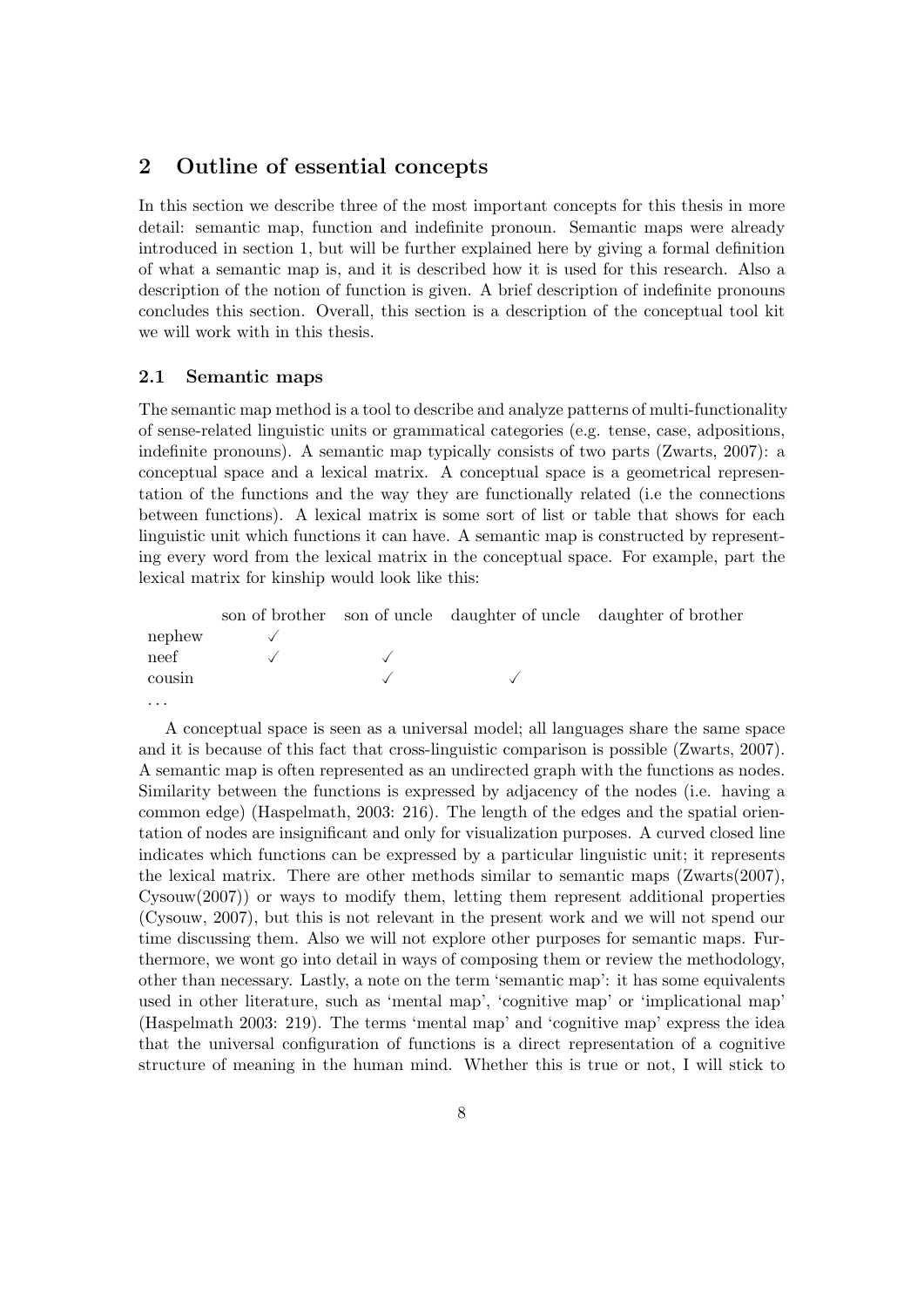semantic maps only as a tool for linguistic representation.

#### <span id="page-9-0"></span>2.2 Functions

We don't always make a purely semantic distinction between functions. In fact, Haspelmath (1997, 2003) makes very often use of a contextual or syntactic distinction as we will see in section 3.2. He prefers the term 'function', above the use of 'meaning', 'sense' or 'use' for two reasons. First, it is not always easy to see whether the difference is due to semantics or syntax (Look for instance at the following sentences inspired by a research discussed by Haspelmath $(2003)$ : I eat soup with a spoon, and I eat soup with my mother. Whether the contrast in use of 'with' is purely syntactic, or that there is a distinction in meaning, is open for discussion). The more neutral term 'function' is intended to cover both interpretations. Second, he avoids an indecisive and difficult discussion between different approaches within the field of lexical semantics. By using the term 'function' Haspelmath doesn't make any claim in favor of one of the approaches. Instead of 'function', I will sometimes also use to words 'use' or 'context' to refer to the functions in a semantic map.

When making a semantic map for a particular domain, functions need to be chosen and arranged. The way this is done depends on whether you want to derive them from data or based on semantic grounds. The arrangement of the functions is based on functional similarity between them. The functions must be arranged in such a way that every linguistic unit from the lexical matrix occupies a contiguous region in the conceptual space. In other words, the functions expressed by a lexical unit must form a connected subgraph of the conceptual space. This is called the contiguity principle. For example, the linguistic unit *neef* occupies a contiguous region in the semantic map of Figure 1. While a unit that only has the the functions son of uncle and daughter of brother does not occupy a contiguous region. When such a unit is found in a language the conceptual space must be adapted.

#### <span id="page-9-1"></span>2.3 Indefinite pronouns

Everybody has an idea about what kind of words can be typed as indefinite pronouns. But if we are going to work with them and talk about them, we need to know exactly what we mean by indefinite pronouns. Since we work with cross-linguistically applicable concepts, the definition must be independent of language-particular properties. The boundaries between what is and what is not an indefinite pronoun are sometimes vague. Haspelmath(1997: 9-13) gives us an exact definition and explains the boundaries of his outline of indefinite pronouns. A complete understanding of this definition is not necessary for this research, so I only outline a very short version of Haspelmath's definition. Indefinite pronouns are grammatical elements that can replace noun phrases (e.g. something), but also adverbs or adjectives (e.g. somewhere, sometime, some kind of) and express an indefinite reference. He explicitly excludes other categories of pronouns (per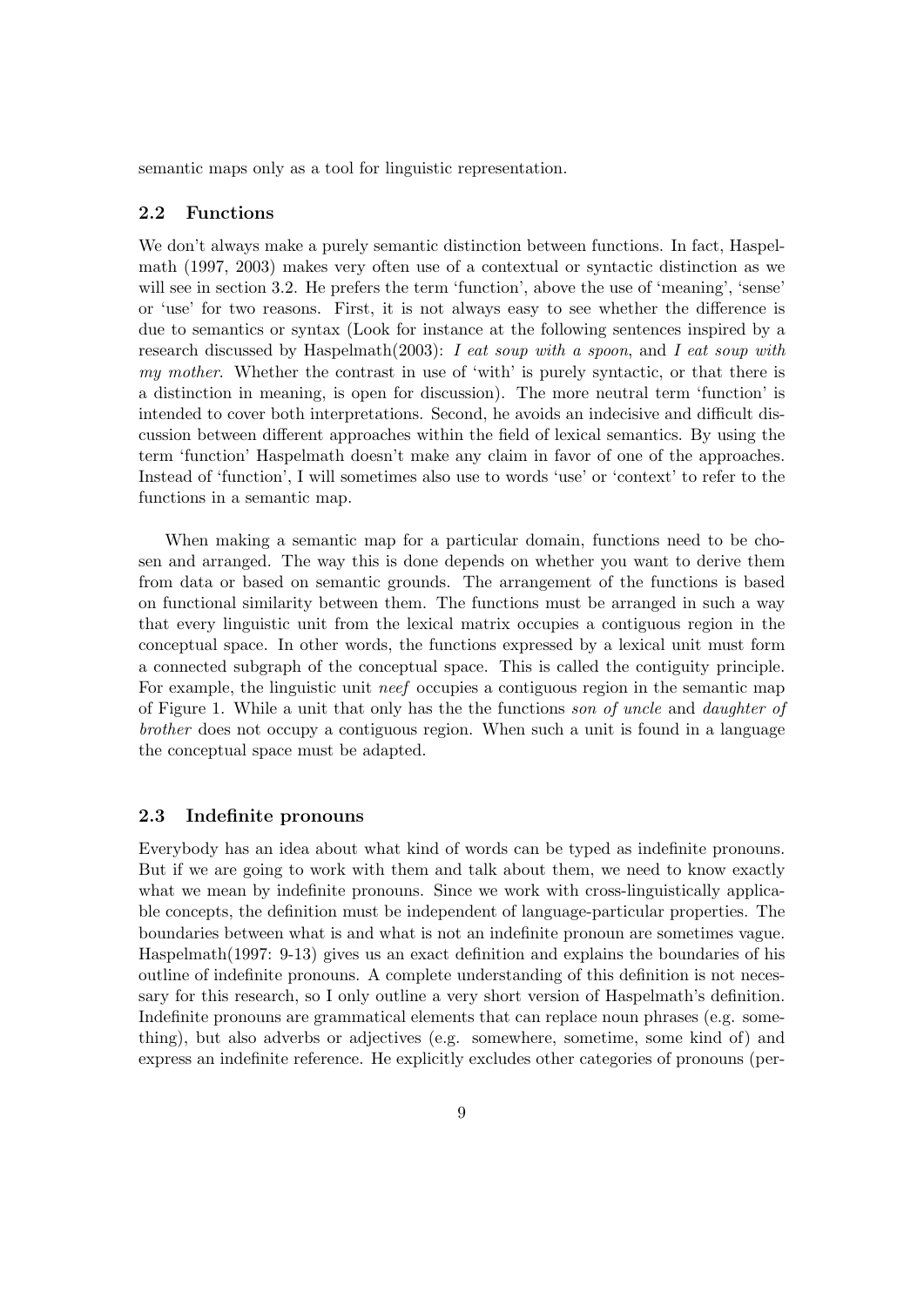sonal, demonstrative, relative, and interrogative pronouns, and several other pronouns that are sometimes categorized as indefinite pronouns).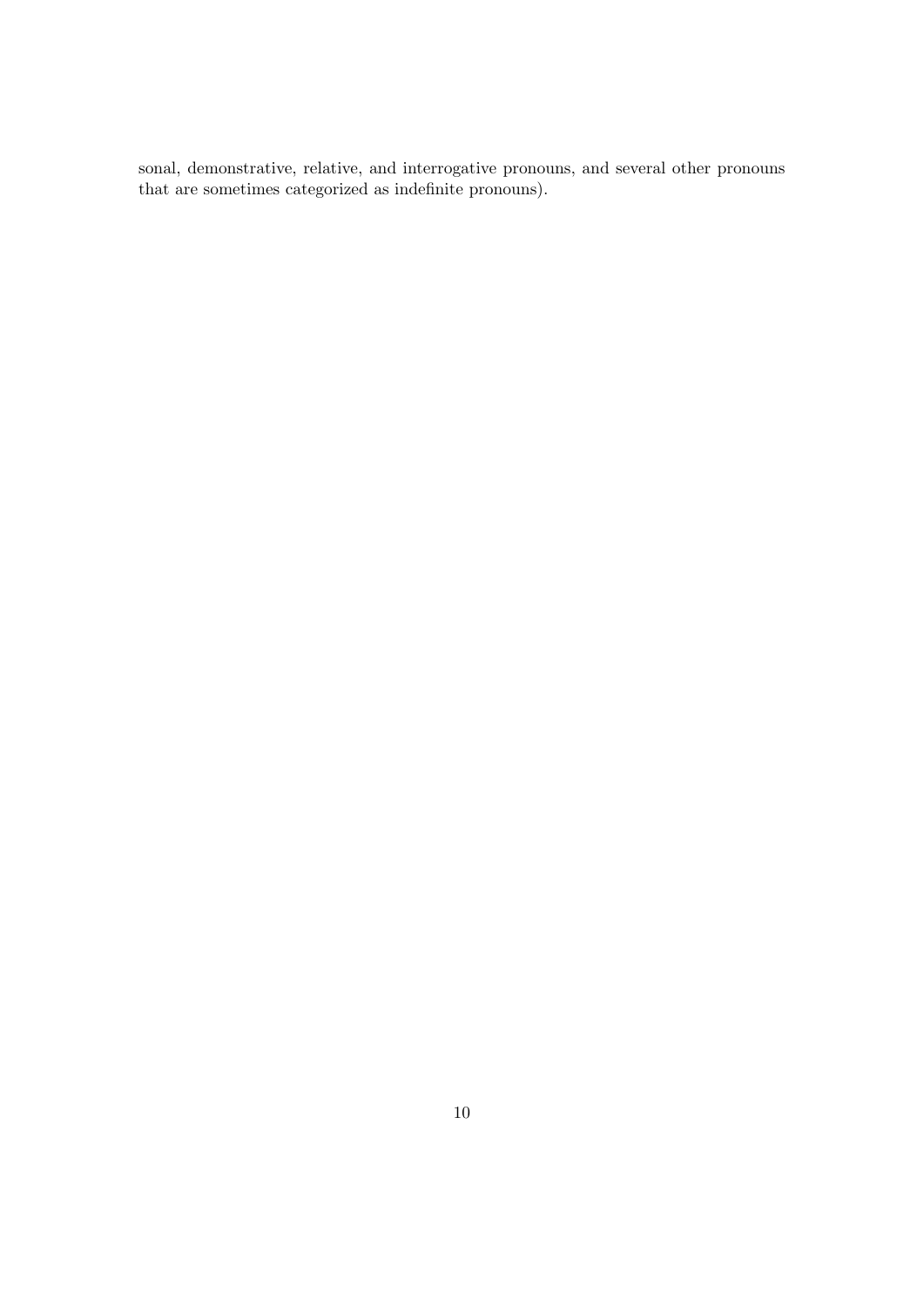## <span id="page-11-0"></span>3 Haspelmath's work

Now that we roughly understand the the work of Haspelmath(1997), and have an idea of the goal of this thesis, we are going to look at the process of Haspelmath's typological study in more detail. As mentioned earlier a semantic map can be derived from data or by semantic analysis (or using both; many studies derive semantic maps from an interaction between the two perspectives). To make a clear contrast, Haspelmath empirical datadriven study is discussed in this section and semantic analyses are discussed in section 4. The biggest part of this section is an analysis of the functions used by Haspelmath. Such an comprehensive outline is necessary to understand Haspelmath's work precisely and helps us to prepare for the the discussion in section 4 and 5.

### <span id="page-11-1"></span>3.1 Typological study

Haspelmath(1997) divides a typological study into four steps. We can apply this general plan to our investigation on semantic maps for indefinite pronouns. Step one, formulate a cross-linguistic definition of indefinite pronouns. Two, provide a complete classification of the typological variation of indefinite pronouns. Three, represent the classifications and the cross-linguistic variation using the semantic map-method. Four, give an explanation for the semantic map.

We already described the first step of Haspelmath's research in section 2.3. The second step is the analysis and categorization of the functions expressed by indefinite pronouns, and is described in section 3.2. The third step involve the the selection and arrangement of functions. Haspelmath(1997: 61) describes the principle for function selection: "Whenever two roughly comparable categories in two languages turn out to differ in one type of environment or meaning, this is sufficient for setting up a separate use." To understand what this means, recall the kinship map. The categories *nephew* and neef are used to denote son of brother, but neef denotes also son of uncle. In order to differentiate between *nephew* and *neef*, a function *son of uncle* is introduced. We're not discussing function selection any further in this research. For function arrangement there is no standard procedure (Haspelmath,2003: 217), only a criterion that the arrangement must be in a way that all multifunctional indefinite pronouns occupy a contiguous area in the semantic map. The first three steps leads to the conceptual space as seen in Figure 2 and to a semantic map for all 40 languages, like the one in Figure 3 for English. The fourth step is giving an (semantic) explanation for the observed patterns; why are the functions in the semantic map for indefinite pronouns arranged in the way induced from cross-linguistic data? This question is similar to our first research questions and will be outlined in the rest of this thesis and answered in section 5.

#### <span id="page-11-2"></span>3.2 Outline of the functions

Here, we discuss all the functions selected by Haspelmath(1997). To avoid redundant definitions, we will divide the total set of function in subsets, each discussed in a dif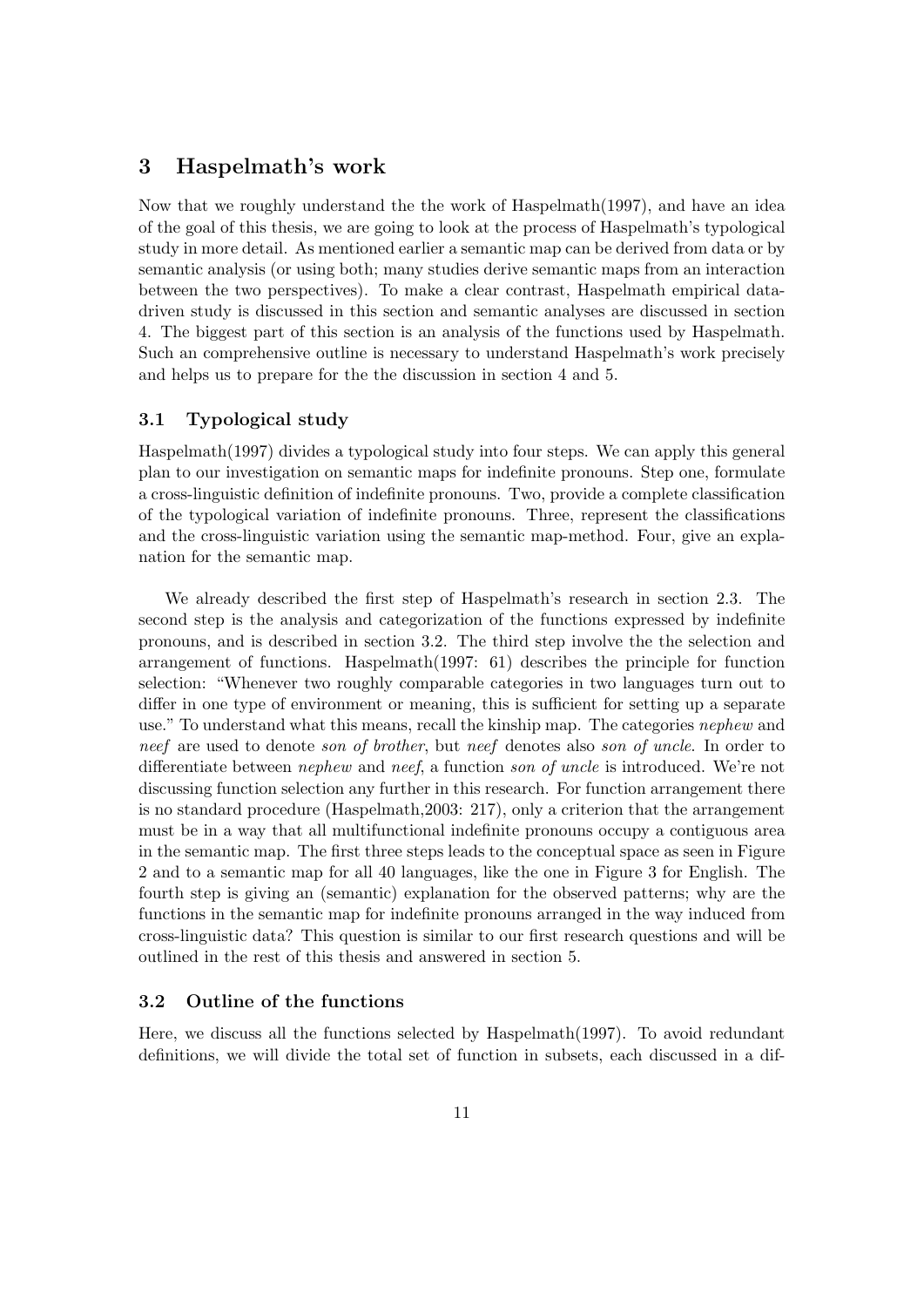ferent subsection. Haspelmath(1997) distinguishes nine functions for his semantic map on indefinite pronouns. However, more distinctions can be made (Aloni et al., 2010); by comparing more different linguistic items semantically or cross-linguistically in detail, we can modify the conceptual space and add three more uses <sup>[3](#page-12-1)</sup>. The extended conceptual space is shown in Figure 7.<sup>[4](#page-12-2)</sup> In this subsection all twelve functions are given a description and exemplification to motivate the functional distinction expressed by indefinite pronouns. All examples will be in English, but remember that the functions are universal.



Figure 7: Conceptual space of indefinite pronouns based on (Aloni et al., 2010)

#### <span id="page-12-0"></span>3.2.1 Negation

Negative indefinite pronouns are used in negative sentences where the scope of negation extends over the indefinite (Haspelmath, 1997).

- (1) I will not say anything.
- (2) Mary doesn't believe that anyone did their homework.
- (3) My keys are nowhere to be found.
- (4) Nobody left the house yesterday.
- (5) The security denied giving access to anyone.

Notice that the English no-series (3-4) already have a negative morpheme itself, while other indefinite pronouns (1-2) co-exist with a verbal negation. (5) is an example of a

<span id="page-12-2"></span><span id="page-12-1"></span><sup>&</sup>lt;sup>3</sup>It is actually not adding three functions per se, but splitting two existing functions into sub-functions.

<sup>&</sup>lt;sup>4</sup>There are a few differences compared to Haspelmath's conceptual space. The function *indirect* negation is here split into *superordinate negation* and *implicit negation*. Free choice is replaced by existential free choice, and generic and universal free choice are added to the space.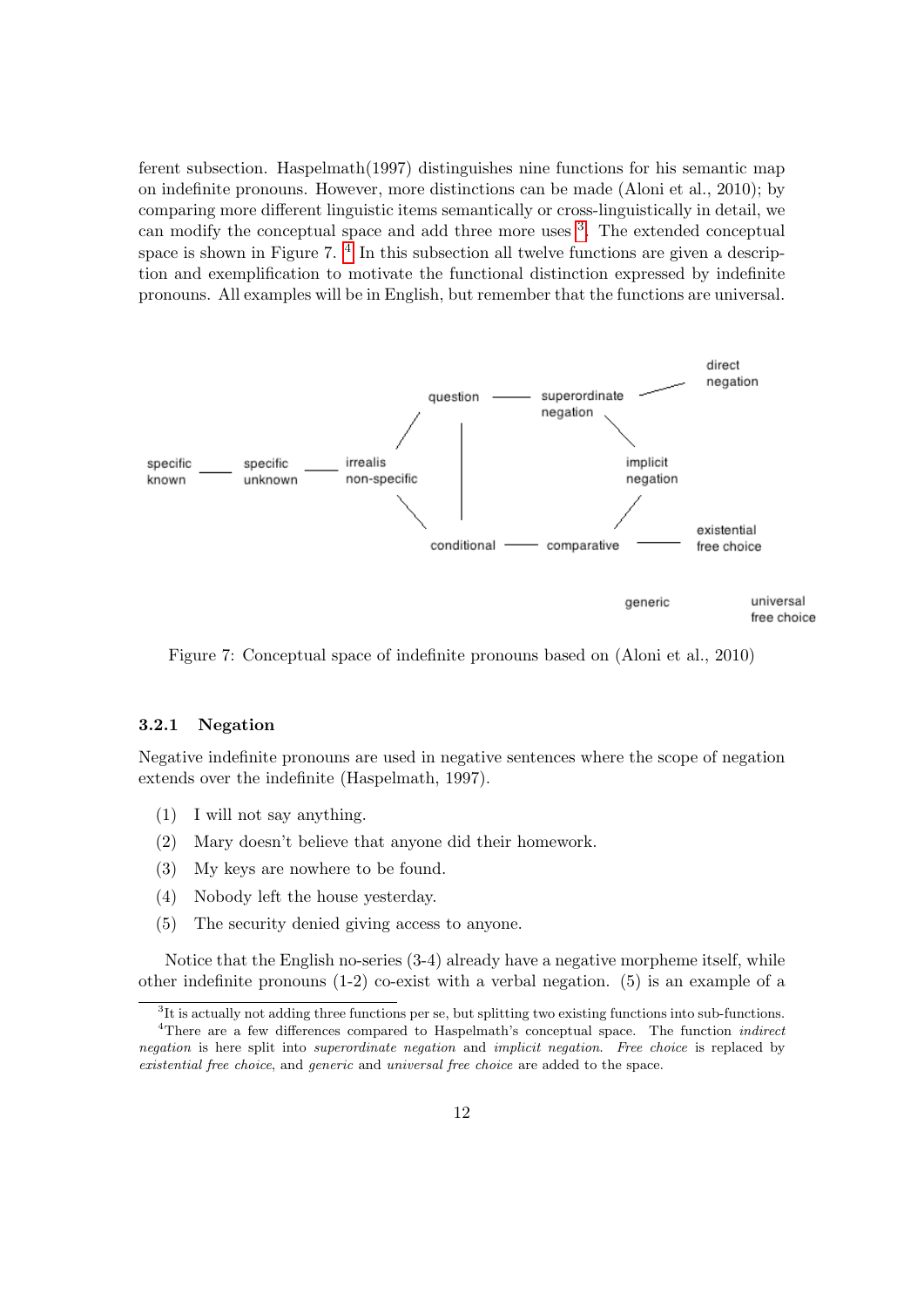weaker form of negation.

The function of negation can be subdivided into three of our functions: *direct nega*tion, superordinate negation and implicit negation. The latter two can be treated together because the indefinite pronouns used in both contexts are generally the same (Haspelmath, 1997, 33). But based on semantic grounds a distinction can be made (Aloni et al 2010: 3).

#### Direct negation

The function of direct negation is given to indefinite pronouns used as an argument of a negated clause. The use of the no-series  $(6-8)$  is exclusively for *direct negation* (Haspelmath, 1997).

- (6) Nobody came to the party.
- (7) I noticed nothing.
- (8) The cowboy was nowhere to be found.
- (9) I can't find it anywhere.
- (10) I have not seen any of them.

#### Superordinate negation

When an indefinite pronoun appears in a subordinate clause of a negative sentence, it functions as a *superordinate negation*. This function is equivalent to the function called anti-morphic by Aloni et al.(2010).

- (11) I don't think that anybody come.
- (12) John hasn't said that anything is wrong.
- (13) I don't understand why anyone would do that.

#### Implicit negation

An indefinite pronoun used as implicit negation appears in a subordinate clause of a sentence with an implicitly negative expression like *without, deny,* or *refuse*. Aloni et al.(2010) named this function anti-additive.

- (14) The company refuses to make any decision.
- (15) The security will deny access to anybody.
- (16) The man avoided looking anyone in the eyes.
- (17) Only Mira has anything substantial to report.

#### <span id="page-13-0"></span>3.2.2 Negative polarity

A negative polarity item is an expression that needs to be in the scope of a monotone decreasing element (e.g. negation  $(18)$ , other negative environments  $(19-21)$ , interrogative  $(22)$ , conditional  $(23)$  or comparative  $(24)$ ).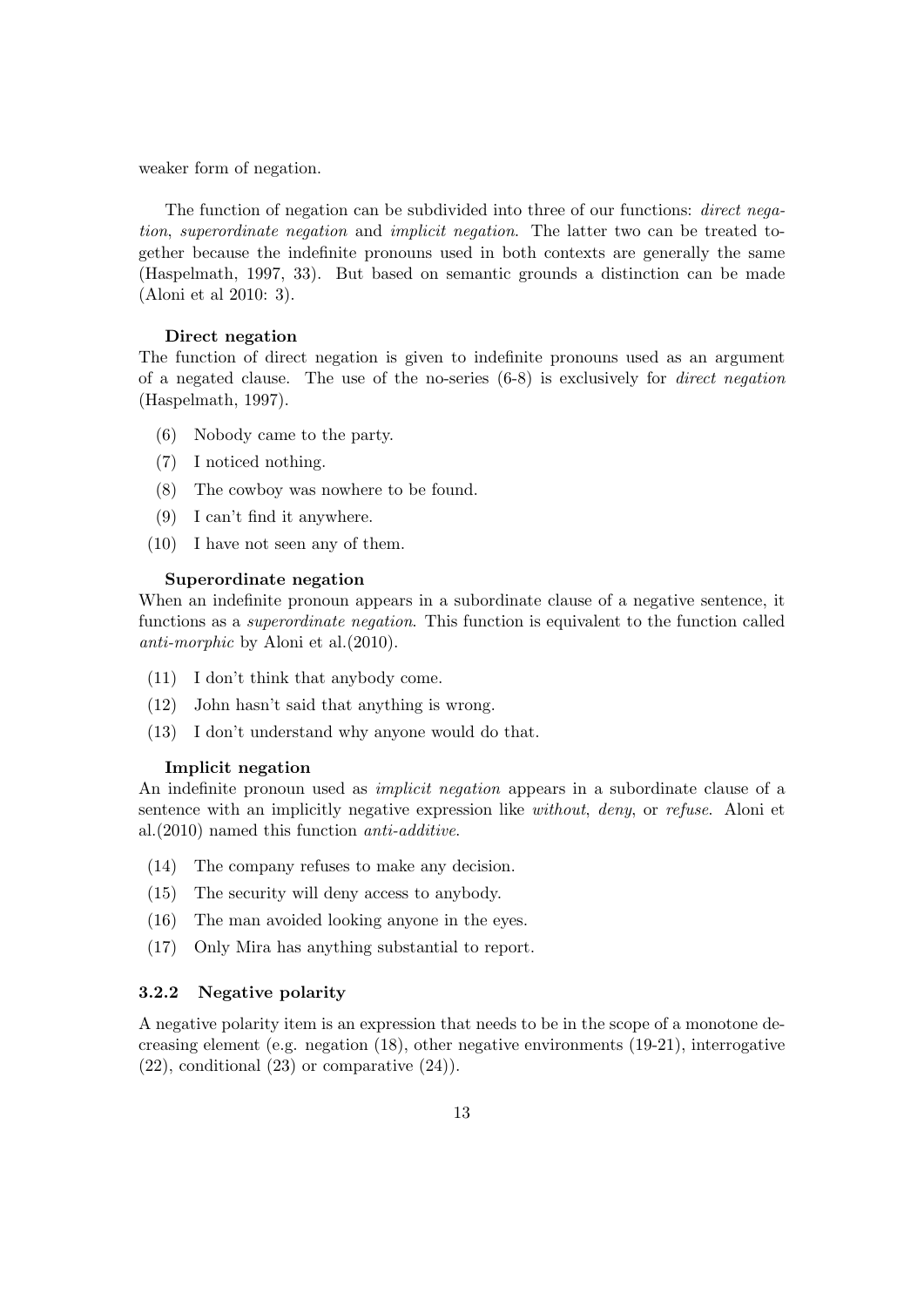- (18) He didn't do anything to help her.
- (19) I doubt anyone can find the entrance.
- (20) Few people show any interest in global issues.
- (21) Without saying anything, she ate the soup.
- (22) Is there anything new?
- (23) If you tell anybody, well punish you.
- (24) An apple is healthier than a brownie.

Negative contexts, discussed in section 3.2.1, are a subdivision of the negative polarity environment.

#### Question

When we talk about questions as a function of indefinite pronouns, we only mean polar questions (i.e. a yes–no question). I believe the category of question doesn't need any further explanation.

- (25) Did you see anything?
- (26) Can I work anywhere in the building?
- (27) Can you give something to him?

#### Conditional

An indefinite pronoun is given a *conditional* function, when it appears in the antecedent of a conditional expression (Haspelmath, 1997).

- (28) If you see anybody, tell me immediately.
- (29) If you go anywhere, send me a card.
- (30) Everyone who likes any kind of seafood will like our new seafood sticks.

Of course, an indefinite pronoun can also occur in the consequent of an conditional statement, but an indefinite pronoun only has the function of conditional when it appears in the scope of the if-statement. For example, (31) has a free choice use (discussed in 3.2.4) and (32) is in the context of irrealis non-specific (discussed in 3.2.3).

- (31) If you own a travel card, you can travel with any transport you like. [5](#page-14-0)
- (32) If you find a drugstore, buy me any painkiller.

#### Comparitive

Indefinite pronouns used in a comparative context have the function comparative (Haspelmath, 1997). But this is only the case when the pronoun occurs on the right side of 'than'.

<span id="page-14-0"></span><sup>&</sup>lt;sup>5</sup>Indefinite determiners such as 'any' in example (31-32) or 'some' are included in the study (Haspelmath, 1997: 11)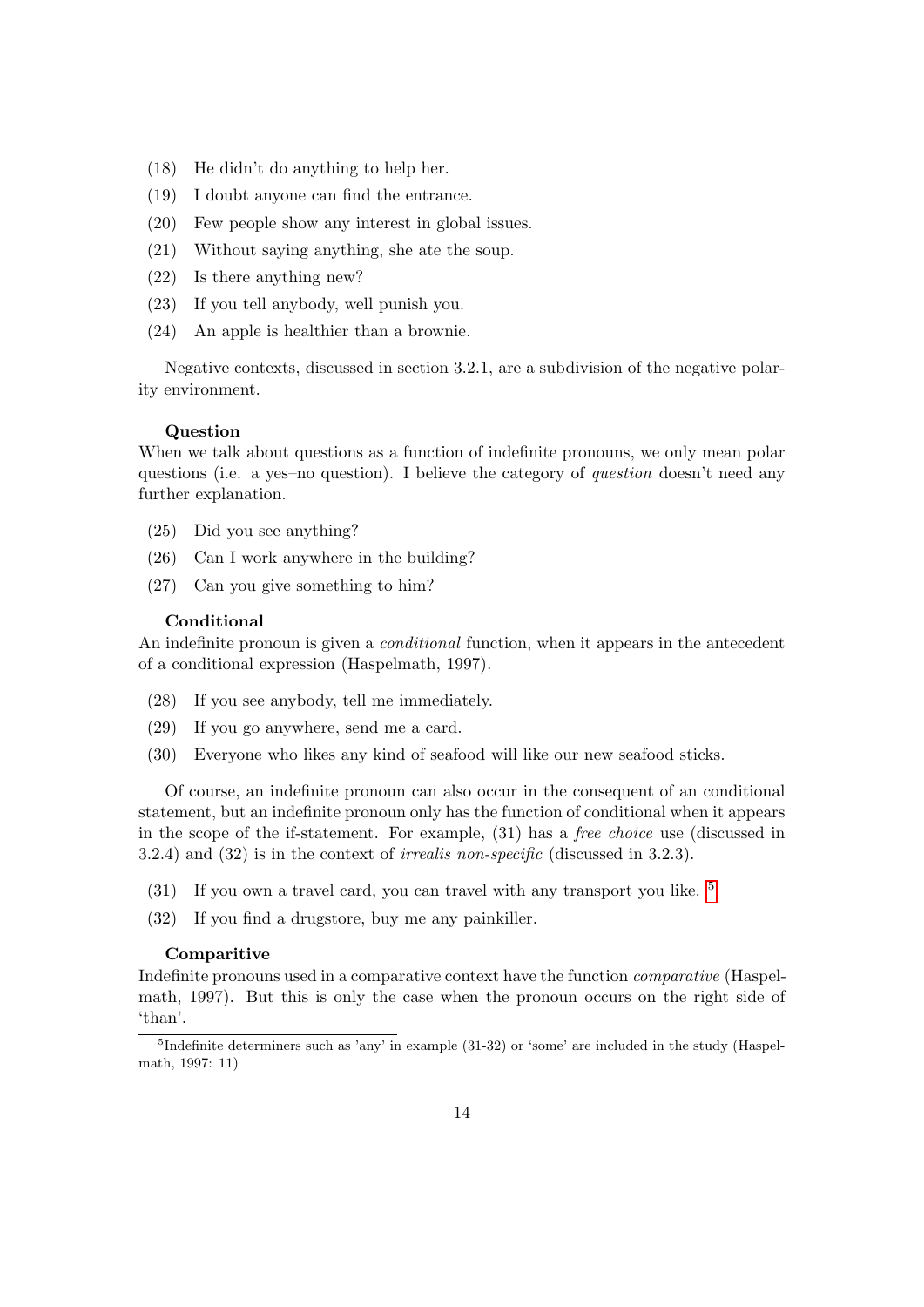- (33) The boy can run faster than anyone in his class.
- (34) This place is better than anywhere else.
- (35) This lunch is as good as any food in the cafeteria.
- (36) ? Anyone runs faster than the boy.
- (37) ? Anything is better than this.

#### <span id="page-15-0"></span>3.2.3 Specifity and non–specifity, known and unknowm

Some languages have indefinite pronouns that are exclusively used for either specific use or non-specific use (Haspelmath, 1997). Haspelmath(1997: 38) says: "I will say (preliminarily) that an expression is specific if the speaker presupposes the existence and unique identifiably of its referent." In other words, when there exist something the speaker can refer to, by using for example a pronoun or an definite determiner in a subsequent sentence, the indefinite pronoun is specific. The question whether a speaker is able to identify the referent (i.e. knows the referent) of the indefinite pronoun presupposes that the indefinite pronoun is specific. For non-specific meaning the indefinite pronoun is necessarily unknown (Haspelmath, 1997: 45). For English it is often the case that the context must be used to infer whether a specific or non-specific, or a known or unknown function is expressed:

- (38) a. James wants to marry some<sub>non–specific</sub> greek woman, because he believes the most beautiful women are greek.
	- b. James wants to marry some<sub>specific</sub> greek woman. He met her on vacation last summer.
- (39) a. Suzy met with some one  $\mu_{\text{unknown}}$  near the bar, I couldn't figure out who is was.
	- b. Suzy met with someone<sub>known</sub> known to me near the bar.

In some contexts only specific indefinites are allowed (Haspelmath, 1997: 39): "Such is the case, in particular, in affirmative declarative sentences in the perfective past or in the ongoing present. In such prototypical realis sentences, the speaker is committed to the existence and identifiability of the entity and indefinites of the non-specific series are simply unacceptable". Indefinite pronouns in a realis sentence can only have the function specific known or specific unknown. A specific indefinite pronoun can either be known or unknown.

#### Specific known

In English the difference between known and unknown isn't in the semantics of the indefinite pronouns itself, but needs to be derived from the pragmatics. Some languages have different indefinite pronoun for the two different specific indefinite pronoun, English has not (Haspelmath, 1997).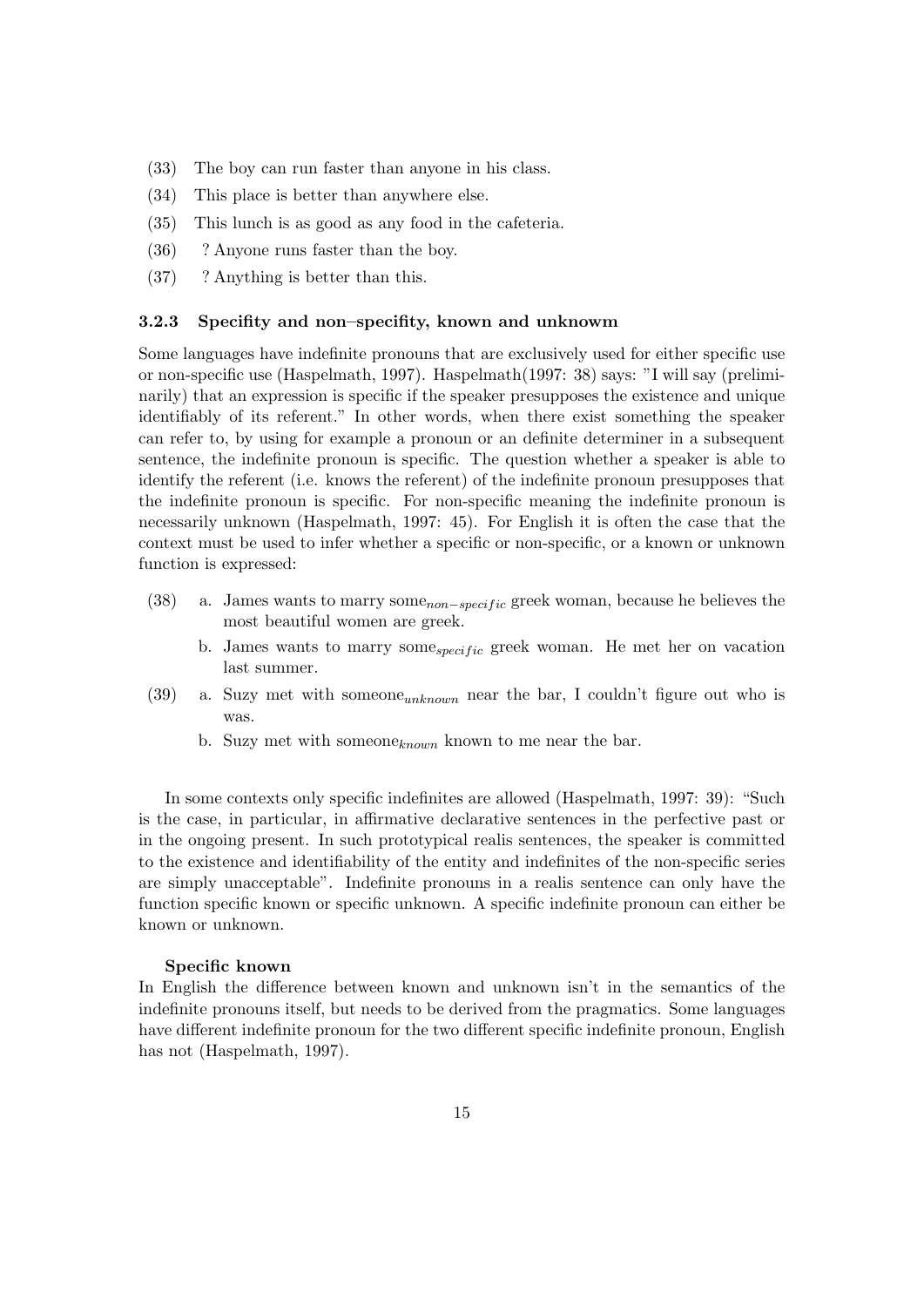- (40) She wanted to acquire some object, so I gave it to him.
- (41) On Saturday we will go somewhere. I know where, but I'm not allowed to tell.

#### Specific unknown

- (42) Somebody came, but it wasn't my mother
- (43) Ivan wants to sing some romance, you have to ask him what he wanted precisely

In all other contexts, except *specific known* or *specific unknown*, the indefinite pronoun has a non–specific reading (Haspelmath, 1997).

#### Irrealis non–specific

An irrealis context describes an event that hasn't been realised yet. Irrealis indefinite pronouns appear for example in imperatives, future tense, sentences expressing uncertainty or sentences with 'want'. Although an irrealis reading of an indefinite pronoun is not necessarily non–specific, this function only accounts for non–specific irrealis (Haspelmath, 1997).

- (44) Visit me sometime.
- (45) Apparently someone complained about her.
- (46) Someone will pay for the damage made!

In the literature there is no agreement on the specification of the term 'irrealis'. By some definition questions and free choice readings of indefinite pronouns are also irrealis. Haspelmath(1997) never mentions this issue, and because no problems arise, we stick with the definitions that *irrealis non-specific* occurs only in imperatives, future tense, sentences expressing uncertainty or sentences with 'want'.

#### <span id="page-16-0"></span>3.2.4 Free choice

Free choice indefinites are semantically similar, but not the same, to universal quantifiers (Haspelmath, 1997: 48).

- (47) You can pick any apple.
- (48) You can pick every apple.

Aloni et al.  $(2010)$  adds two more uses – *generic* and *universal free choice* – to the semantic map that are related to the free choice function, but she doesn't make clear how this relation is supposed to be interpreted. Haspelmath already mentions the generic context as a subset of free choice, so it makes sense to think that we can divide Haspelmath's free choice into at least two sub-functions: the free choice (49) of Aloni et al.(2010) (which we already called *existential free choice* in Figure 7) and *generic* (50).

(49) You may kiss anybody.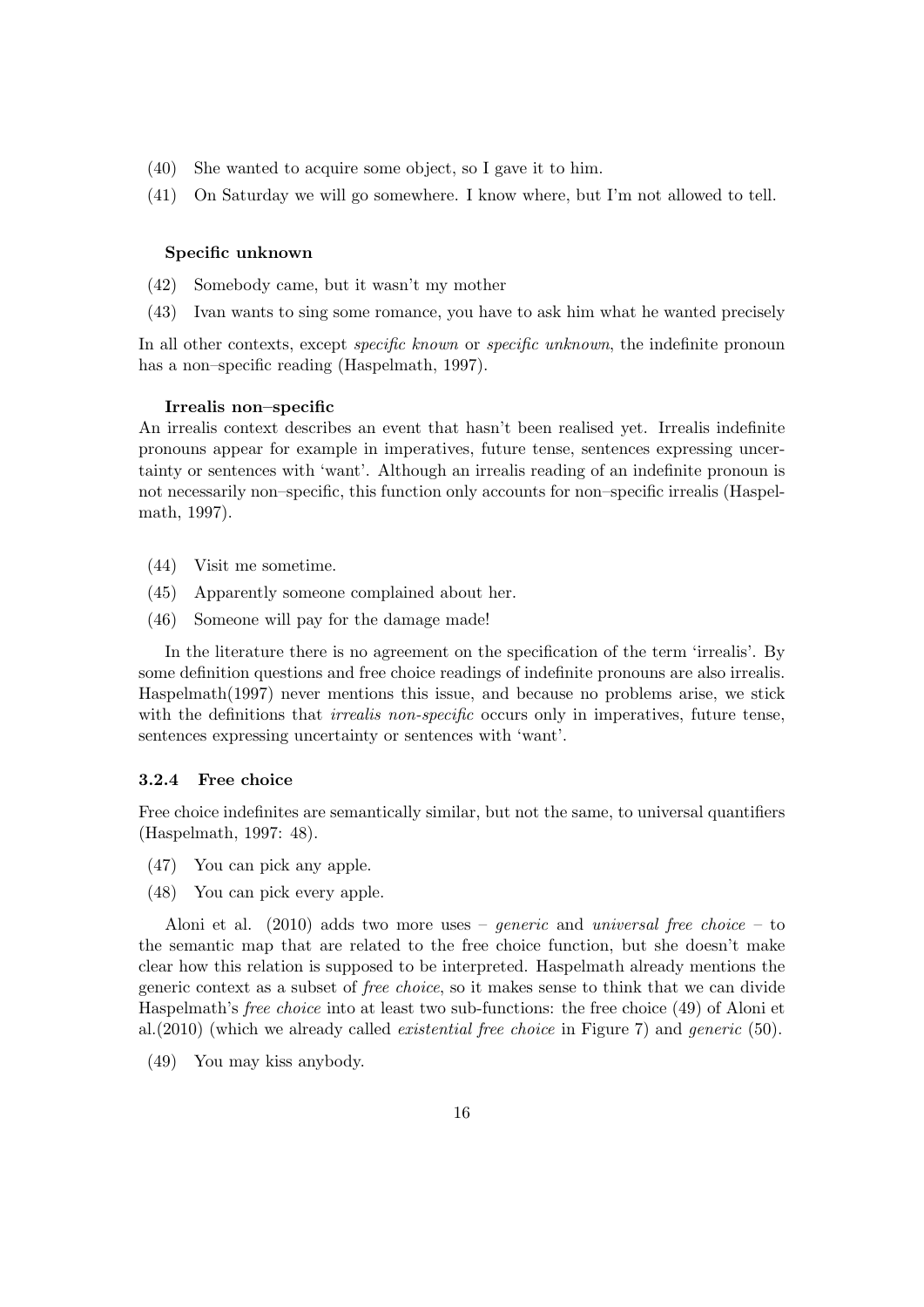(50) Any cat is an animal.

#### Existential free choice

The most typical kind of environment in which an existential free choice indefinite pronoun appears are sentences that express possibility (Haspelmath, 1997).

- (51) I can choose anything.
- (52) We allow you to buy anything within the budget.

Furthermore existential free choice indefinite pronouns are permitted in hypothetical (53) or counterfactual contexts (54), and in contexts expressing sufficient conditions (55), independently of tense or modality. They are not allowed in context where nonspecific indefinites are not allowed, i.e perfective past (56) and ongoing present contexts and contexts of necessity (57). Free choice indefinite pronouns in future tense (58), imperatives, and contexts with 'want' (59) are just a bit awkward (Haspelmath, 1997).

- (53) I would give anything to see that.
- (54) At that point, I think I would have accepted anything.
- (55) Any amount is adequate.
- (56) \* She bought anything.
- (57) \* Any amount is necessary.
- (58) ? Next week, we will go anywhere.
- (59) ? Jane want to read any book in the library.

#### Universal free choice

Haspelmath(1997) never mentioned a type of function that Aloni et al.(2010) calls universal free choice. But from the sentence example (60) of the latter we can derive some information about this use of this context type.

(60) John kissed any woman with red hair.

Whereas Haspelmath's free choice is similar to a universal quantifier, *universal free* choice is in fact equivalent to a universal quantifier.

- (61) Jane eats any biscuit she gets her eyes on.
- (62) Sam says anything that pops into his mind.

In his definition for indefinite pronouns Haspelmath explicitly excludes universal quantifiers. Since indefinite pronouns with a universal free choice function are equivalent with universal quantifiers, I will exclude this function from our research.

#### Generic

Haspelmath(1997: 50) already mentioned generic use of an indefinite pronoun. It functions in a pretty straightforward way.

- (63) Any dog has four legs
- (64) Any cat is a mammal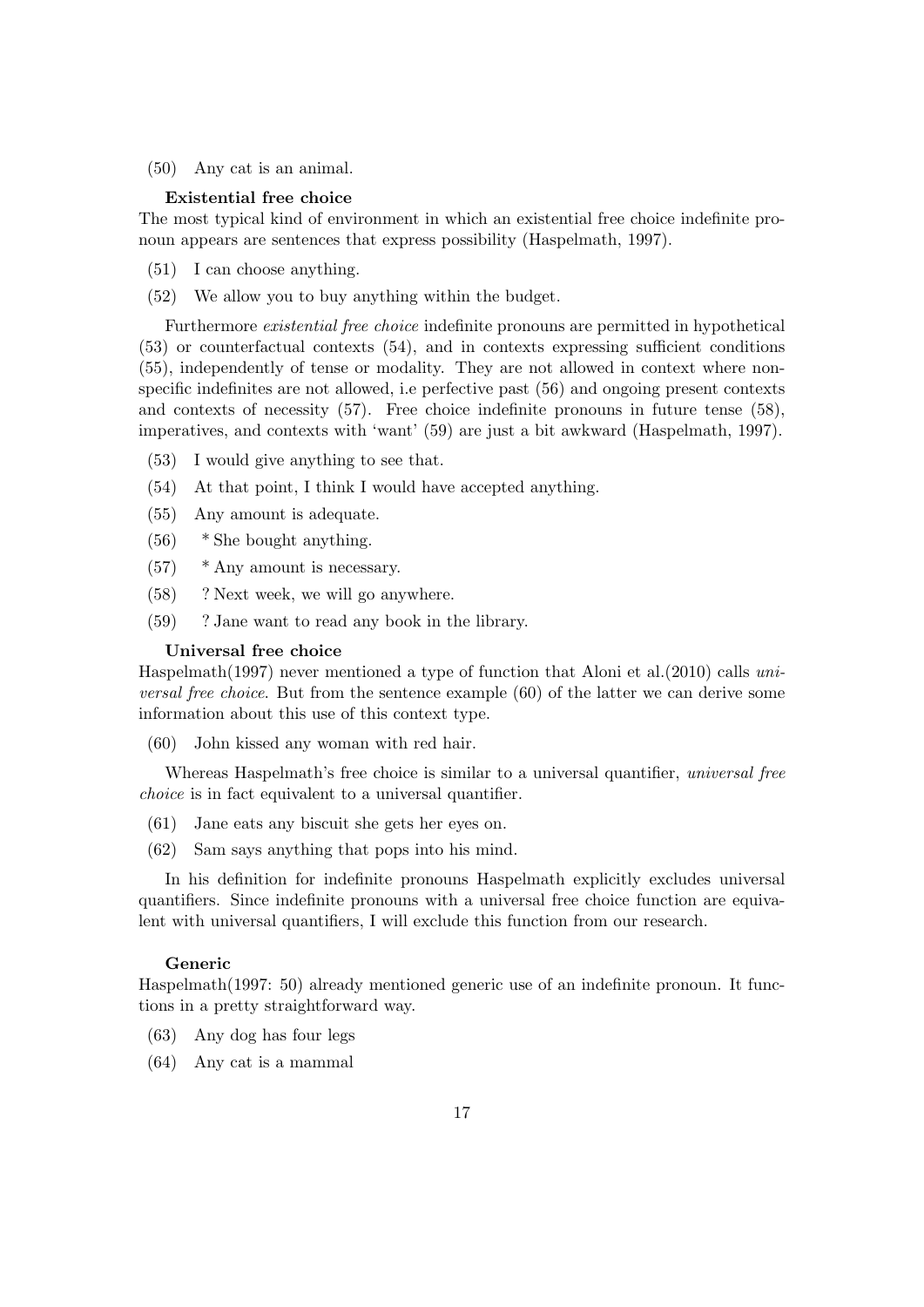## <span id="page-18-0"></span>3.3 Analysis of functions

To fully understand the notion of function we have to go further into detail about the question what it means for an indefinite pronoun to have or have not a certain function. This section should clear all issues that arise and questions that came up when investigating the functions.

Aloni et al. (2010) states: "In order for an indefinite to qualify for a function, it must (i) be grammatical in the context of the function; and (ii) have the semantics that the function specifies." The functional description seems to license the use of only particular indefinite pronouns in a certain context or environment.

The first criterion is easy to understand: it excludes uses of indefinite pronouns that compose ungrammatical sentences, such as (65-67).

- (65) \*Anybody called.
- (66) \*You must marry anybody.
- (67) \*Anyone lived in a pretty town.

The second criterion states that the indefinite pronoun must have the meaning specified by its function. Consider (68-70). (68-70)a don't seem to be consistent with the semantic map of Figure 3. For instance, according to the semantic map nobody can only have the function of *direct negation* and not of *question*. Why can *nobody* appear in an interrogative environment, without having the function of question? Because nobody doesn't have the meaning that the function of question specifies, thereby not satisfying criterion (ii). (68-70)b do satisfy both criteria.

- (68) a. Did nobody came to the party?
	- b. Did anybody came to the party?
- (69) a. The boy runs faster than someone in his class.
	- b. The boy runs faster than anyone in his class.
- (70) a. You can find it somewhere.
	- b. You can find it anywhere.

Only the meanings of the indefinite pronouns in (68-70)b is specified by the function. The environment of question  $(68)$  comparative  $(69)$  and free choice(70) seem to license only the any-series (and in case of question also the some-series). Unfortunately, both Haspelmath(1997) and Aloni et al.(2010) neglect to give an exact specification of the functional description other than by exemplification. So why are other series excluded here? Is it only because it lacks the semantics the function specifies? Maybe, but we can come up with another explanation that can be illustrated by the following examples.

- (71) a. I don't think that somebody goes to the party.
	- b. Somebody goes to the party.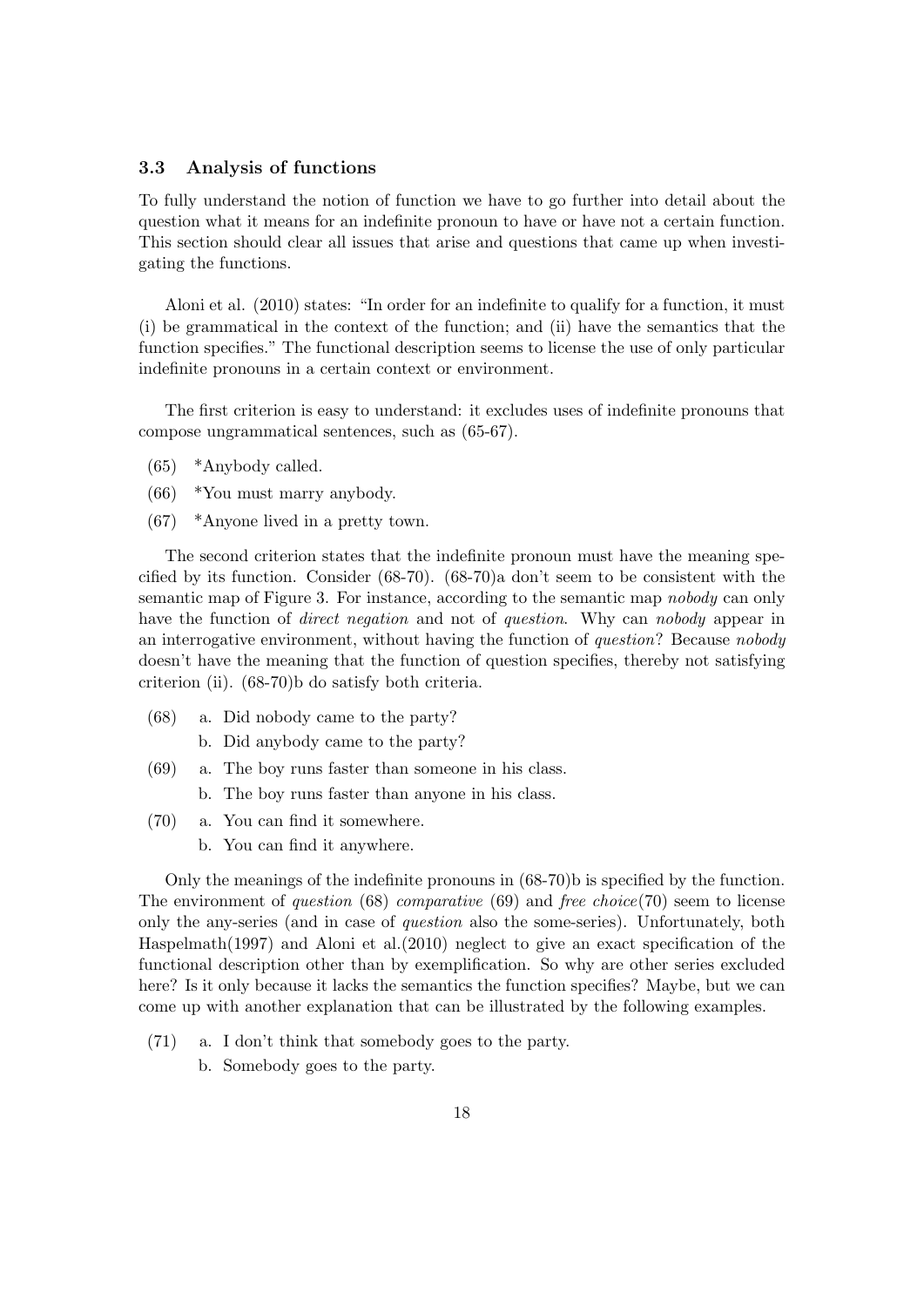- (72) a. I don't think that anybody goes to the party.
	- b. \*Anybody goes to the party.

The indefinite pronoun in  $(71)$ b is licensed by a specific  $(un)$ known environment and it stays licensed in this way when it appears in (71)a. It doesn't matter whether the sentence becomes a subordinate negation sentence afterward, the indefinite is still licensed by the specific (un)known environment. In the case of (72)b; this sentence is ungrammatical, so the indefinite pronoun is not licensed by anything yet. This occurs when the environment changes, for example into a superordinate negation environment of (72)a. The fact that an indefinite pronoun can occur in a specific context, does not necessarily mean that the context license the use of that indefinite pronoun. The same explanation can be applied to (68-70)

The criteria of Aloni et al. (2010) and concept of licensing helps us also to understand why some indefinite pronouns seem to have multiple functions. Consider (73)a; the indefinite pronoun is used in a negative context, but also seems satisfy the criteria for free choice (which we will see is does not).

- (73) a. I can't find it anywhere
	- b. I can find it anywhere

I believe we are deceived by the fact that anywhere is multifunctional by itself in English. In the context of (73)a it only has an negated use. This can be shown by looking at another language, in this case Dutch:

- (74) Je kan dit product waar-dan-ook krijgen. You can this product anywhere get.INF 'You can get this product anywhere'
- $(75)$ You can this product not anywhere kan dit product niet waar-dan-ook krijgen. get.INF 'You can't get this product anywhere'

The indefinite pronoun 'waar dan ook' in (74) has a free choice function. When we use that same indefinite in a the scope of negation, we get a grammatically incorrect sentence (75), because 'waar dan ook' can't have a negated function. Anywhere in (73)a has the function of negation, and not a free choice function, while it has the function of free choice in (73)b. The same explanation can be used for (76-79) (examples taken from Haspelmath (1997)).

German:

(76) Hast du etwas gesehen? Did you see anything<sub>question</sub>?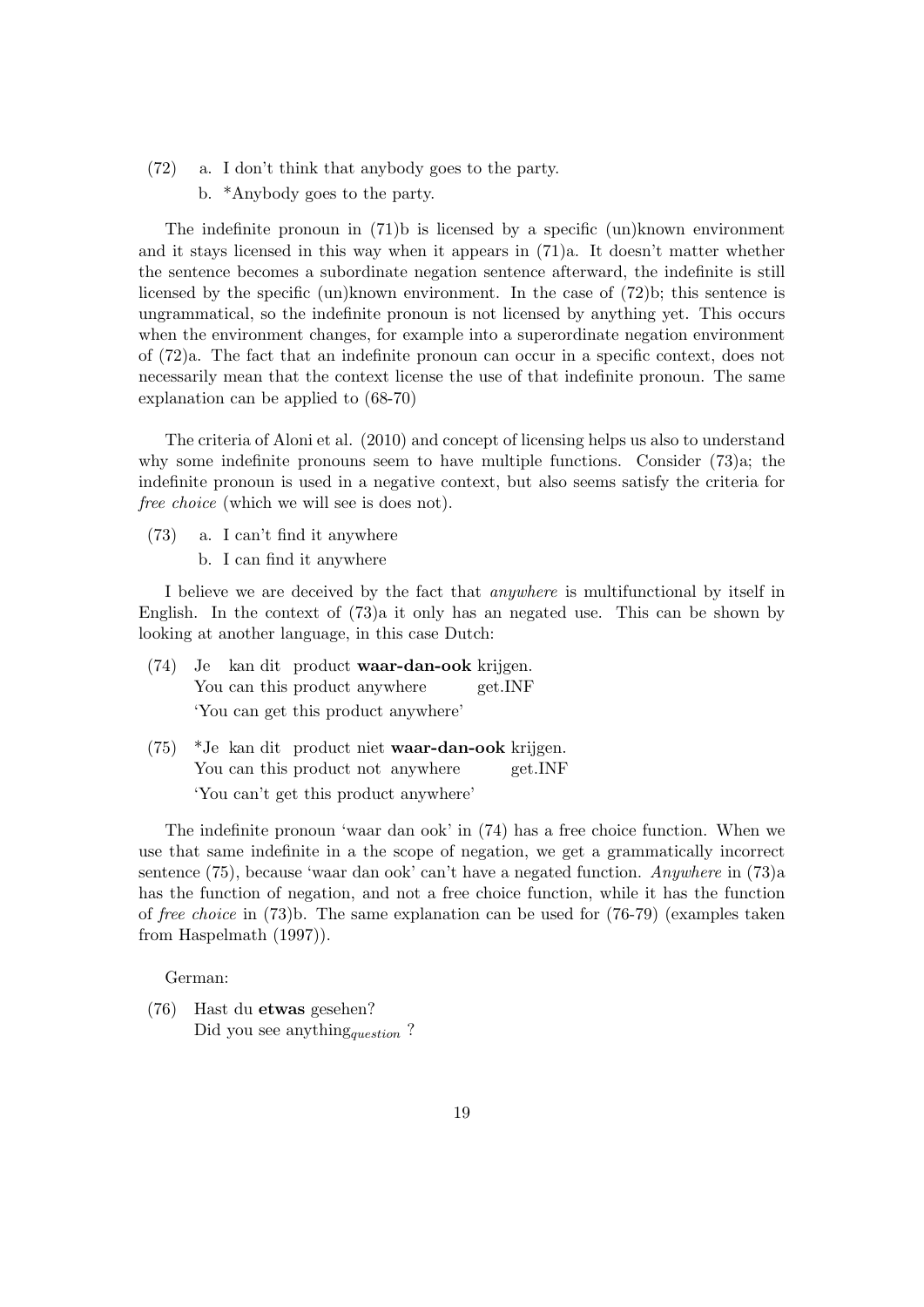(77) \*Das steht dir besser als etwas anderes \*This suits you better than anything<sub>question</sub> else.

Lithuanian:

- (78) Aplanky-kite visit-IMPV.2PL me mana kada nors. when **INDEF**.  $'Visit$  me sometime<sub>non−specific</sub>
- (79) \*Aplanky-kite mana kaž-kada. visit-IMPV.2PL me INDEF-when. 'Visit me sometime $_{specific}$ '

The indefinite pronoun etwas in (76-77) is licensed by interrogative environments, whereas the comparative environment does not license the use of *etwas*. Both the question and comparative environment license the use of anywhere. The same is the case for (78-79): the imperative environment licenses the use of a non-specific indefinite pronoun, but not a specific pronoun. This explains why some indefinite pronouns seem to have more than one function; that is only because the words can be used in different environments. However, only one function is expressed when used in a particular context.

We can conclude our in-depth analysis of functions with the following statements:

1) An indefinite pronoun has one or more functions

2) A function can be expressed by any number of indefinite pronouns

3) An indefinite pronoun used in context has only one function

4) A function has a functional definition, i.e. a definition based on syntax, semantics and pragmatics.

5) An environment (context or sentence) licenses only one function.

6) A function can be defined by the environment it is licensed by.

The final conceptual space for our analysis is shown in Figure 8. Universal free choice is disposed and generic has been given a place close to existential free choice.

## <span id="page-20-0"></span>4 Alternative approach

The data-driven approach used by Haspelmath is most common in semantic mapping (Zwarts, 2007). But what we are also interested in for this research is whether it is possible to deduce a conceptual space based on semantic grounds. The semantic theory we will use for the investigation is, as mentioned before, the semantic feature method. A differentiation of functions is made based on a checklist of features. In this section we will discuss this method in detail.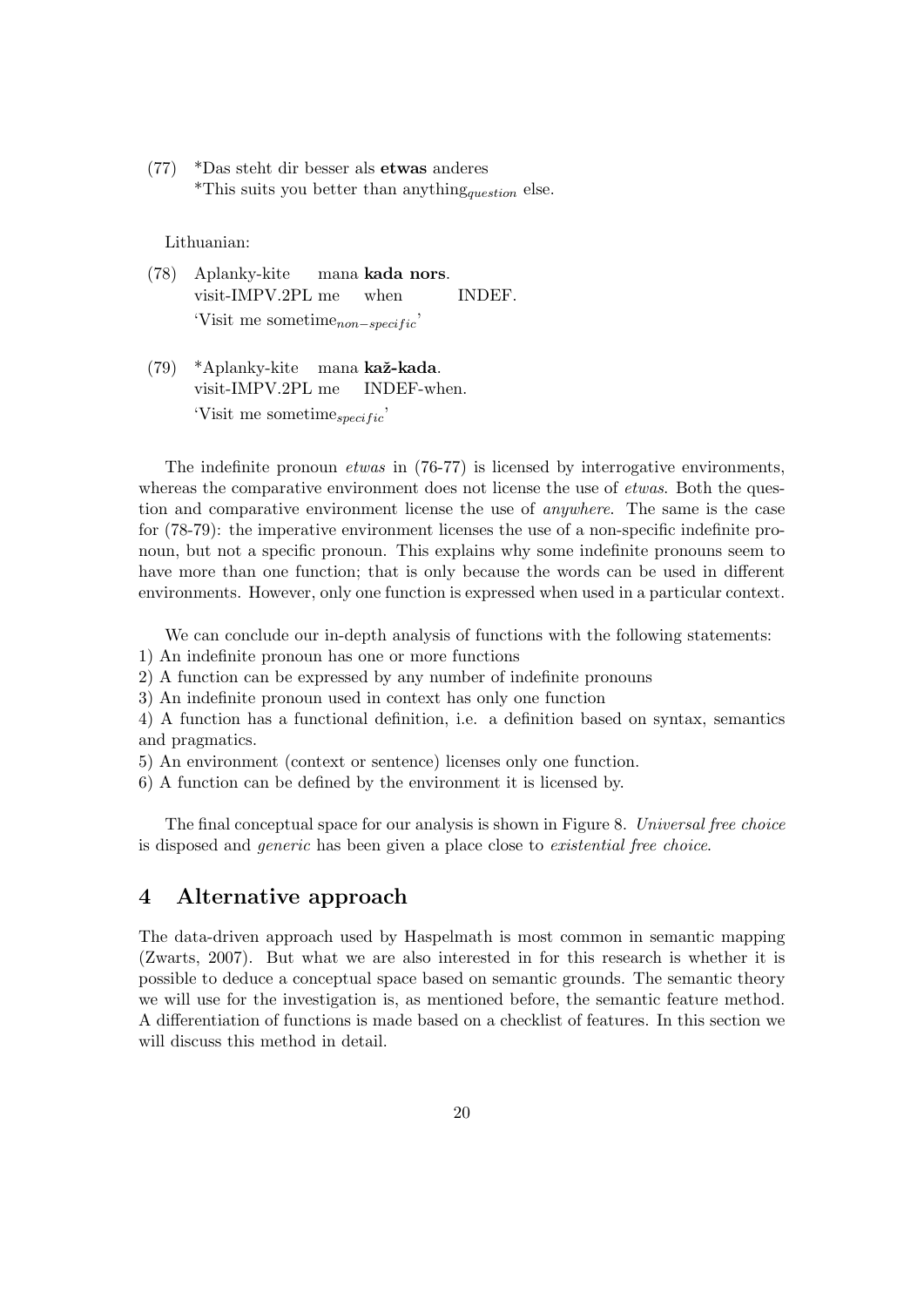

Figure 8: Conceptual space of indefinite pronouns used in this research

#### <span id="page-21-0"></span>4.1 Contiguity and classical categorization

According to Zwarts(2007), using the data-driven method, you make no assumptions about how the different functions relate to each other. The conceptual space is induced from data, but why is it that some functions are closer to each other, while others are further apart? Another important question is why some set of functions form a contiguous area, while other sets don't. The only principle behind contiguity seems to be some sort of family resemblance between the functions. Zwarts wonders whether all possible contiguous regions can also be defined in a semantic way, in particular the classical way, i.e. categorization based on a list of necessary-and-sufficient features or a checklist of essential features. Does the contiguity principle tell us anything more than what can also be said in terms of features, i.e. can the family resemblance seen in the conceptual space be completely explained in a classical way? He suggest that such conceptual spaces do exist and gives a motivation for his claim. This brings us a little further in answering the first research question. There are conceptual spaces that can be completely defined from a classical point of view. For further details about this topic, I refer to Zwarts(2007). Now, we need to find out whether the space of indefinite pronouns is one of them.

Haspelmath(1997: 119-121) leads us in the right direction with his explanation of the semantic map based on features. He divides the conceptual space by characterizing the functions according to five binary features (Figure 12-16 in appendix B). (Note that this is roughly the same way we divided the description of function in section 3.2.) However, this method still has some shortcomings: it doesn't explain the difference between the functions *comparative*, *conditional* and *comparative*, and the distinction between *super*ordinate negation, implicit negation and direct negation is undefined too. Haspelmath notes the first shortcoming and adds an ad hoc non-classical explanation to solve this, but he forgets the solve the second shortcoming (Haspelmath, 1997: 121-122).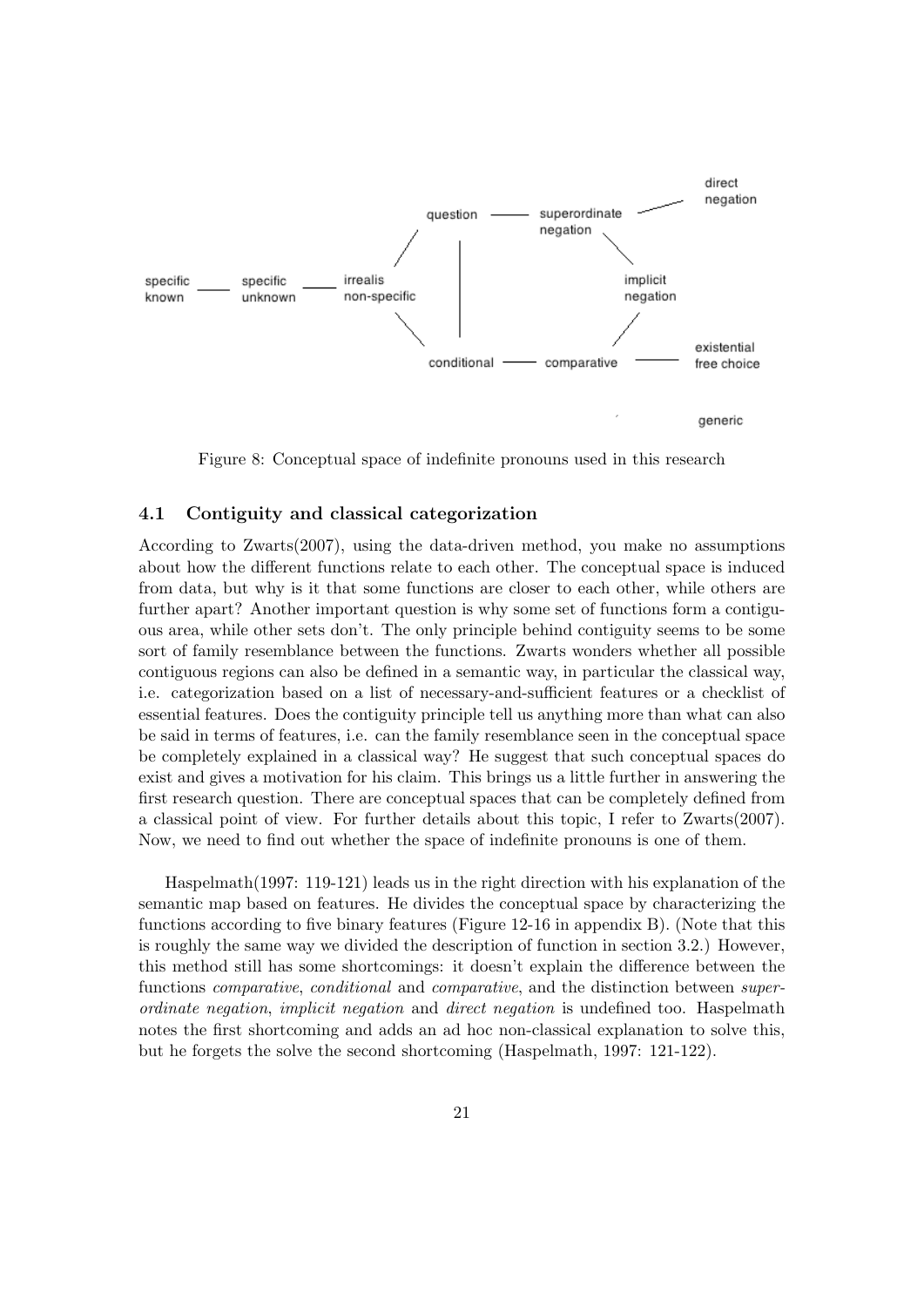In order to answer the first research question we can use Haspelmath's attempt, but we need to improve this. More features are needed to semantically differentiate every function from each other. To identify the necessary features we use the work of Aloni et al.(2010). In their research they developed a binary branching decision tree assigning each instance of an indefinite pronoun to exactly one function. The decisions or tests are based on the semantic feature method. In the next section the features used by Aloni et al.(2010) are discussed.

## <span id="page-22-0"></span>4.2 Features

At first the difference between functions and features will seem a bit arbitrary. Sometimes, the same characteristic is used for both a (part of a) function and a feature. For example the feature *specific* is used to describe the functions *specific known* and *specific* unknown. Or even more confusing is the use of question or comparative as a function and a feature. To work with both notions it is necessary to understand the difference in nature. Features are properties of a function, and thereby indirectly also characteristics of an indefinite pronoun. An indefinite pronoun can (see section 3.3) express only one function, but a function can have several features. The features make up the difference between functions. For example the feature specific is exactly the property that describes the distinction between the functions *specific known* and *specific unknown* from all other functions. By means of the feature method every function can have its unique set of properties.

Two things have to be said before we start. First, the tests are very generally and briefly defined, which might give some difficulties when we look at them in more detail, but we will see that we will overcome those. Second, Aloni et al.(2010) make use of an operator in the test without explaining what it actually is and how it should be used in the test. So it's a good idea we define the notion of an operator first, based on the way its used by Aloni et al.(2010).

In most tests an operator **Op** is used. The operator seems to replace all the words, except for the indefinite pronoun in the sentence. However, this is too simplistic, as we will see when we describe the tests in more detail. An operator is the context or environment in which an indefinite pronoun appears and is invariant of the exact words used. Part of the sentence is replaced by the operator, which is in fact just an abstract form of the context in which it appears. Examples of types of contexts:

- modality (can, may, must, will, would etc.)
- tense/aspect (past, present, future)
- mood (interrogative, conditional, irrealis, imperative )
- negation, generic.

The plan for this section is like this: I will introduce the tests one by one and extend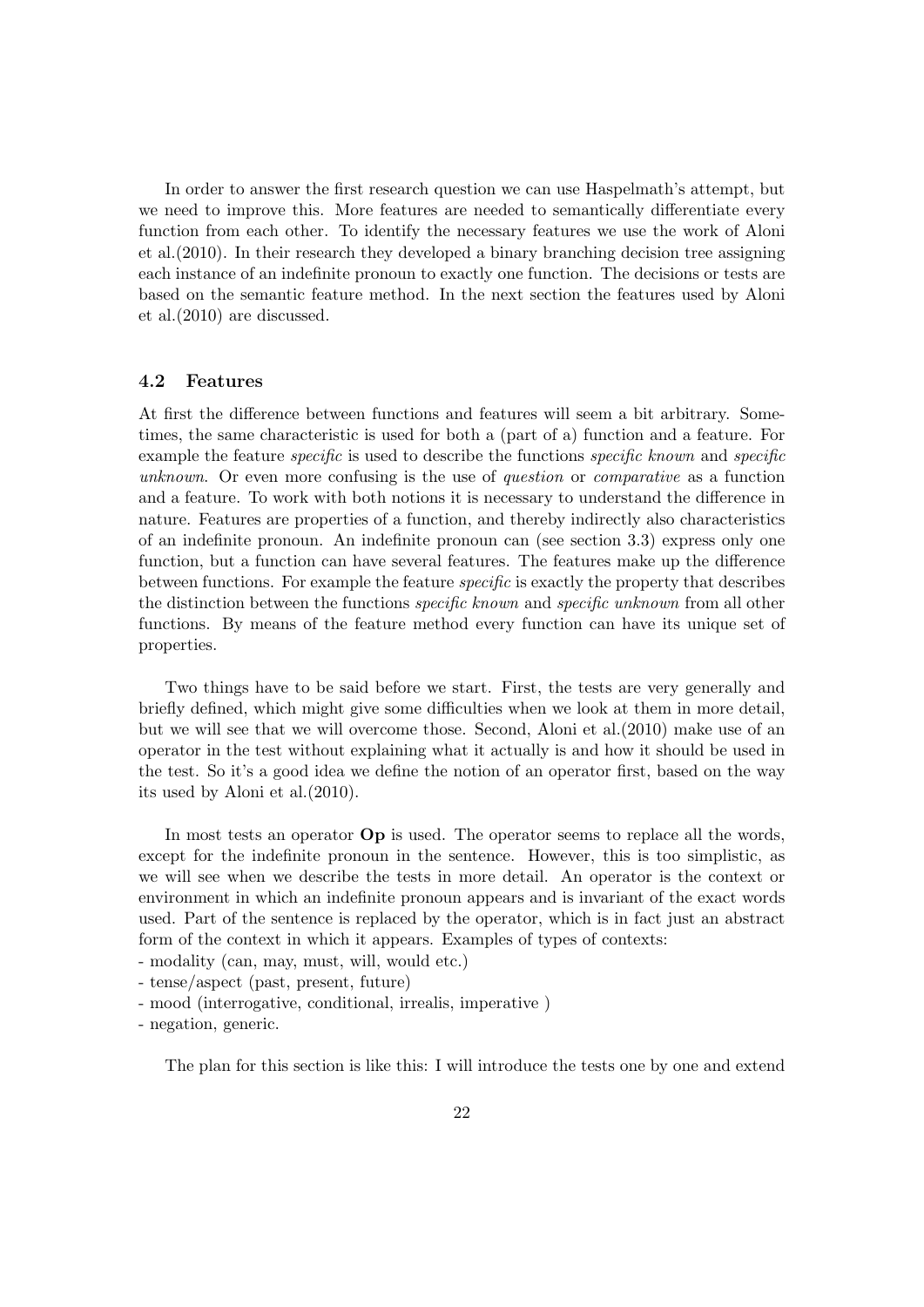them using the information we have so far and modify them to get rid of the upcoming problems.

#### Specificity

Test: Sentence: ... indefinite<sub>i</sub> ... **Possible Continuation**:... pronoun<sub>i</sub> ... [S+] This test is based on whether there is actually an entity to refer to, using an indefinite pronoun. If in a possible next sentence we can refer to that entity using a pronoun, then the function of the indefinite pronoun is characterized as specific. This is equivalent with the description given in section 3.2.3, where we defined the function specific (un)known.

- (80) She wants to discuss something, with you, it, is very important.  $[S+]$
- (81) Somebody<sub>i</sub> want to see you. You can meet him<sub>i</sub> by the entrance.  $[S+]$
- (82) John didn't see anybody. \* He is very tall. [S–]
- (83) Did you hear anything in the attic?  $*$  It is very loud. [S–]

As said earlier, all contexts but specific known and specific unknown are marked as non-specific. But how can it be then that the following examples pass the test?

- (84) If you tell anybody<sub>i</sub>, we'll punish you and him<sub>i</sub> too. [S+]
- (85) Only Mira has anything<sub>i</sub> substantial to report. It<sub>i</sub> ought to be very relevant.  $[S+]$
- (86) The boy can run faster than anyone<sub>i</sub> in his class. They<sub>i</sub> are all in a wheelchair.  $|S+|$

This is very well known phenomena in the literature, that result into false positives for the specificity test. We excluded those and won't pay any further attention to it.

#### Known

Test: **Sentence**: ... indefinite<sub>i</sub> ... **Possible Continuation**: Guess interrogative<sub>i</sub>? By using the Guess who/what/where/... phrase, the test specifies whether the speaker has knowledge about the identity of the entity referred to by the indefinite pronoun.

- (87) Look, somebody<sub>i</sub> is running. Guess who<sub>i</sub>? [K+]
- (88) Did you see anything<sub>i</sub>? Guess what?  $[K-]$
- (89) Steven can be anywhere, right now. Guess where,?  $[K-]$

There a no relevant problems with the definition of the known feature.

#### Universal meaning

Test: ...  $\mathbf{Op}$  (... indefinite ...)  $\Rightarrow$  ...  $\forall x$  ( $\mathbf{Op}$  ...  $x$ ) ... This test distinguishes a universal meaning from an existential meaning.

(90) Visit me sometime  $\Rightarrow$  for every time x: visit me at x.  $\forall$ -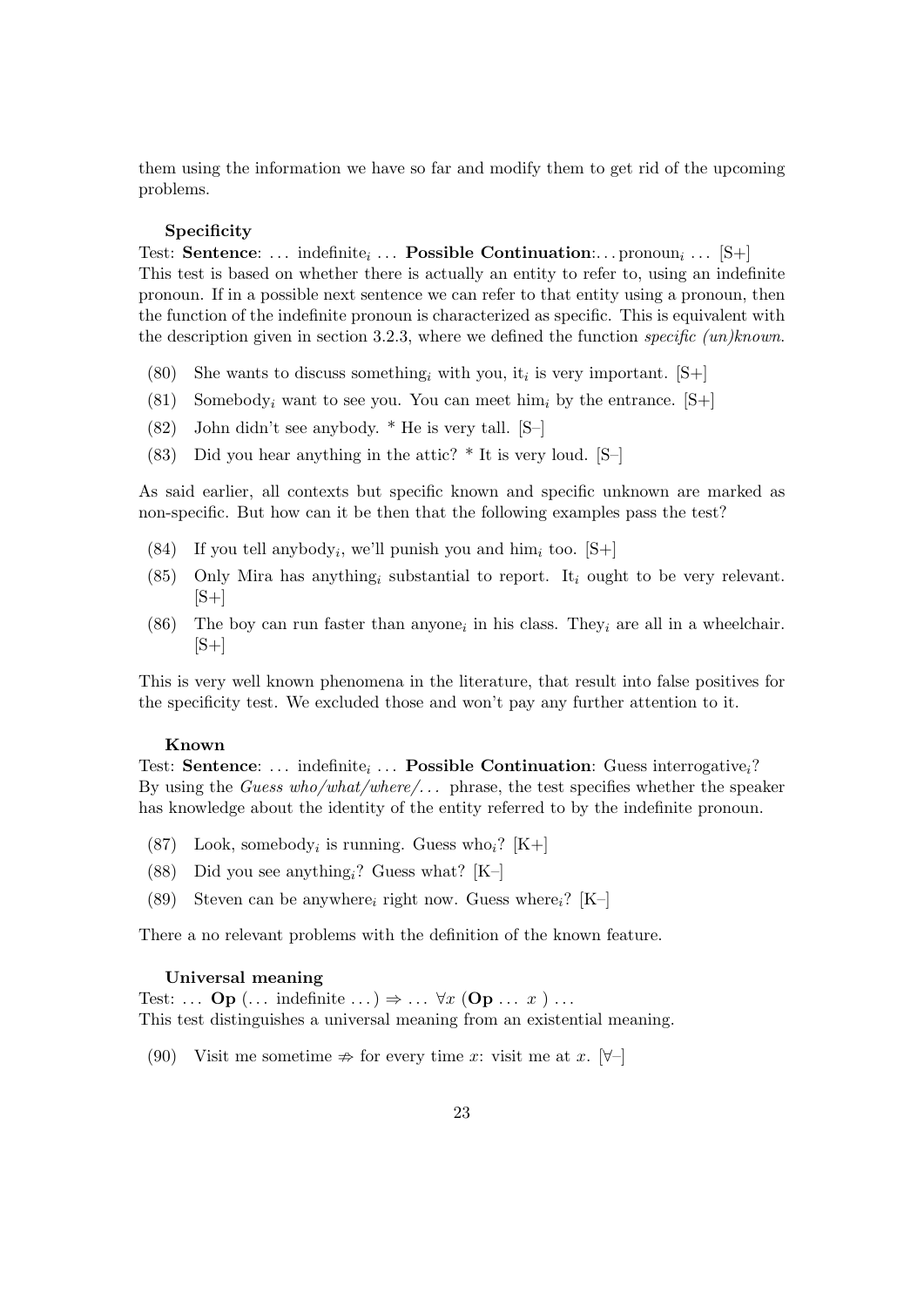- (91) David has a faster car than anybody in his family  $\Rightarrow$  for every car x in the family of David: David's car is faster than x.  $[\forall +]$
- (92) He left without saying anything  $\Rightarrow$  for every x: he left without saying x. [ $\forall$ +]

The characteristic of universal meaning is never mentioned by Haspelmath, but it's a reliable feature which give us no problems at all.

#### Polar question

Aloni et al.(2010) introduce this test only for pragmatic reasons, to distinguish the context of questions from the context of irrealis non–specific. The only thing the test tell us, is that a question is a question and everything else is not a question. So this is not a very valuable feature, moreover if we can find another feature which differentiate questions from irrealis non–specific use, the feature of polar question is obsolete.

#### Anti-additivity

Test: **Op**  $(a \vee b) \equiv$  **Op** $(a) \wedge$  **Op** $(b)$ 

Anti-additivity is a term used in set theory. It is a logical property of a function and can be best understood by the following definition (van der Wouden 1994: 32):

Let A and B be two Boolean algebras. A function from A to B is anti-additive iff for arbitrary elements  $X, Y \in A : f(X \cup Y) = f(X) \cap f(Y)$ .

The function f in this definition is replaced by an operator, and the equivalence relation replaced by entailment by Aloni et al.(2010) but this doesn't change anything for us.

- (93) I can't find it anywhere. [I can't find it in the basement or in the attic  $\equiv$  I can't find it in the basement and I can't find it in the attic  $[A+]$
- (94) If you tell anybody, we'll punish you. [If you tell John or Mary, we'll punish you  $\equiv$  If you tell John, we'll punish you and If you tell Mary, we'll punish you  $[A+]$
- (95) Chris met someone at the bar. [Chris met John or Mary at the bar  $\neq$  Chris met John at the bar and Chris met Mary at the bar] [A–]
- (96) Go and find some sailor. [Go and find John or Mary  $\not\equiv$  Go and find John and Go and find Mary] [A–]

#### **Genericity**

Test: ... indefinite ...  $\equiv$  ... plain generic indefinite ... [G+]

The test for genericity is a pragmatic one: it differentiate the two functions it is supposed to in the decision tree, but it does not distinguish generic from non–generic interpretations in general. Take the following example: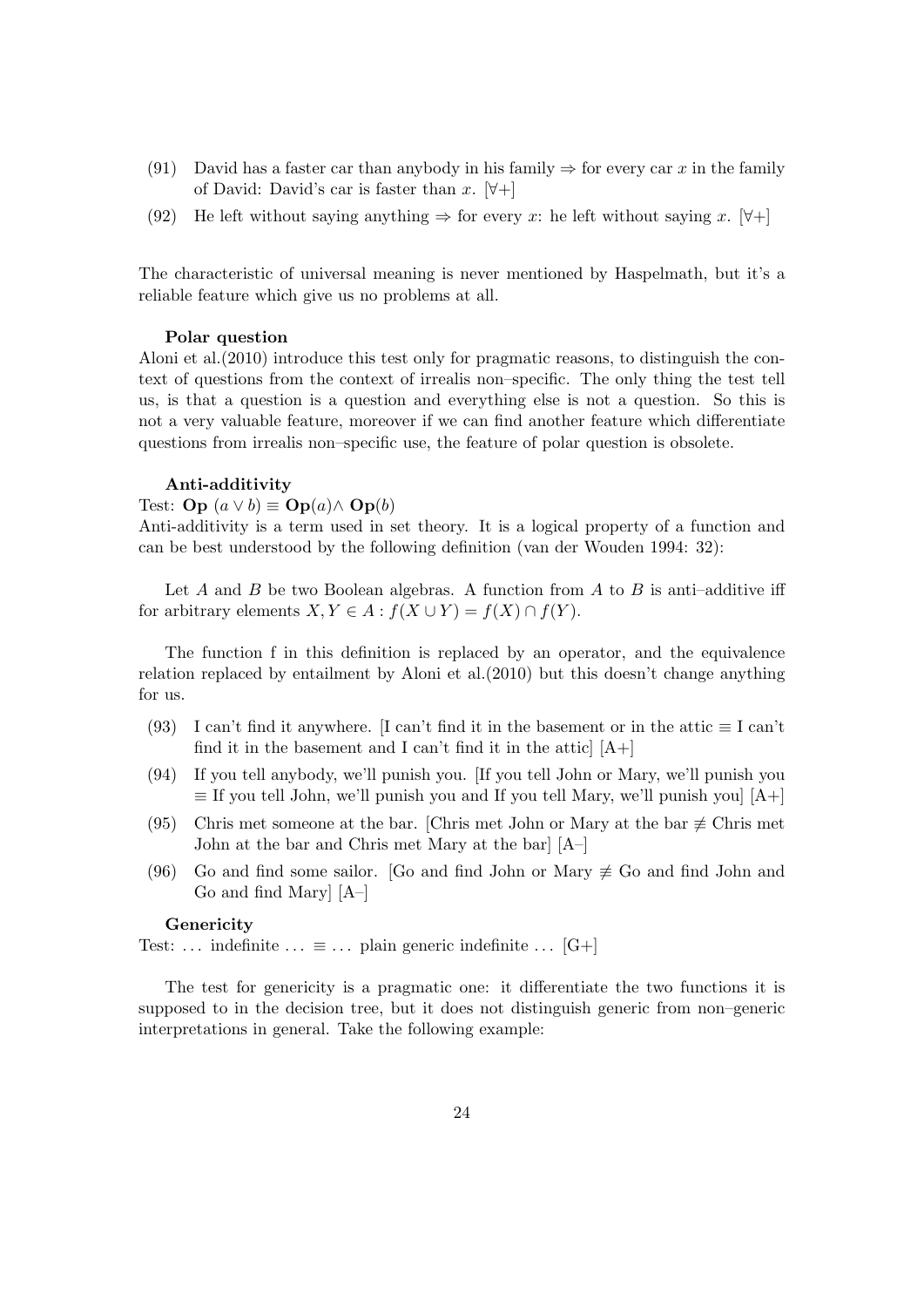(97) Someone went to the store  $\equiv$  an X went to the store.

When you interpreted *someone* as known or unknown the equivalence relation seems to hold, but the sentence can by no means be read as a generic sentence. The same thing can be said for some other functions.

- (98) He didn't do anything to help her. ∼ He didn't do a thing to help her.
- (99) The boy runs as fast as anyone in his class. ∼ The boy runs as fast as a person in his class.
- (100) Did you see anything? ∼ Did you see a thing?
- (101) Visit me sometime.  $\sim$  Visit me a time.
- (102) You may kiss anybody. ∼ You may kiss an X.

The test for genericity is unusable for this purpose. It seems safe to consider only generic contexts as generic, and other functions as non-generic, giving the feature the same status as the question feature.

#### Negation

Test:  $\mathbf{Op}(a \vee \neg a)$  is inconsistent ... [N+]

The test for negation is easy to understand and correct. A sentence of the form  $a \vee \neg a$ is always true and when such a sentence is negated, as is the case in negative context, the form is  $\neg(a \vee \neg a)$  and inconsistent.

#### Anti-multiplicativity

Test: **Op**  $(a) \vee$  **Op** $(b) \equiv$  **Op**  $(a \wedge b)$  ... [M+]

Anti-multiplicativity is another logical property of functions and can be defined as followed (Van der Wouden, 1994: 32):

Let  $A$  and  $B$  be two Boolean algebras. A function from  $A$  to  $B$  is anti-multiplicative iff for arbitrary elements  $X, Y \in A : f(X \cap Y) = f(X) \cup f(Y)$ .

- (103) John didnt see anybody. [John didnt see Mary or John didnt see Sue ≡ John didnt see (Mary and Sue)] [M+]
- (104) The bank avoided taking any decision. [The bank avoided taking decision A or the bank avoided taking decision B  $\neq$  The bank avoided taking (decision A and decision B)] [M–]
- (105) The thief escaped without anything. [The thief escaped without money and jewels  $\neq$  The thief escaped without money or the thief escaped without any jewels.] [M–]

#### Clausal negation

The test for clausal negation seems interesting to differentiate negative contexts. Direct negation (106-107) is clausal negation, but superordinate negation (108) and implicit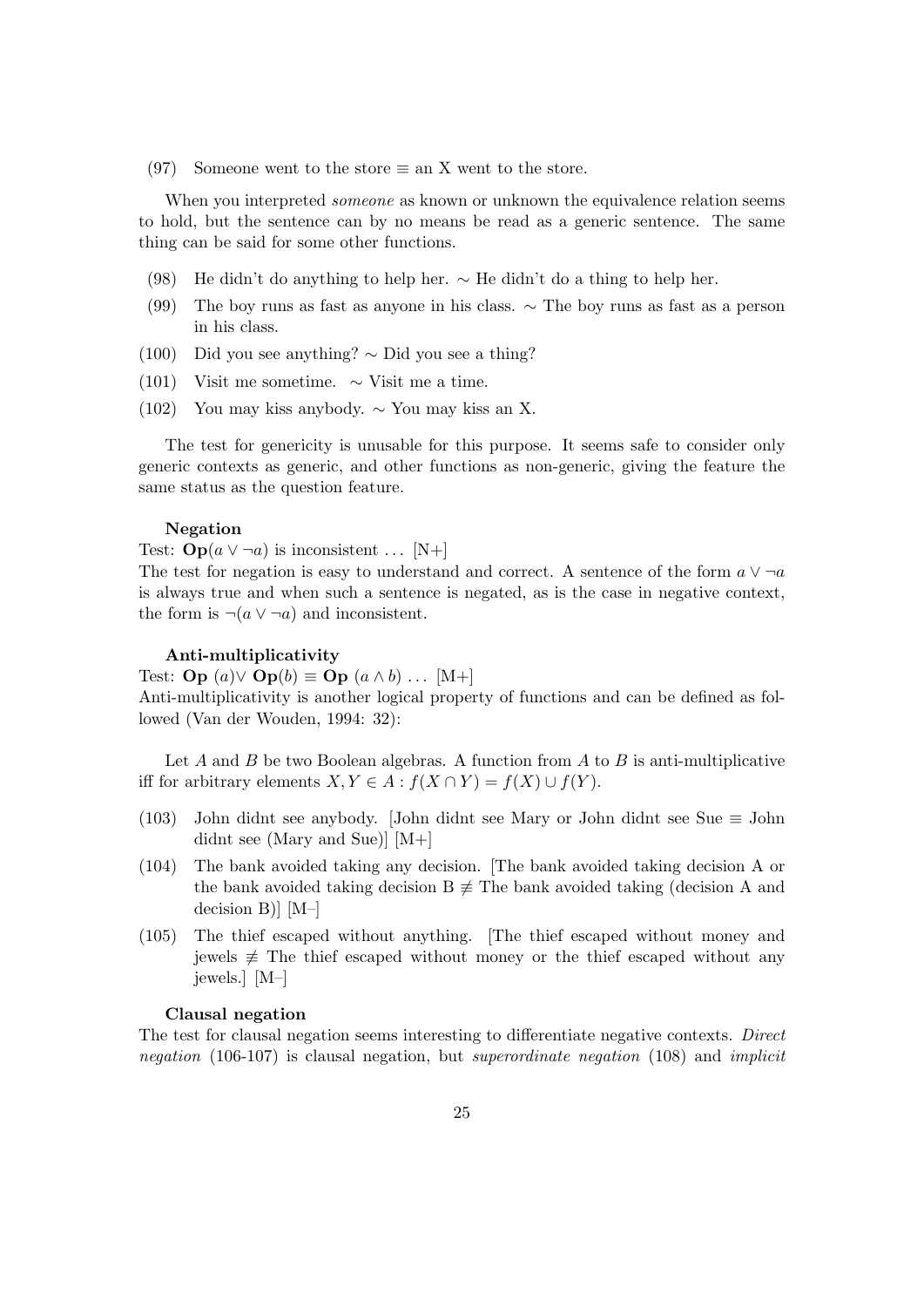negation (109) is not.

- $(106)$  Nobody failed the test.  $[D+]$
- $(107)$  We haven't touched anything in the museum.  $[D+]$
- (108) I don't believe she is anywhere in the building right now [D–]
- (109) I refuse to do anyone's dirty work [D–]

#### Free choice

 $\ldots$  Op( $a \vee \neg a$ ) is informative [F+]

Unfortunanly, Aloni et al.(2010) don't explained the relation between passing the test and having the property of free choice. It still is a usefull test to distinguish *existential* free choice and generic from the other functions

- $(110)$  You can kiss anybody. [You can stay or go]  $[F+]$
- (111) Any cat has a soft skin. [Any cat or no cat have a soft skin]  $[F+]$
- (112) Can anybody help me carrying this box. [Can somebody or nobody help me ]  $[F-]$
- (113) Ivan wants to sing some romance. [Ivan wants to stay of go] [F-]

#### Comparative construction

The test for comparative construction has a similar purpose as the polar question test. It only distinguished the only comparative function from the rest.

### <span id="page-26-0"></span>4.3 Justification for the semantic features

Some features are more useful than others. Polar question, genericity, comparative construction and clausal negation only distinguishes one functions from the rest. Honestly, using features like these, feels a bit like cheating. The only thing the feature *polar* question does, is telling us that the function question is a question and all the other function are not. The same is the case for the other three. Moreover, Aloni et al. (2010) only seems to introduce this features, or in their case tests, to differentiate between two function in a last step in the decision tree. As we will see *polar question* and *genericity* won't be necessary to divide respectively *question* and *generic* from other functions. Keeping comparative construction and clausal negation is, unfortunately, necessary for respectively dividing comparative and conditional, and direct negation and superordinate negation from one another.

Preferably, we would like to have a list of simple, indefinable and universal features, for our explanation of the conceptual space, just like the semantic primitives of the Natural Semantic Metalanguage described in Goddard(2010). But this is a very time consuming process. Moreover, who can tell whether a feature is actually a fundamental property? We are not claiming that our list of features is the correct one. Whether we can of cannot explain the conceptual spaces with the use of semantic features highly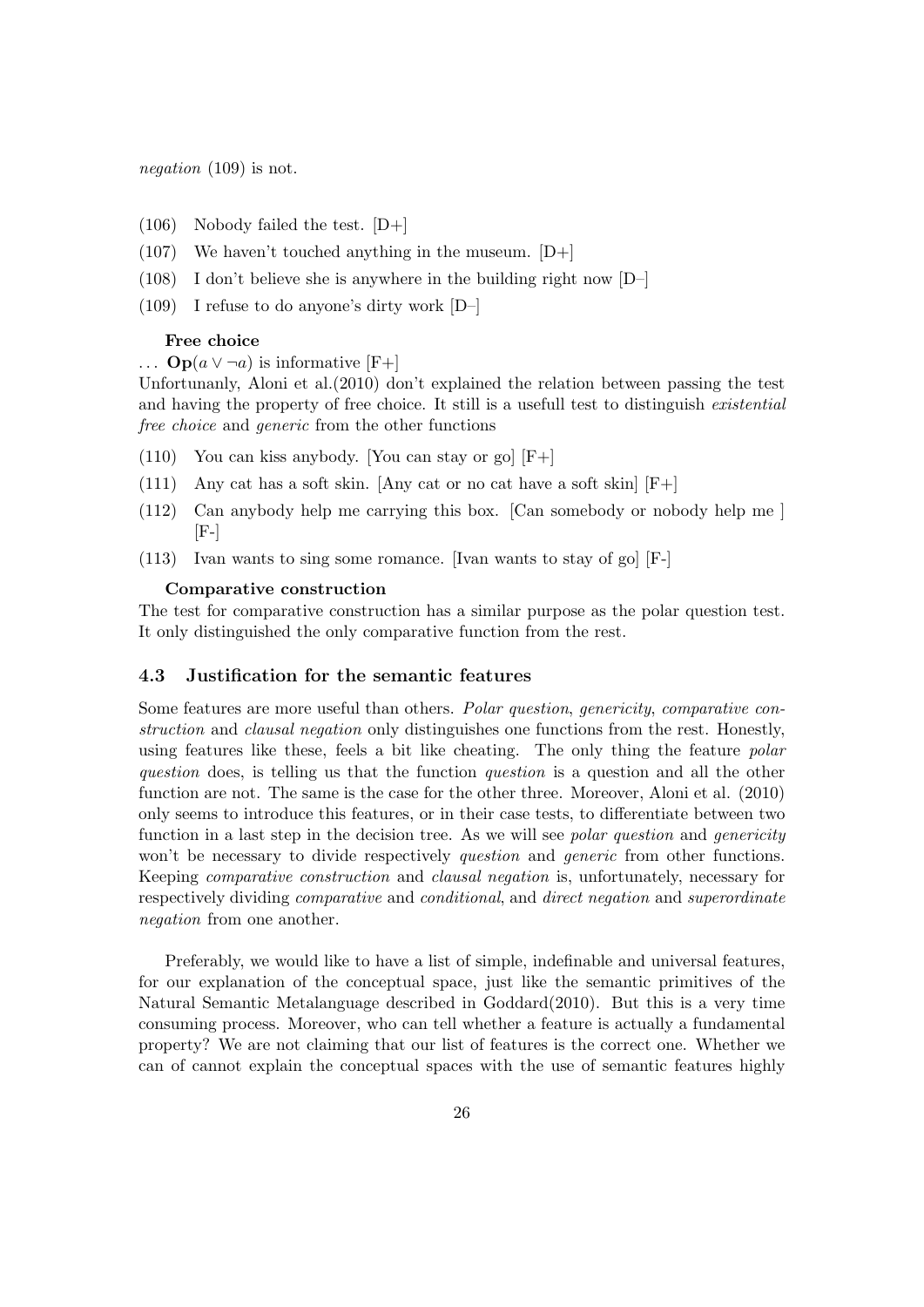depends one the features used for the explanation. Therefore, the choice for a set of features is mostly a pragmatic one. As we will see, our semantic feature explanation covers most of the data from Haspelmath's research and our analyses. So we might say that our choices for features is justified for the most part. If we want to completely formulate the correspondence between the data and the semantic features, we either have to adapt the list of feature, or find new data.

Another remark on the notion of semantic features that must be mentioned, is that not all features our purely semantic or logical. The feature Comparative construction for example is rather a contextual of syntactical property. It shows that the notion of features is richer than just semantic properties, or that we also need syntactical (or pragmatic) properties to fully characterize the functions.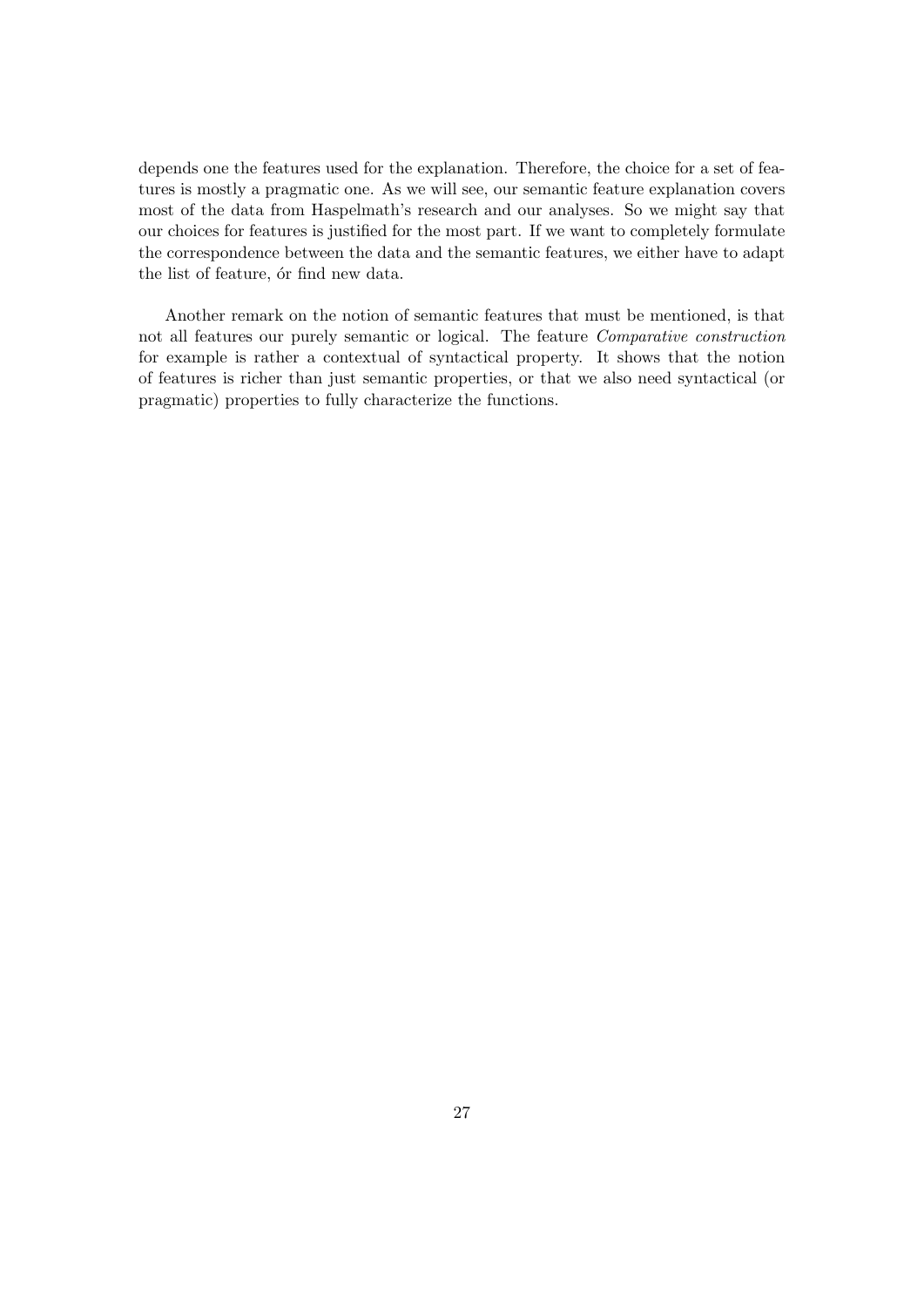| <b>Test</b><br>Functions | <b>SK</b> | SU          | IR.         | Q           | CА          | CO          | DN          | <b>SN</b>   | ΙN           | FC          | <b>GEN</b>  |
|--------------------------|-----------|-------------|-------------|-------------|-------------|-------------|-------------|-------------|--------------|-------------|-------------|
| Specificity              | $S+$      | $S+$        | $S-$        | $S-$        | $S-$        | $S-$        | $S-$        | $S-$        | $S-$         | $S-$        | $S-$        |
| Known                    | $K+$      | Κ-          | Κ-          | Κ-          | Κ-          | Κ-          | Κ-          | Κ-          | K-           | Κ-          | $_{\rm K-}$ |
| Universal meaning        | ∀-        | $\forall$ - | $\forall$ - | $\forall$ - | $\forall +$ | $\forall +$ | $\forall +$ | $\forall +$ | $\forall +$  | $\forall +$ | $\forall +$ |
| Anti-additivity          | $A-$      | $A-$        | $A-$        | $A+$        | $A+$        | $A+$        | $A+$        | $A+$        | $A+$         | $A+$        | A-          |
| Negative meaning         | N–        | N–          | N–          | $N-$        | N-          | N-          | $N+$        | $N+$        | $N+$         | N-          | $N-$        |
| Anti-multiplicativity    | $M-$      | M–          | М–          | М–          | М–          | $M-$        | $M+$        | $M+$        | М-           | $M-$        | $M-$        |
| Clausal negation         | $D-$      | D           | $D-$        | D-          | $D-$        | D-          | $D+$        | $D-$        | D            | $D-$        | $D-$        |
| Comparative Con.         | $C-$      | $C-$        | $C-$        | $C-$        | $C-$        | $C +$       | $C-$        | $C-$        | $C_{\equiv}$ | $C-$        | $C-$        |
| Free choice              | $F-$      | $F-$        | $_{\rm F-}$ | $_{\rm F-}$ | $_{\rm F-}$ | $_{\rm F-}$ | $_{\rm F-}$ | $_{\rm F-}$ | $_{\rm F-}$  | $F+$        | $F+$        |

Table 1: Features values per function

Table 2: The number of different feature values between functions

|            | SK       | $\mathrm{SU}$ | IR             | Q              | CA             | CO             | DN       | SN             | IN             | FC             | <b>GEN</b>     |
|------------|----------|---------------|----------------|----------------|----------------|----------------|----------|----------------|----------------|----------------|----------------|
| <b>SK</b>  | X        | 1             | $\overline{2}$ | 3              | 4              | $\overline{5}$ | 7        | 6              | 5              | 5              | 4              |
| SU         | $\times$ | $\times$      | 1              | $\overline{2}$ | 3              | 4              | 6        | 5              | 4              | 4              | 3              |
| IR         | $\times$ | $\times$      | $\times$       | 1              | $\overline{2}$ | 3              | 5        | 4              | 3              | 3              | $\overline{2}$ |
| $\rm Q$    | $\times$ | $\times$      | $\times$       | $\times$       | 1              | $\overline{2}$ | 4        | 3              | $\overline{2}$ | $\overline{2}$ | 3              |
| CA         | $\times$ | $\times$      | $\times$       | $\times$       | $\times$       | 1              | 3        | $\overline{2}$ | 1              | 1              | $\overline{2}$ |
| CO         | $\times$ | $\times$      | $\times$       | $\times$       | $\times$       | $\times$       | 4        | 3              | $\overline{2}$ | $\overline{2}$ | 3              |
| DN         | $\times$ | $\times$      | $\times$       | $\times$       | $\times$       | $\times$       | $\times$ | 1              | $\overline{2}$ | $\overline{4}$ | $\overline{5}$ |
| <b>SN</b>  | $\times$ | $\times$      | $\times$       | $\times$       | $\times$       | $\times$       | $\times$ | $\times$       | 1              | 3              | 4              |
| IN         | $\times$ | $\times$      | $\times$       | $\times$       | $\times$       | $\times$       | $\times$ | $\times$       | $\times$       | $\overline{2}$ | 3              |
| FC         | $\times$ | $\times$      | $\times$       | $\times$       | $\times$       | $\times$       | $\times$ | $\times$       | $\times$       | $\times$       | 1              |
| <b>GEN</b> | ×        | X             | X              | ×              | $\times$       | X              | $\times$ | $\times$       | $\times$       | X              | $\times$       |

## <span id="page-28-0"></span>5 Results of the function and feature analyses

We now have all the information we need to examine the results of our analyses. Table 1 [6](#page-28-1) and Table 2 represents a summary of the relations between features and functions. Table 1 shows us the feature distribution per function, and table 2 tells us how many feature values are different between every two functions. Every result is grounded on statements from Haspelmath(1997) and on applying the test from Aloni et al.(2010). Examples can be found in appendix A.

<span id="page-28-1"></span> ${}^{6}$ SK = Specific Known, SU = Specific Unknown, IR = Irealis non-specific, Q = Question, CA = Conditional (Antecedent),  $CO =$  Comparative,  $DN =$  Direct Negation,  $SN =$  Superordinate Negation,  $IN = Indirect Negation, FC = Existential Free Choice and GEN = Generic.$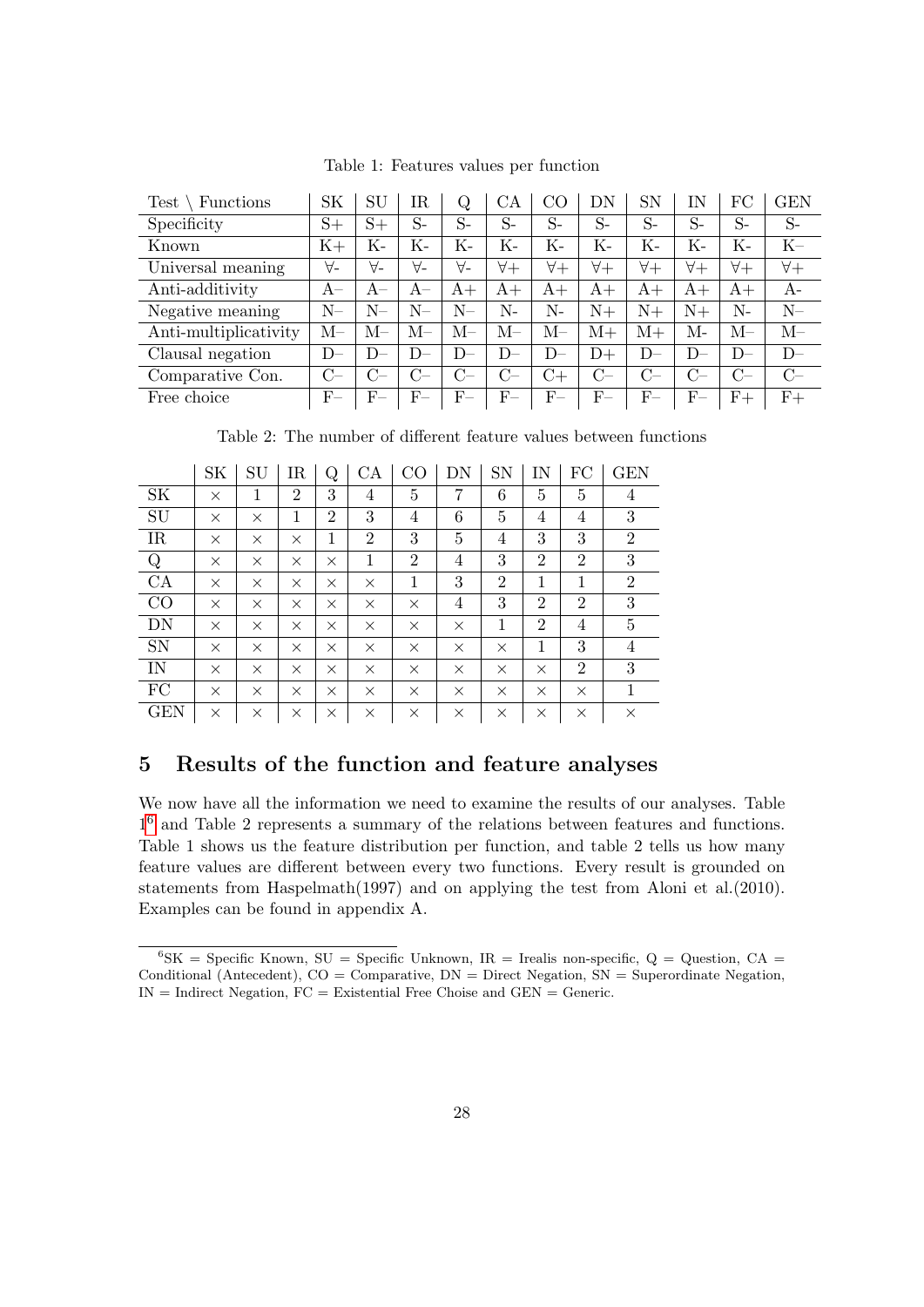#### <span id="page-29-0"></span>5.1 Explaining the conceptual space

Step four in Haspelmath's typological research is explaining the induced conceptual space. The conceptual space is derived from data, but how can the arrangement of functions be explained in semantic terms? The conceptual space of Figure 9 (the same as the one in Figure 8, but pictured here again such that we have all material at hand) is, to remind us, the adapted version of Haspelmath's data-driven derived space of indefinite pronouns. With our results we can now make an effort in answering the first research question: Can the arrangement of functions in the data-driven derived conceptual space of Haspelmath(1997) be explained according to the semantic feature method?



Figure 9: Conceptual space of indefinite pronouns used in this research

We can divide this research question into three subquestions : (I) Does every function correspond to a unique set of features values? (II) Do all functions that have the same value on one of the features form a contiguous area? (III) Does the number of edges between two functions correlated with the number of different feature values between them?

With the help of Table 1 and Table 2 we can conclude that the answer to (I) is positive. We found a specific set of semantic features such that every function in the conceptual space can be characterized by a unique set of feature values. This shows that the function distinction made by a data-driven approach, i.e. made by an analysis of language use, can be formulated is term of semantic features. In Figure 12-21<sup>[7](#page-29-1)</sup> in Appendix B it is shown that the set of functions that have the same value on one of the feature form a contiguous area, thereby answering (II) as positive as well. The positive answer to (I) and (II) are important results. It shows that there is a correspondence between data taken from language use and semantic theory based on features. There is evidently a relation between language use and the semantic properties of language. It

<span id="page-29-1"></span><sup>&</sup>lt;sup>7</sup>Notice that the feature *scalar endpoint* (Figure 15) and *scale reversal* (Figure 16) is not a feature in our set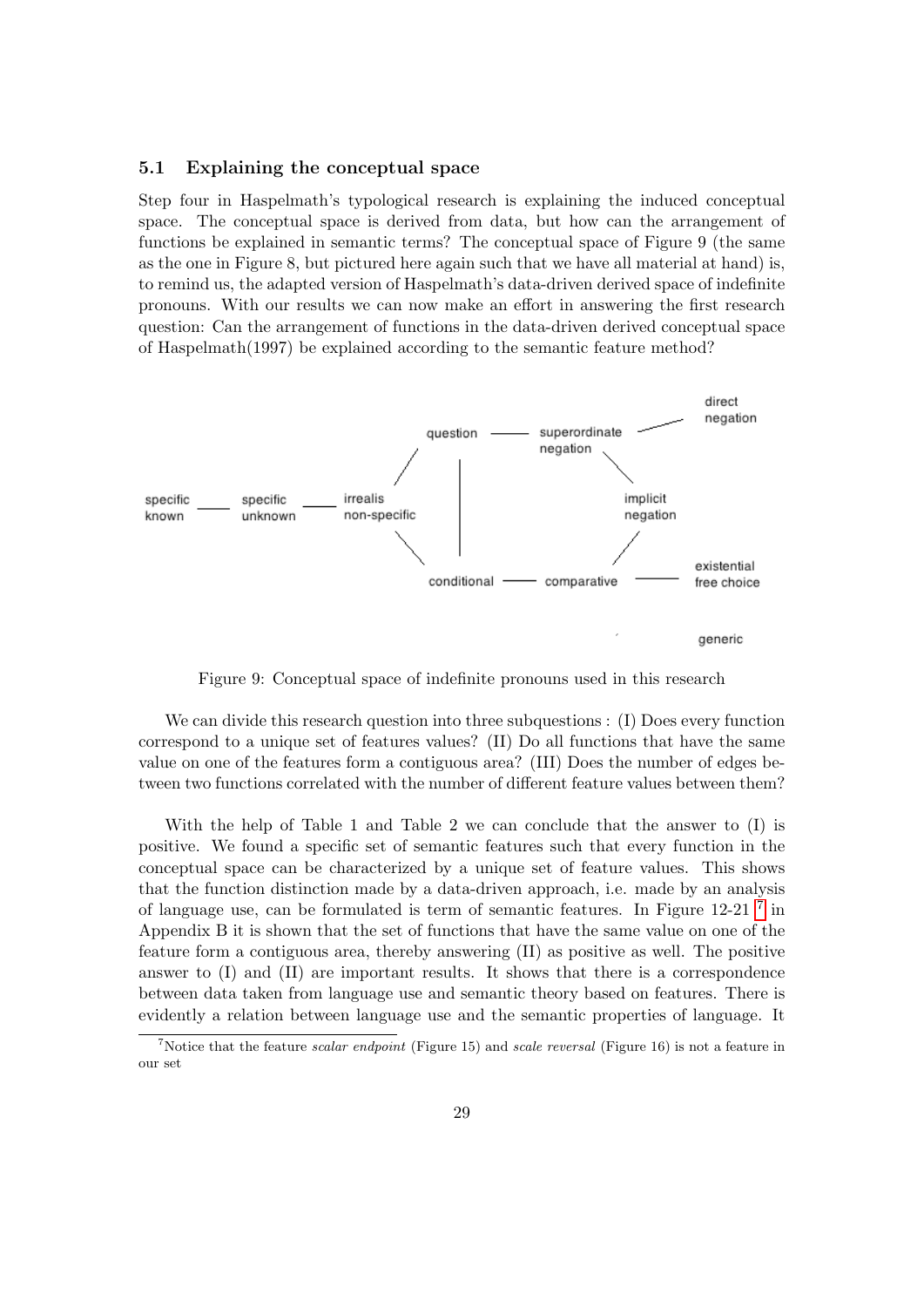opens the wide possibilities to describe universalities and variation of language use in terms of semantic features. How it can be formulated specifically is an open question.

For (III) we wonder if the edges can also be explained in term of semantic features. Some functions are connected by one edge, while others are connected by a path of several edges. The idea is that an edge is drawn between two functions if they differ in a small number of features. Ideally, this number is fixed, but as we can conclude from Table 2 and Figure 9, this is not the case. For example, while the distance in edges between both question and conditional, and between superordinate negation and question is one, the number of different feature value is respectively one and three. However we can still explain the edges between functions in terms of feature value difference. We can use the following definition, based on a definition by Zwarts(2007: 389).

**Definition 1** Two functions  $f_m$  and  $f_n$  in the conceptual space C are connected by an edge if and only if the number of different feature values between  $f_m$  and  $f_n$  is less than the number of edges of the second shortest path between  $f_m$  and  $f_n$ .

This definition states that the number of edges of the shortest path between two function is less than or equal to the number of different feature values between those functions. For example, the edge between superordinate negarion and question (feature value difference is three) is consistent with the definition, because the second shortest path between them is more than three edges. This statement is satisfied for every connection in the conceptual space, except two. The feature difference between conditional and existential free choice, and between question and existential free choice is less than the number of edges between them. The solution would be an edge between conditional and existential free choice. This means that with our set of features we can not completely formulate the edges in the conceptual space for indefinite pronouns, thereby giving a negative answer to (III).

So far we formulated a nearly complete explanation for differentiation and arrangement of the the functions in the conceptual space based on the semantic featured method, thereby providing the right path for a (largely) positive answer to our first research question. However, there are still some other open issues. An interesting question is whether all contiguous areas can be defined in terms of a set of feature values. For instance the contiguous area of direct negation, superordinate negation and implicit negation can exclusively defined by feature value N+. Other areas can be defined by a combination or set of feature values. The set  ${N-, A+, R+}$  divides the area of question, comparative and conditional from the rest. Unfortunately, it is not the case that every contiguous area can be characterized by a set of feature values. We can provide at least one counterexample. Namely, the area with the functions question, superordinate negation and *implicit negation*  $\delta$ . Another interesting question is whether only contiguous area's can

<span id="page-30-0"></span><sup>&</sup>lt;sup>8</sup>The whole set of features the three functions have in common is S–, K–, A+, D-, C–, E+ and R+. But this set is also includes conditional, which means there is no characteristic set for the three functions.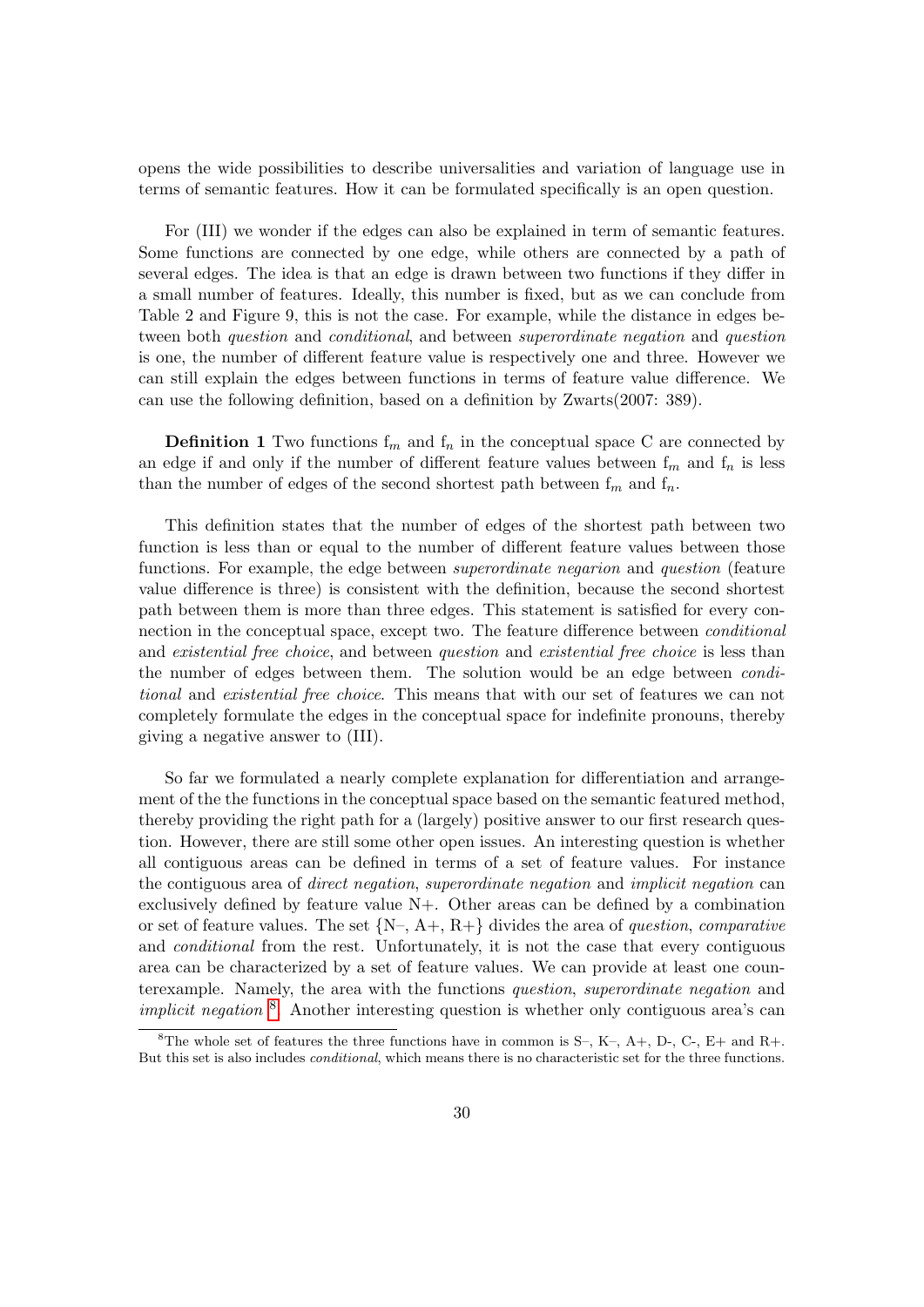be characterized by a set of feature values. Again, this is not the case. A counterexample is the non-contiguous area of Conditional, Existential Free Choice and Implicit Negation, that can be characterized by the set  $\{ \forall +, A+, M-, C \}$ .

Our feature based analysis mostly cover the function arrangement of Haspelmath's conceptual spaces. The exceptions show that there are still some unsolved issues in the correspondence between the data and the semantic theory explaining the data. We will see that the last two cases, and the fact that the edges aren't fully explained by semantic features, disappear when we derived a conceptual space from a semantic analysis. This is outlined in the next section.

#### <span id="page-31-0"></span>5.2 Function arrangement based on function and feature analysis

We made an comprehensive feature based semantic analysis of every function in the semantic map of indefinite pronouns. Now, let's use this analysis to deduces an alternative conceptual space, without looking at the data. This conceptual space is shown in Figure 10. Every edge between two functions corresponds with a difference of only one feature value between that two functions. The double edge between *irrealis non-specific* and *generic* is officially not part of the semantic map method, but is an ad-hod way of keeping up the correspondence between number of edges and number of different feature values (as seen in Table 2) between functions . Figure 10 is completely consistent with Table 2, and with Definition 1.



Figure 10: Conceptual space deduced from a semantic analysis of features

This brings us to the second research question: when a conceptual space is deduced from a space-driven perspective using the feature method, what are the similarities and differences with the empirically induced conceptual space of Haspelmath? When comparing the conceptual space of Figure 9 with the one of Figure 10, some fundamental differences can be observed. Figure 11 pictures them both next to each other. The two are still roughly the same: *specific known (SK)*, *specific unknown (SU)* and *irrealis non*specific  $(IR)$  form a contiguous area; this is also the case for question  $(Q)$ , comparative  $(CO)$  and conditional  $(CA)$ , for indirect negation  $(IN)$ , superordinate negation  $(SN)$  and direct negation  $(DN)$ , and for existential free choice  $(FC)$  and generic  $(GE)$ . The most important difference between the two conceptual space, is that some set of functions that form a contiguous area in Figure 11a (the adapted version of Haspelmath), don't form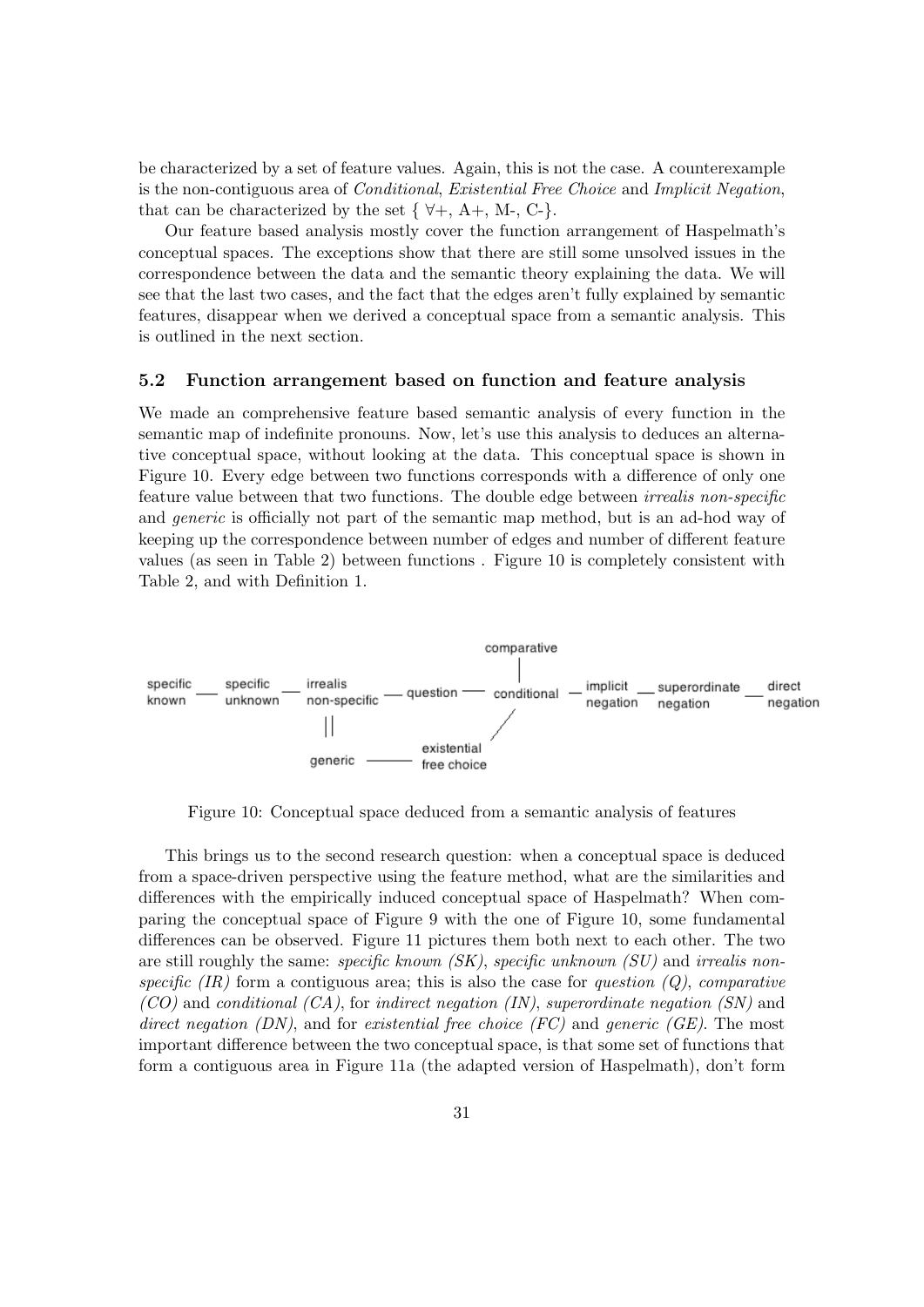a contiguous area in FIgure 10b (our semantically derived version). The same is the case for the other way around. It is this fact that explain the problem mentioned at the end of section 5.1. The contiguous area question, superordinate negation and implicit negation in Haspelmath's space can't be defined by a set of feature values, probably because they don't form a contiguous areas in the conceptual space that is derived from those features. In the same way that the non-contugious area *conditional*, existential Free Choice and *implicit Negation* in Haspelmath's map probably can be defined by a set of feature values, because they form a contiguous area in the semantically derived map. However, we still need an official proof that all and only contiguous areas in Figure 11b can be defined by a set of feature value, that differentiates it from the rest, but we will leave that for future research.

Overall, the conceptual space derived from data and the space derived from a semantic analysis are very similar. Although it must be said the two approaches in this thesis were not totally separated from each other. For efficiency purposes we didn't semantically analyze the indefinite pronouns, but rather the functions of indefinite pronouns. The functions that were already derived from a data driven perspective. Also our data-driven conceptual space had one function distinction based on semantic ground; superordinate negation and *implicit negation*. However, these minor issues cannot deny the fact that there is a strong correspondence between the way language is used and an explanation of that use in semantical terms.



Figure 11: (a): conceptual space induced from data (above) and (b) conceptual space deduced from a semantic analysis of features (beneath)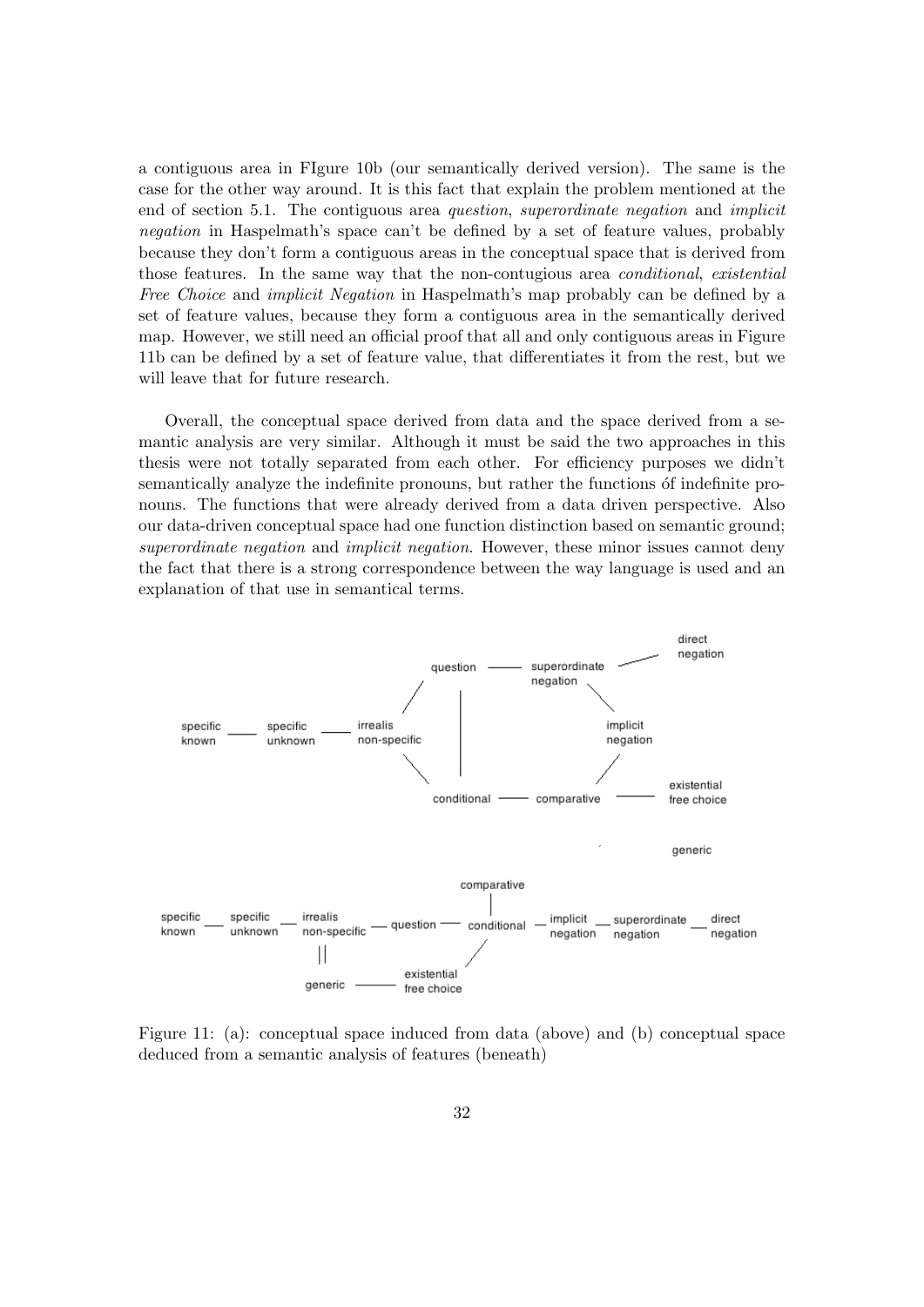## <span id="page-33-0"></span>6 Conclusion

Haspelmath's work on semantic maps is seen as a important piece of research within the field of language typology. His book about indefinite pronouns was the starting point and main source of information for this research. The four steps of typological research described by Haspelmath, and the two different approaches for deriving a conceptual space described by Zwarts(2007) formed the main structure for this thesis.

Haspelmath used a purely data-driven perspective for deriving his conceptual space for indefinite pronouns. The selection and arrangement of functions in the space were based on data; it was a representation on how language is used. Haspelmath's semantical explanation based on features wasn't satisfiable and needed some further investigation. In this research we found a set of features that extended Haspelmath's explanation and covered nearly all data. We used the same set of features to derive a conceptual space from another perspective. Analyzing the functions of indefinite pronouns semantically lead to a slightly different space.

The data-driven semantic map shows the universal and variational properties of how language is used. The given semantic explanation and the similarities between the two derived conceptual spaces open the possibilities to formulate the characteristics of language use in terms of features. Thereby, showing a strong correspondence between language use (the data) and the semantical (and syntactical, pragmatical and logical) properties of language for indefinite pronouns. This is an important result that is compatible with other fields of research within cognitive science and artificial intelligence. For instance formal semantics, where language use is modeled based on logical properties. Or machine learning and automated text processing, where texts must be annotated, i.e linguistic properties are assigned to words. To conclude, the result of this thesis confirms the strong correspondence between language use and semantic, syntactic, pragmatic and logical properties of language.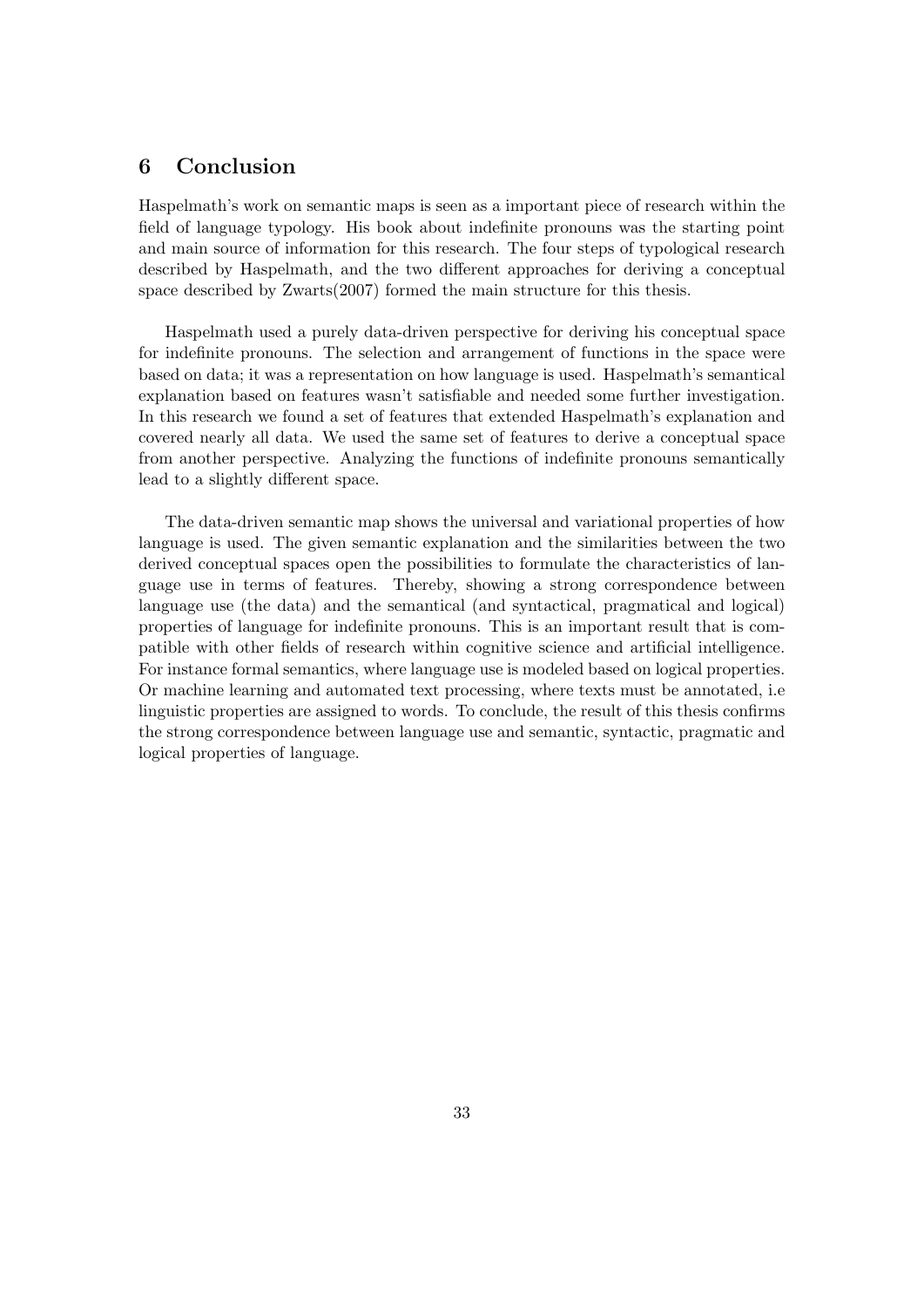## <span id="page-34-0"></span>7 References

Aloni, Maria, Ana Aguilar Guevara, Angelika Port, Radek Šimík, Machteld de Vos and Hedde Zeijlstra. 2010. Indefinites as fossils: a synchronic and diachronic appraoch corpus study.

Cysouw, Michael. 2007. Building semantic maps: The case of person marking. New Challenges in typology, ed. by Matti Miestamo and Bernhard W¨alchli, 225-248. Berlin: Mouton.

Goddard, Cliff. 2010. The Natural Semantic Metalanguage Approach. In: Bernd Heine and Heiko Narrog (eds.), The Oxford Handbook of Linguistic Analysis. Oxford: Oxford University Press: 459-484. De Haan, Ferdinand. 2004. On representing semantic maps.

Haspelmath, Martin. Indefinite pronouns. Oxford University Press, Oxford 1997.

Haspelmath, Martin. 2003. The Geometry of Grammatical Meaning: Semantic Maps and Cross-Linguistic Comparison. The new psychology of language, ed. by Michael Tomasello, vol 2, 211-243. New York: Erlbaum.

Van der Wouden, Ton. 1994. Negative Context. Groningen Dissertations in Linguistics.

Zwarts, Joost. 2007. Semantic Map Geometry: Two approaches. Linguistic Discovery 8.1: 377-395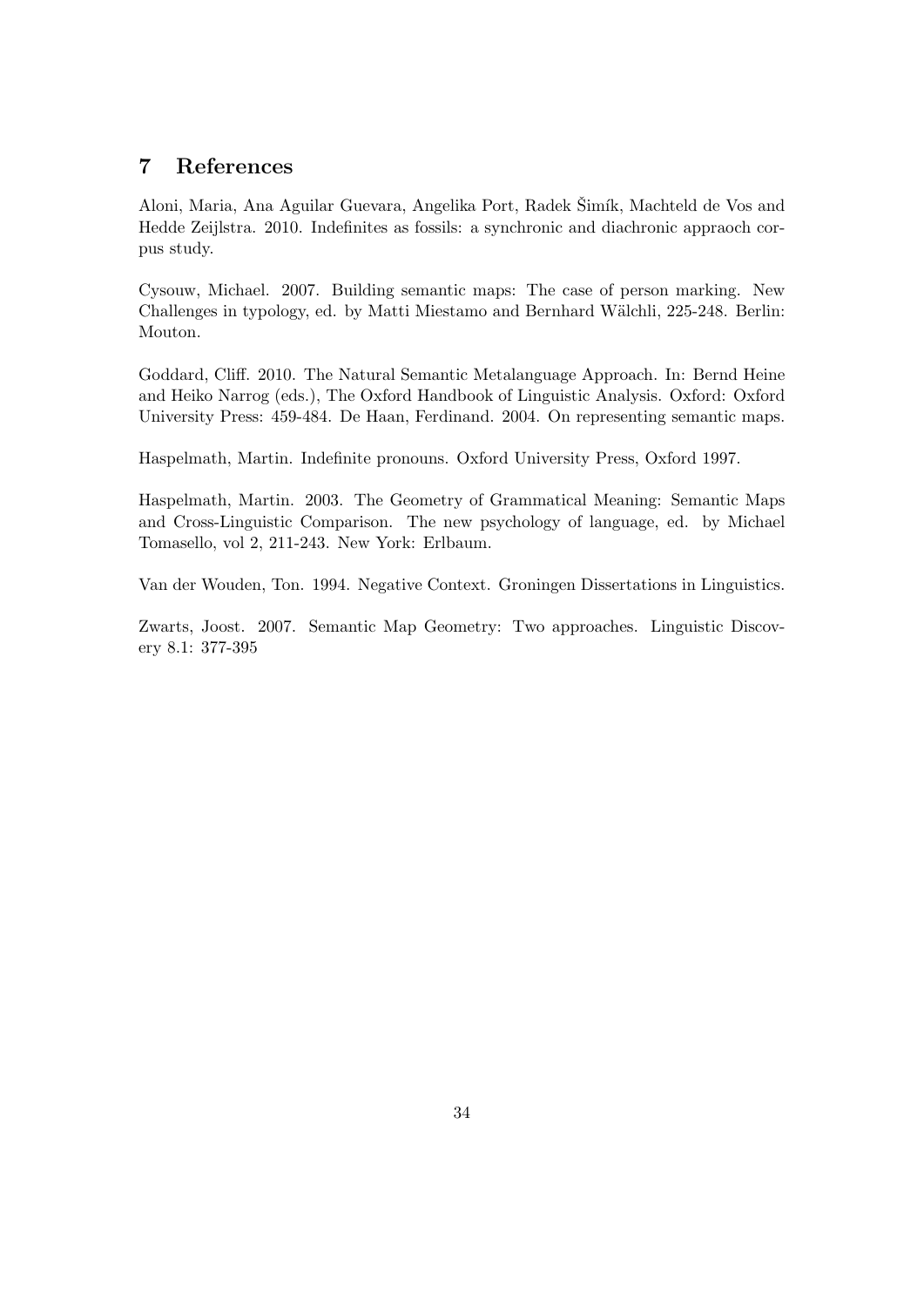## <span id="page-35-0"></span>8 Appendix A

| zin                                                                                          | features                                                                                    |
|----------------------------------------------------------------------------------------------|---------------------------------------------------------------------------------------------|
| 1) Nobody came.                                                                              | $S-, K-, \forall +, Q-, A+, G-, N+, M+, D+, C-$                                             |
| 2) I noticed nothing.                                                                        | $S-, K-, \forall+, Q-, A+, G-, N+, M+, D+, C-$                                              |
| 3) The cowboy was nowhere to be found.                                                       | $S-, K-, \forall+, Q-, A+, G-, N+, M+, D+, C-$                                              |
| 4) I can't find it anywhere.                                                                 | $S-, K-, \forall +, Q-, A+, G-, N+, M+, D+, C-$                                             |
| 5) I have not seen any of them.                                                              | $S-, K-, \forall +, Q-, A+, G-, N+, M+, D+, C-$                                             |
| 6) I will not say anything.                                                                  | $S-, K-, \forall+, Q-, A+, G-, N+, M+, D+, C-$                                              |
| 7) I don't think that anybody come(s?).                                                      | $S-, K-, \forall +, Q-, A+, G-, N+, M+, D-, C-$                                             |
| 8) There isn't a reason why anyone would                                                     | $S-, K-, \forall+, Q-, A+, G-, N+, M+, D-, C-$                                              |
| buy that<br>9) I don't believe that anybody has seen                                         | $S-, K-, \forall+, Q-, A+, G-, N+, M+, D-, C-$                                              |
| it.                                                                                          |                                                                                             |
|                                                                                              |                                                                                             |
|                                                                                              | 10) The company refuses to make any de-<br>S-, K-, $\forall +$ , Q-, A+, G-, N+, M-, D-, C- |
| cision.                                                                                      |                                                                                             |
| 11) The security will deny access to any-<br>S-, K-, $\forall +$ , Q-, A+ G-, N+, M-, D-, C- |                                                                                             |
| body.                                                                                        |                                                                                             |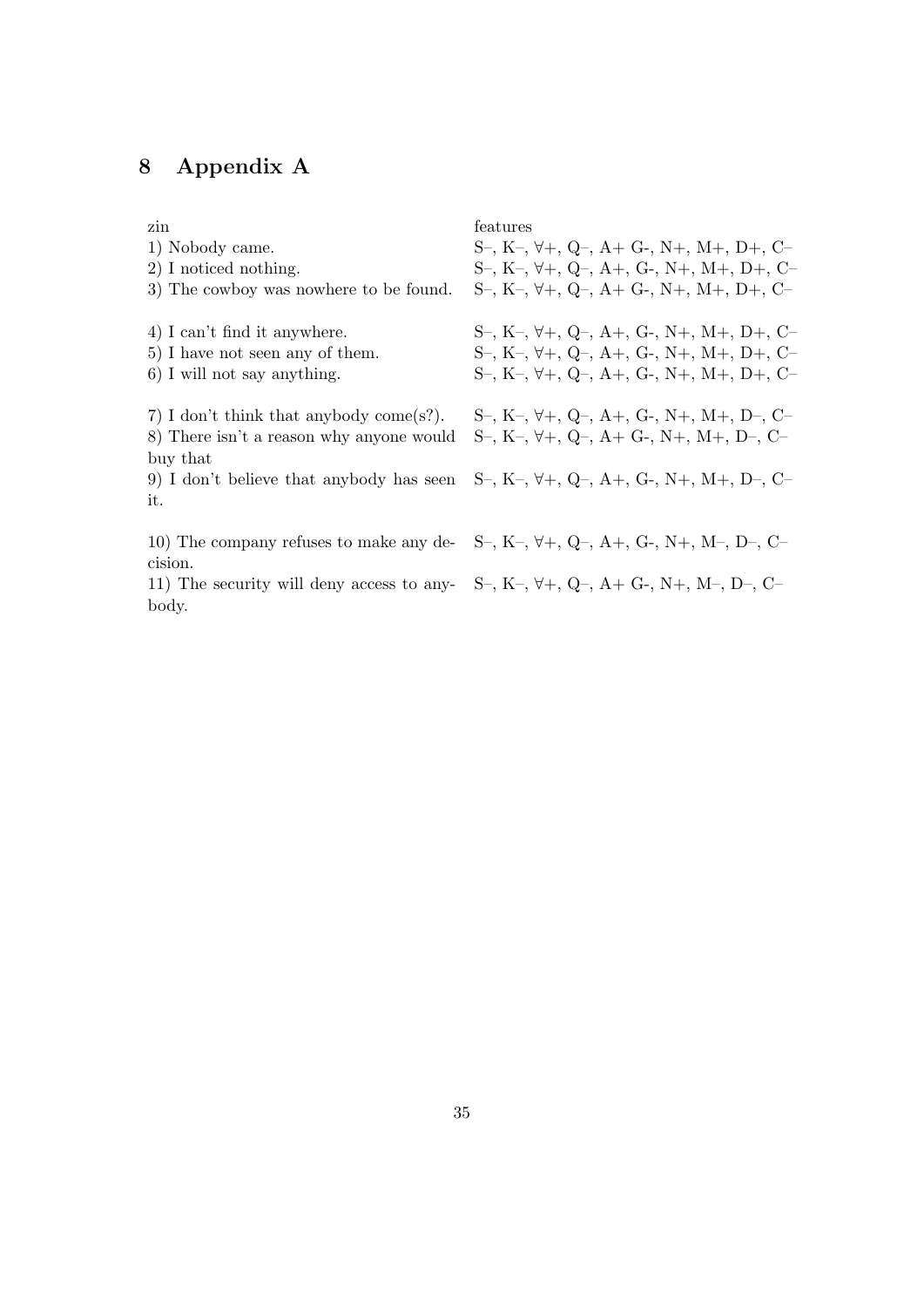#### zin features

- 
- 
- 

6) Few people show any interest in global issues.

7) Only Mira has anything substantial to report.

8) Khadija is too occupied to invite anyone else

10) Without saying anything, she ate the soup

11) The boy can run faster than anyone in his class.

12) The boy runs as fast as anyone in his class

14) Everyone who likes any kind of seafood will like our new seafood sticks

1) He didn't do anything to help her  $S-, K-, \forall+, Q-, A+, G-, N+, M+, D+, C-$ 2) I didn't see anyone  $S^-, K^-, \forall +, Q^-, A^+, G^-, N^+, M^+, D^+, C^-$ 3) If you tell anybody, we'll punish you  $S-, K-, \forall+, Q-, A+, G-, N-, M-, D-, C-$ 4) If you see anybody, tell me immediately  $S-, K-, \forall +, Q-, A+, G-, N-, M-, D-, C-$ 5. If you go anywhere, send me a card  $S-, K-, \forall+, Q-, A+, G-, N-, M-, D-, C-$ S–, K–, ∀+, Q–, A+ G–, N+, M–, D–, C– S–, K–, ∀+, Q–, A+, G–, N+, M–, D–, C– S– , K–, ∀+, Q–, A+, G–, N+, M–, D–, C– 9) We doubt that Juan applied anywhere  $S-, K-, \forall+, Q-, A+, G-, N+, M-, D?, C-$ S–, K–, ∀+, Q–, A+, G–, N+, M–, D–, C– S–, K–, ∀+, Q–, A+, G–, N–, M–, D–, C+ S–, K–, ∀+, Q–, A+, G–, N–, M–, D–, C+ 13) This place is better than anywhere else  $S-, K-, \forall+, Q-, A+, G-, N-, M-, D-, C+$ S–, K–, ∀+, Q–, A+, G–, N–, M–, D–, C–

15) Is there anything new? S–, K–, ∀−, Q+, A+, G–, N–, M–, D–, C– 16) Did you see anything?– S–, K–, ∀−, Q+, A+, G–, N–, M–, D–, C–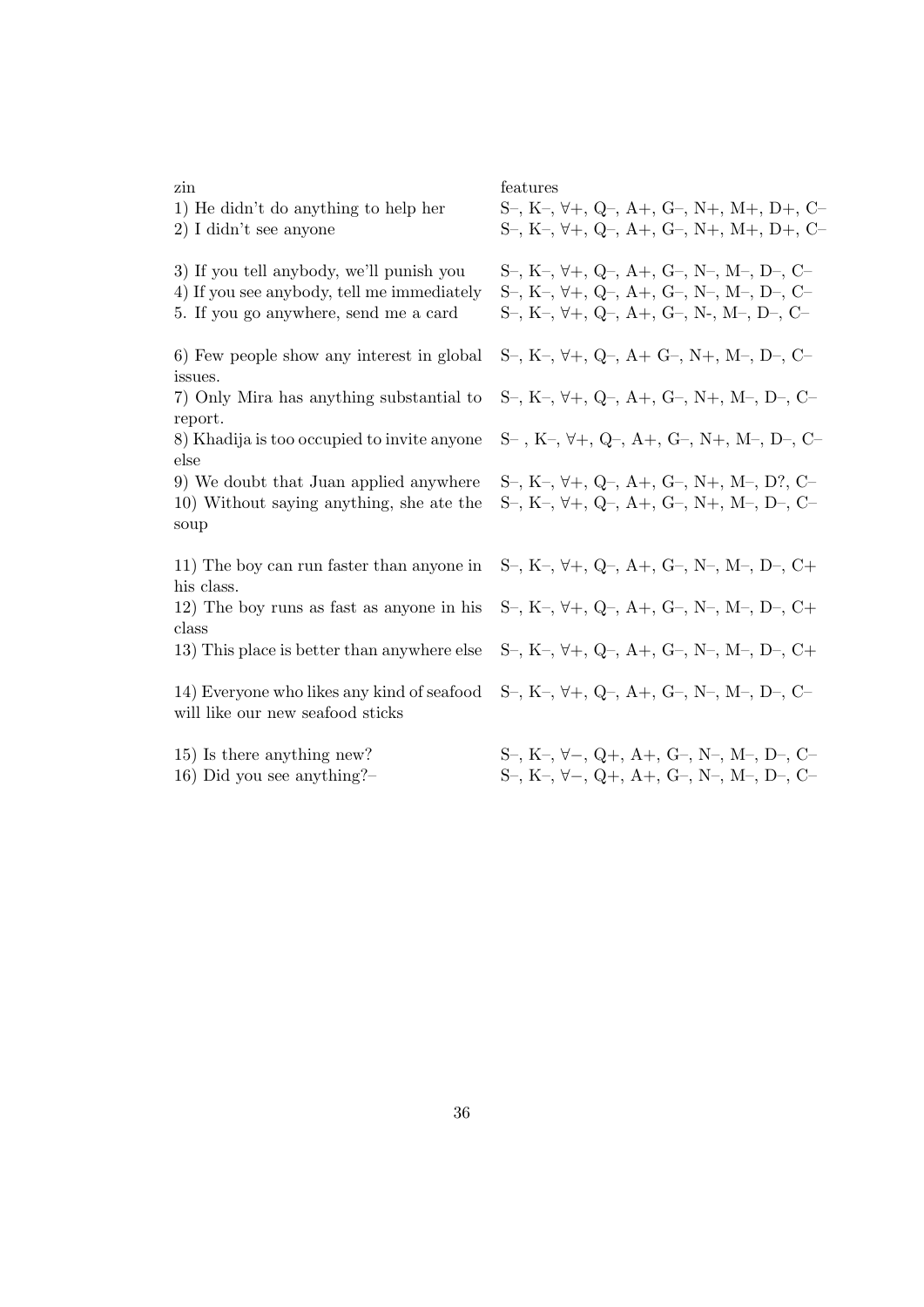| zin<br>1) Ivan wants to sing some romance<br>2) She wanted to acquire some object<br>3) He wants to marry some Greek woman                                       | features<br>$S++, K+-, \forall-, Q-, A-, G-, N-, M-, D-, C$<br>$S+, K+, \forall$ -, Q-, A-, G-, N-, M-, D-, C-<br>$S++, K+-, \forall -$ , Q-, A-, G-, N-, M-, D-, C-                                                   |
|------------------------------------------------------------------------------------------------------------------------------------------------------------------|------------------------------------------------------------------------------------------------------------------------------------------------------------------------------------------------------------------------|
| 4) Somebody came<br>5) Look, somebody is running<br>6)<br>On<br>Saturday they<br>will<br>go<br>somewhere <sup>specific</sup>                                     | $S+, K+, \forall$ -, $Q$ -, $A$ -, $G-$ , $N$ -, $M-$ , $D-$ , $C-$<br>$S+, K+, \forall$ -, Q-, A- G-, N-, M, D-, C-<br>$S+, K+, \forall$ -, Q-, A-, G-, N-, M-, D-, C-                                                |
| 7) Someone <sup>specific</sup> can come                                                                                                                          | $S+, K+, \forall$ -, $Q$ -, A- G-, N-, M-, D-, C-                                                                                                                                                                      |
| 8) I will tell you if anyone comes<br>9) Did you see anyone?                                                                                                     | S-, K-, $\forall +$ , Q-, A+ G+, N-, M-, D-, C-<br>S-, K-, $\forall$ -, Q+, A+ G+, N-, M-, D-, C-                                                                                                                      |
| 10) Visit me sometime<br>11) Go and find some sailor<br>12) Apperently someone<br>complained<br>about her                                                        | S-, K-, $\forall$ -, Q-, A- G-, N-, M-, D-, C<br>S-, K-, $\forall$ -, Q-, A- G-, N-, M-, D-, C-<br>S-, K-, $\forall$ -, Q-, A- G-, N-, M-, D-, C-                                                                      |
| 13)<br>Saturday they will<br>On<br>$g_{O}$<br>somewhere <sup>non-specific</sup>                                                                                  | S-, K-, $\forall$ -, Q-, A- G-, N-, M-, D-, C-                                                                                                                                                                         |
| 14) Someone <sup>non-specific</sup> can come                                                                                                                     | S-, K-, $\forall$ -, Q-, A- G-, N-, M-, D-, C-                                                                                                                                                                         |
| zin<br>1) I can write articles anywhere<br>2) any pianist can play a piece like that<br>3) you can take any apple<br>5) Go ask anyone. You'll see that I'm right | features<br>S-, K-, $\forall +$ , Q-, A+, G-, N-, M-, D-, C-<br>S-, K-, $\forall +$ , Q-, A+ G+, N-, M-, D-, C-<br>S-, K-, $\forall +$ , Q-, A+, G+, N-, M-, D-, C-<br>S-, K-, $\forall +$ , Q, A+, G+, N-, M-, D-, C- |
| 6) Ask anybody                                                                                                                                                   | S-, K-, $\forall$ -, Q-, A- G+, N-, M-, D-, C-                                                                                                                                                                         |
| 7) Petja will solve any problem<br>8) Any cat is an animal                                                                                                       | S-, K-, $\forall +$ , Q-, A+ G+, N-, M-, D-, C-<br>S-, K-, $\forall +$ , Q-, A+, G+, N-, M-, D-, C-                                                                                                                    |
| 9) I would give anything to see that<br>10) She would talk to anyone about her<br>love problems                                                                  | S-, K-, $\forall +$ , Q-, G+, N-, M-, D, C-<br>$S-, K-, \forall+, Q-, G-, N-, M-, D, C-$                                                                                                                               |
| 11) Any amount is sufficient                                                                                                                                     | $S-, K-, \forall+, Q-, G-, N-, M-, D, C-$                                                                                                                                                                              |

37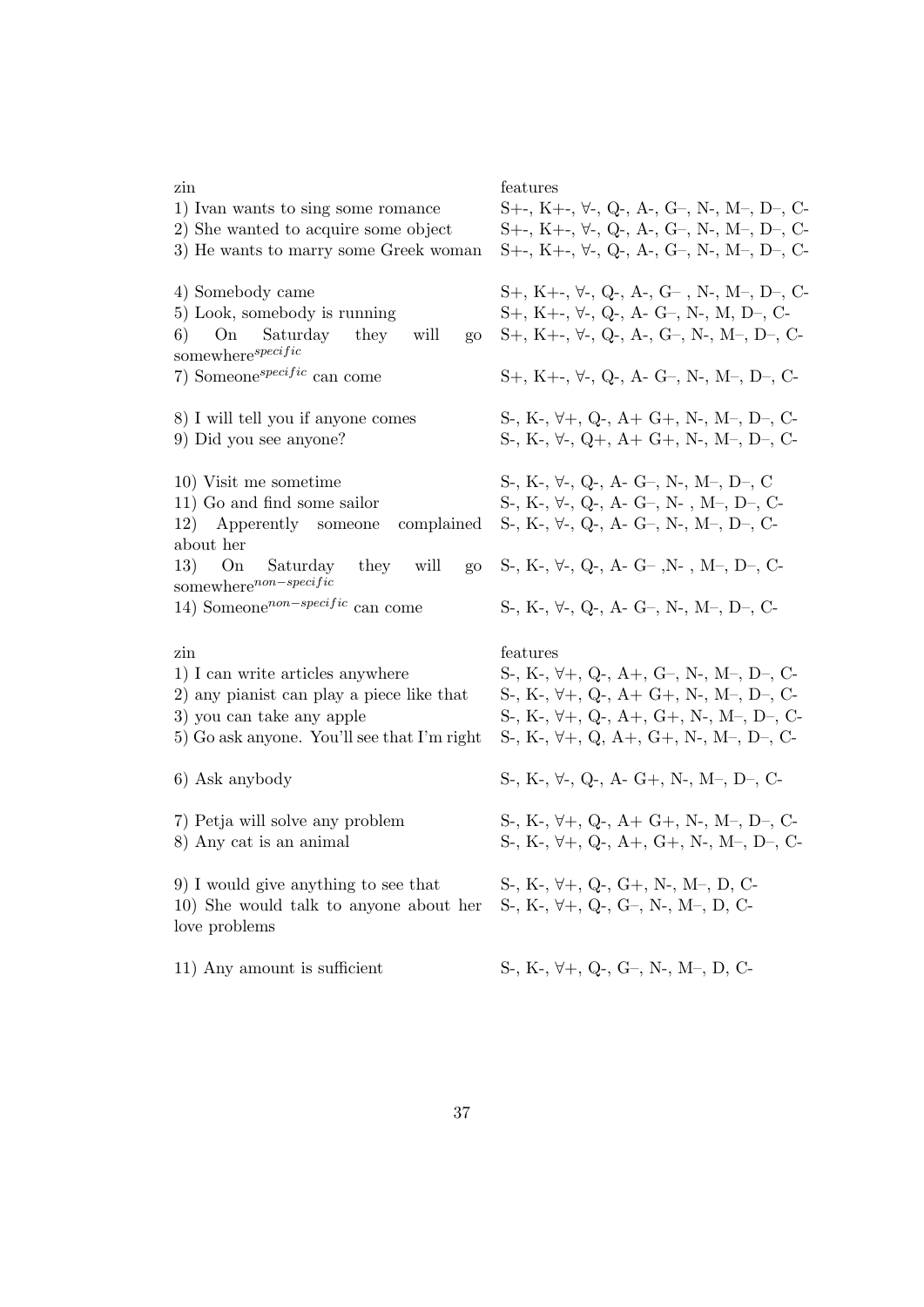## <span id="page-38-0"></span>9 Appendix B



Figure 12: distribution of specifity over the conceptual space of indefinite pronouns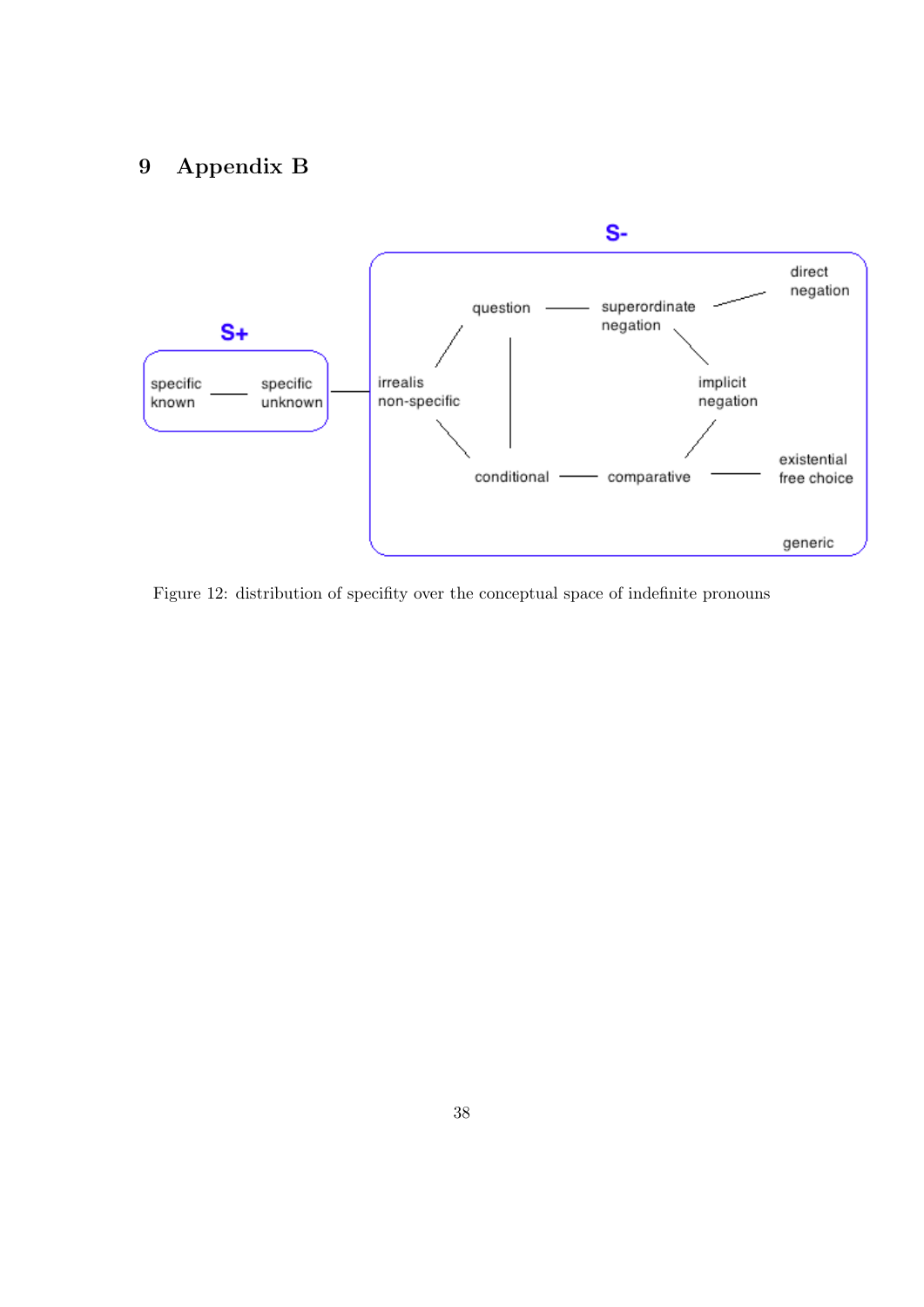

Figure 13: distribution of known over the conceptual space of indefinite pronouns



Figure 14: distribution of negative meaning over the conceptual space of indefinite pronouns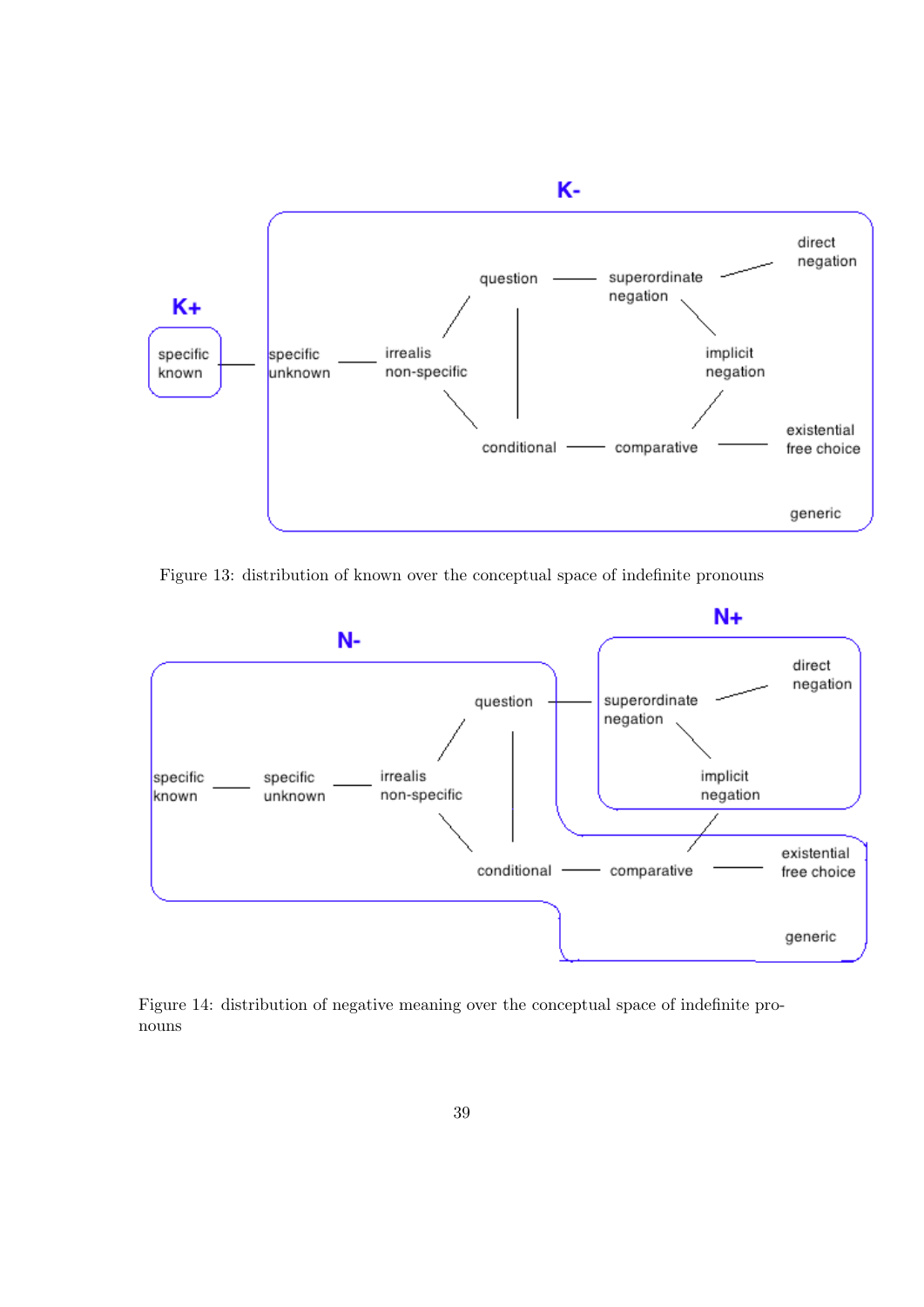

Figure 15: distribution of scalar endpoint over the conceptual space of indefinite pronouns



Figure 16: distribution of scale reversal over the conceptual space of indefinite pronouns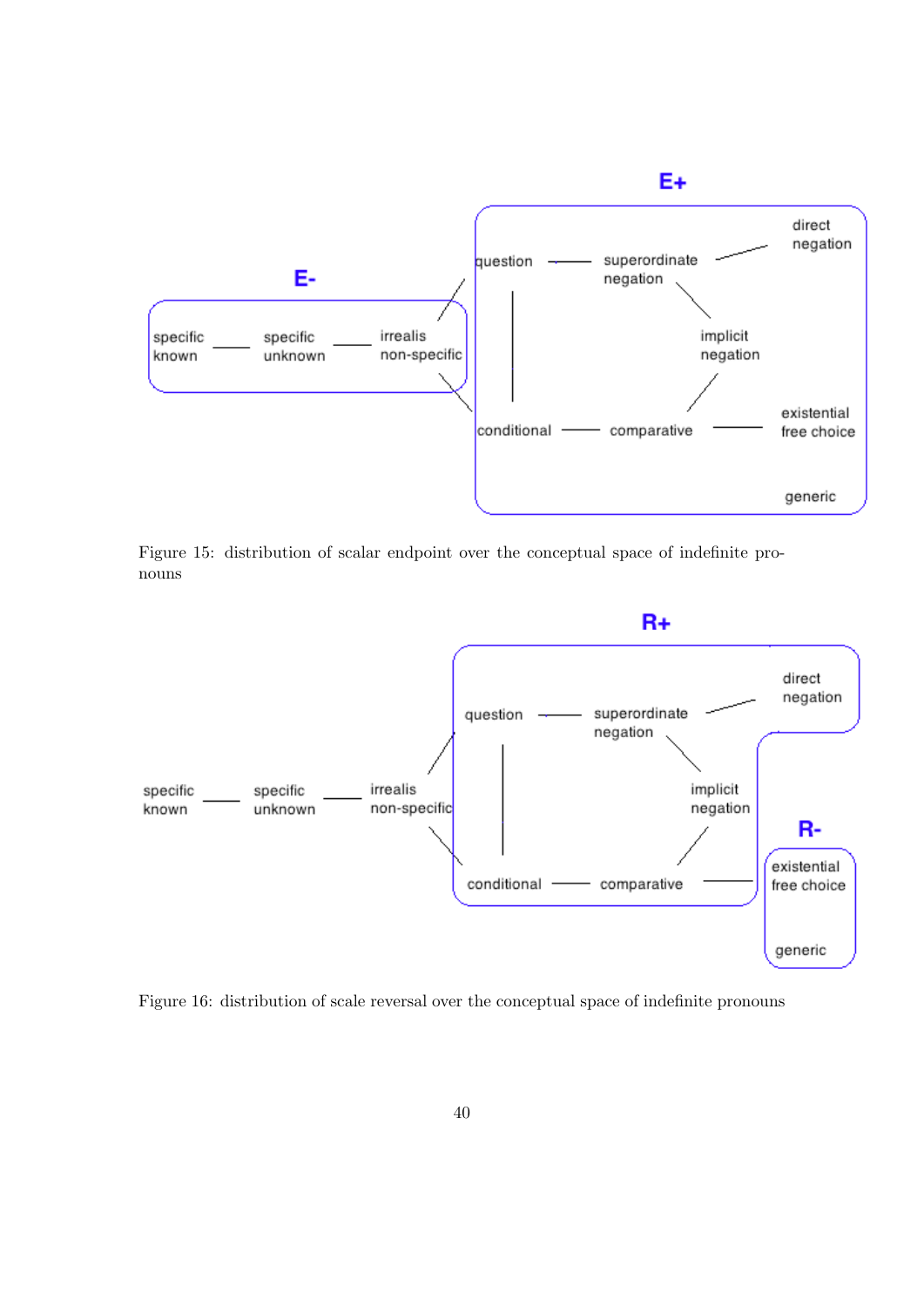

Figure 17: distribution of universal meaning over the conceptual space of indefinite pronouns



Figure 18: distribution of anti-additivity over the conceptual space of indefinite pronouns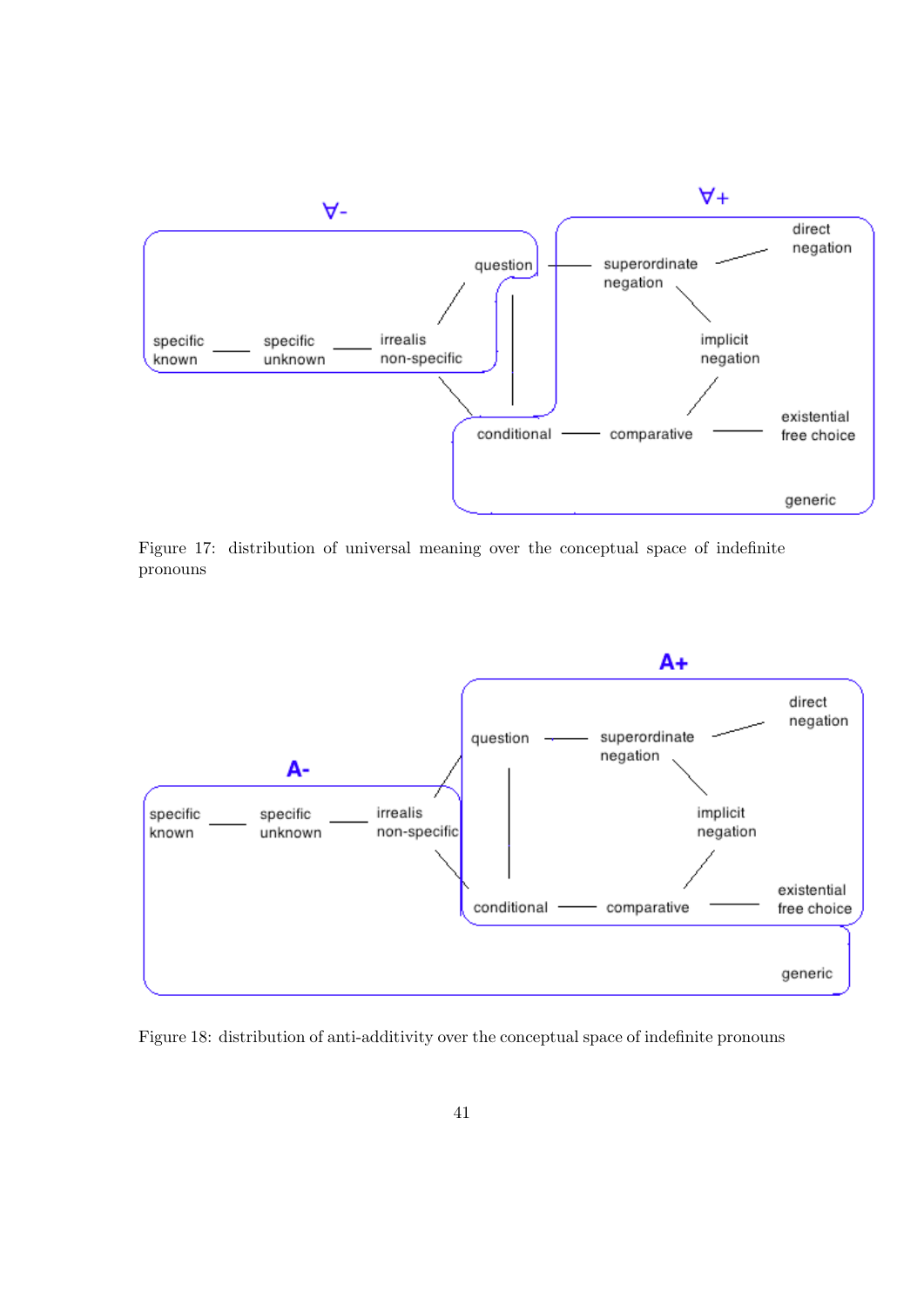

Figure 19: distribution of anti-multiplicativity over the conceptual space of indefinite pronouns



Figure 20: distribution of clausal negation over the conceptual space of indefinite pronouns